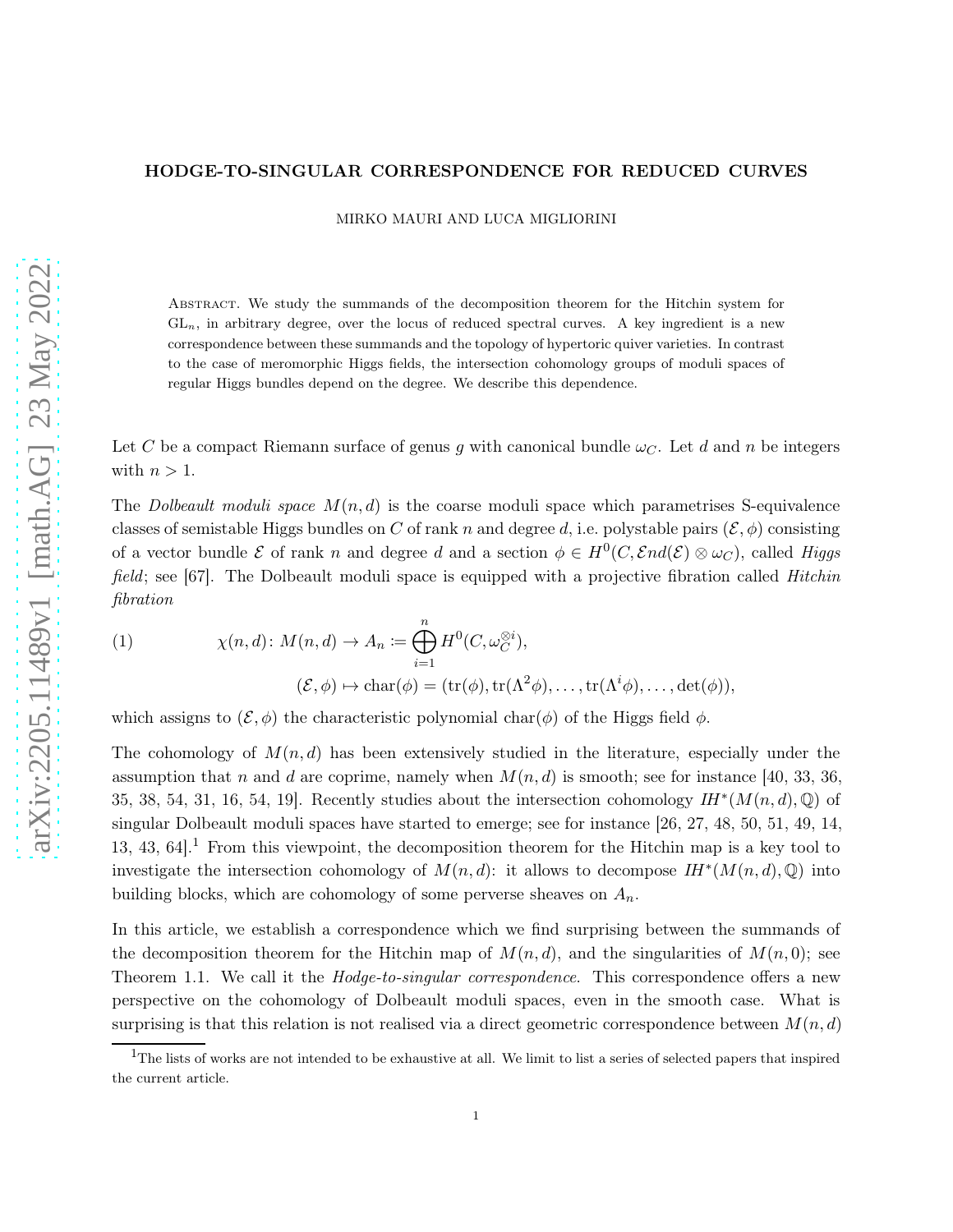and  $M(n, 0)$ , like a deformation or an alteration, but, as we explain below, by comparing the Hodge theory of  $M(n, d)$  and the singularity theory of  $M(n, 0)$  on the common base of the Hitchin fibration.

The Hodge-to-singular correspondence gives a formula to express the dependence of the intersection cohomology of  $M(n, d)$  on the degree d. This should be compared with the degree-independence of spaces of meromorphic Higgs bundle [\[48,](#page-39-2) Thm 0.1, 0.4]. It also extends the main theorem of [\[17\]](#page-38-10) to arbitrary degree, and provide a conceptual and elegant explanation for the occurence of the cographic matroid in [\[17,](#page-38-10) §6].

Our correspondence suggests a unifying approach to the study of smooth and singular Dolbeault moduli spaces that may be useful to tackle the topological mirror symmetry conjecture [\[35,](#page-38-3) [51\]](#page-39-4) and the P=W conjecture [\[16,](#page-38-6) [18\]](#page-38-11) simultaneously in both settings. It also provides new evidence for Davison's conjectures in [\[13,](#page-37-1) Conj. 5.6, Rem. 5.10].

In a different context, similar ideas have already been successfully employed to compute the Hodge numbers of the exceptional O'Grady 10 example of compact hyperkähler manifolds, out of the Hodge numbers of the Hilbert scheme of five points on a K3 surface; see [\[22\]](#page-38-12). Indeed, both spaces can be interpreted as special moduli spaces of sheaves on K3 surfaces corresponding to different degrees d (or rather Euler characteristics), and the computation of their Betti numbers can be reduced to determining how their cohomology depends on d. In fact, the Hodge-to-singular correspondence, formulated here for Dolbeault moduli spaces, can be stated also for Mukai systems on moduli space of sheaves on K3 or abelian surfaces; see Section [10.3.](#page-37-2)

# 1. Main results

<span id="page-1-2"></span>1.1. Hodge-to-singular correspondence. In order to state our main results, we need to recall some features of the singularities of  $M(n, d)$ . A singular point of  $M(n, d)$  corresponds to a strictly polystable Higgs bundle

<span id="page-1-1"></span><span id="page-1-0"></span>
$$
(E_1, \phi_1)^{\oplus m_1} \oplus \ldots \oplus (E_r, \phi_r)^{\oplus m_r},
$$

where  $(\mathcal{E}_i, \phi_i)$  are distinct stable Higgs bundles of slope deg  $E_i/ \text{rank } E_i = d/n$ . In particular, the r-uples of positive integers  $m = \{m_i\}$  and  $n = \{n_i\} := \{\text{deg } E_i\}$  satisfy the following relations

(2) 
$$
n = \sum_{i=1}^{r} m_i n_i \qquad n_i \cdot \frac{d}{n} = \deg E_i \in \mathbb{Z}.
$$

For  $\underline{m}, \underline{n} \in \mathbb{Z}_{\geq 0}^r$  satisfying [\(2\)](#page-1-0), define  $M^{\circ}_{\underline{m}, \underline{n}}(d)$  the locus of polystable Higgs bundles in  $M(n, d)$  of multirank  $\underline{n}$  and multiplicity  $\underline{m}$ , and call  $M_{\underline{m},\underline{n}}(d)$  its closure in  $M(n,d)$ . The loci  $M^{\circ}_{\underline{m},\underline{n}}(d)$  are the strata of a complex Whitney stratification of  $M(n,d)$ 

(3) 
$$
M(n,d) = \bigsqcup_{\underline{m},\underline{n}} M_{\underline{m},\underline{n}}^{\circ}(d),
$$

and an analytic normal slice  $W_{\underline{m},\underline{n}}$  through  $M^{\circ}_{\underline{m},\underline{n}}(d)$  is isomorphic to a Nakajima quiver variety; see [\[50,](#page-39-3) Proof of Prop. 2.10]. The Whitney stratification [\(3\)](#page-1-1) induces a filtration of the base  $A_n$  of the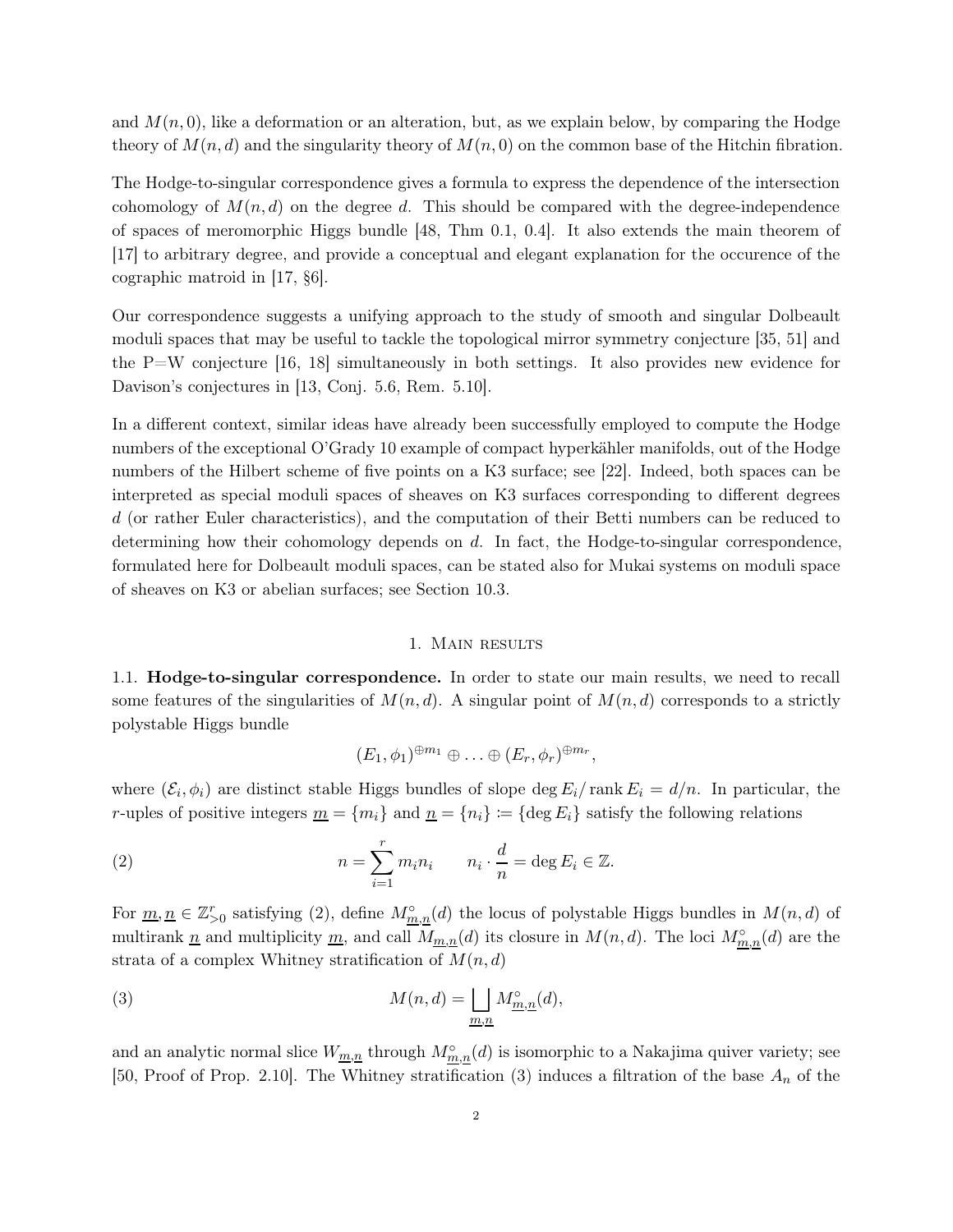Hitchin fibration by closed subsets  $S_{m,n} := \chi(n,d)(M_{m,n}(0))$ , and a stratification

<span id="page-2-5"></span>(4) 
$$
A_n = \bigsqcup S_{\underline{m}, \underline{n}}^{\circ} \qquad \text{with } S_{\underline{m}, \underline{n}}^{\circ} := S_{\underline{m}, \underline{n}} \setminus \bigsqcup_{\dim S_{\underline{m}', \underline{n}'} < \dim S_{\underline{m}, \underline{n}}} S_{\underline{m}', \underline{n}'}.
$$

Let  $A_n^{\text{red}} := \bigsqcup_{m=(1,\ldots,1)} S_{m,n}^{\circ} \subset A_n$  be the open subset of reduced characteristic polynomials. Define  $M(n, d)^{\text{red}} \coloneqq \chi(n, d)^{-1}(A_n^{\text{red}})$  and  $M_{\underline{m}, \underline{n}}(d)^{\text{red}} \coloneqq M_{\underline{m}, \underline{n}}(d) \cap M(n, d)^{\text{red}}$ .

When  $\underline{m} = \{1, \ldots, 1\}$ , we abbreviate the notation by omitting the subscript  $\underline{m}$ , e.g.  $S_n := S_{\underline{m}, \underline{n}}$ . Remarkably,  $W_n$  admits diffeomorphic symplectic resolutions  $\widetilde{W}_n$ , whose top cohomology  $H^{\dim W_n}(\widetilde{W}_n, \mathbb{Q})$ is a representation of the fundamental group of  $S_n^{\circ}$ ; see Proposition [4.11](#page-16-0) and Theorem [7.4.](#page-24-0)<sup>[2](#page-2-1)</sup> Denote by  $\mathcal{L}_n$  the corresponding local system on  $S_n^{\circ}$  (which carries a pure Hodge structure of weight zero).

The Hodge-to-singular correspondence is a splitting of the mixed Hodge module  $R\chi(n, e)_{*}\mathbb{Q}_{M(n, e)}$ whose direct summands are controlled by the topology of the singularities  $W_n$ .

<span id="page-2-0"></span>For an integer d let  $\mathcal{P}_d$  be the set of partitions  $\underline{n} = \{n_i\}$  of n such that  $n_i d/n \in \mathbb{Z}$  for every i. Note that this set is in bijection with the partitions of  $q = \gcd(n, d)$ . Given a partition  $q = \{a_i\}$  of q, then  $q = \{a_i n/q\} \in \mathcal{P}_d$ .

**Theorem 1.1** (Hodge-to-singular correspondence). Let  $\langle \bullet \rangle = [-2\bullet](-\bullet)$ . Let d and e be integers, with e coprime to n. There is an isomorphism in  $D^bMHM_{\text{alg}}(A_n^{\text{red}})$  or in  $D^b(A_n^{\text{red}})$  (ignoring the Tate shifts):

<span id="page-2-3"></span>(5) 
$$
R\chi(n,e)_{*}\mathbb{Q}_{M(n,e)} \simeq \bigoplus_{\underline{n}\in\mathcal{P}_d} R\chi(n,d)_{*} \operatorname{IC}(M_{\underline{n}}(d),\chi(n,d)^{*}\mathcal{L}_{\underline{n}})\langle \operatorname{codim} S_{\underline{n}} \rangle.
$$

Taking cohomology, we obtain a morphism of mixed Hodge structures

<span id="page-2-4"></span>(6) 
$$
H^k(M(n, e)^{\text{red}}, \mathbb{Q}) \simeq \bigoplus_{\underline{n} \in \mathcal{P}_d} I H^{k-2 \cdot \text{codim } S_{\underline{n}}}(M_{\underline{n}}(d)^{\text{red}}, \chi(n, d)^* \mathcal{L}_{\underline{n}}) (- \text{codim } S_{\underline{n}}).
$$

which respects the perverse filtrations<sup>[3](#page-2-2)</sup> carried by these vector spaces.

Note that the summand of the RHS of [\(5\)](#page-2-3) corresponding to the trivial partition  $n = \{n\}$  is  $R\chi(n, d)_* IC(M(n, d), \mathbb{Q})$ . This means that [\(6\)](#page-2-4) measures the difference between  $H^k(M(n, e)^{\text{red}}, \mathbb{Q})$ and  $HH^k(M(n, d)^\text{red}, \mathbb{Q})$ .

Singular Dolbeault moduli space for  $d = 0$  were introduced to study the topology of character varieties, to which they are homemorphic via the non-abelian Hodge correspondence. Historically, to avoid to deal with singular moduli spaces, the moduli problem has been slightly modified or twisted (cf. the "bait-and-switch" in [\[36,](#page-38-2) §1]), and the Dolbeault moduli spaces with d coprime to n have received more attention in the literature. The Hodge-to-singular correspondence suggests that the historical order, say from smooth to singular spaces, should be reversed at least conceptually:

<sup>&</sup>lt;sup>2</sup>In the following, we identify  $\widetilde{W}_{\underline{n}}$  with the hypertoric quiver variety  $Y(\Gamma_{\underline{n}}^{\pm}, \theta)$ . For convenience, we do not introduce hypertoric quiver varieties here, and we postpone their definition to Section [4.](#page-12-0)

<span id="page-2-2"></span><span id="page-2-1"></span><sup>&</sup>lt;sup>3</sup>We recall the definition of perverse filtration in  $(49)$ .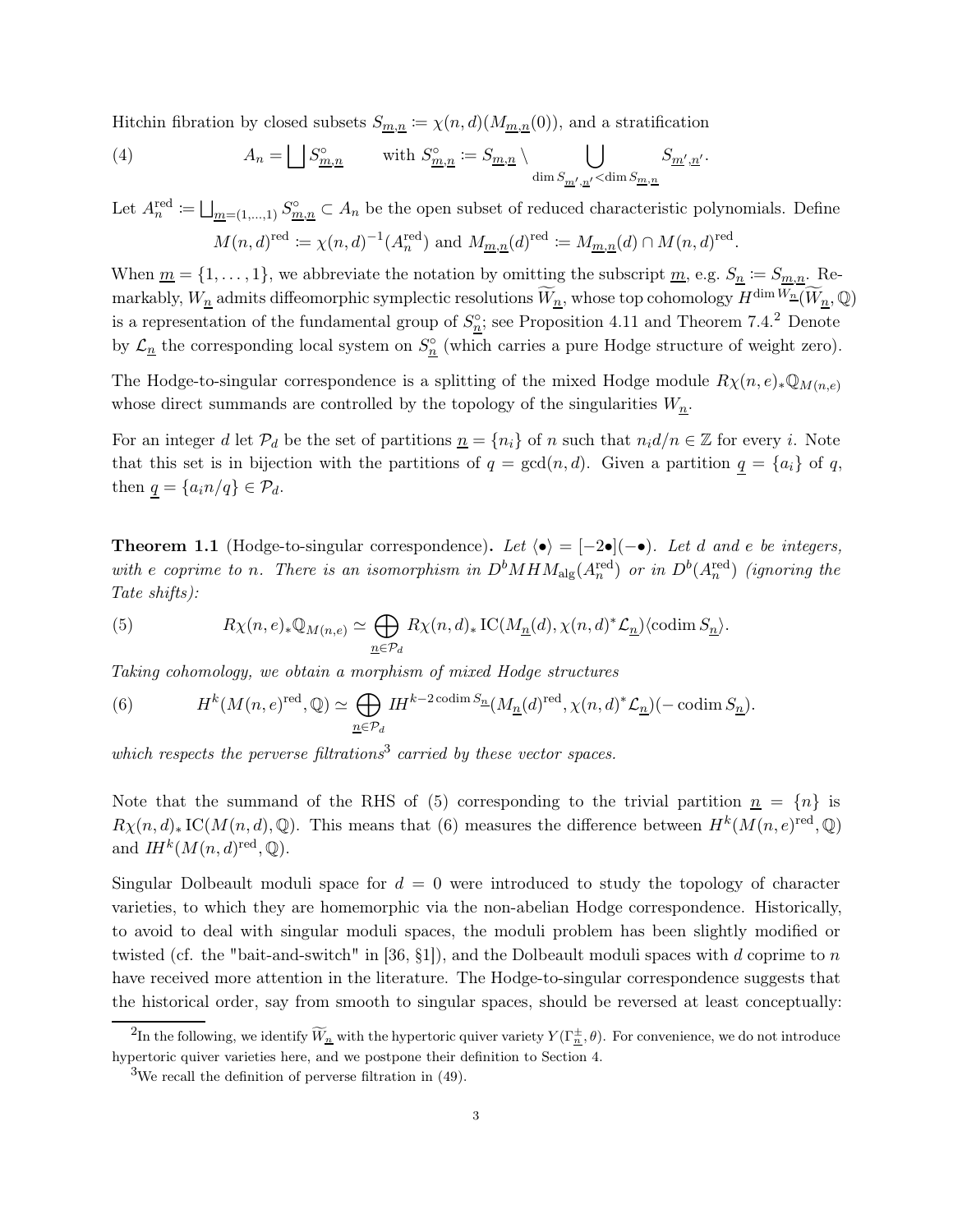the intersection cohomology of singular Dolbeault moduli spaces should be considered as "primitive" objects into which the cohomology of smooth Dolbeault moduli spaces decomposes.

In [\[48,](#page-39-2) Thm 0.1], Maulik and Shen proved an analogue of Theorem [1.1](#page-2-0) for twisted Higgs bundles, i.e. pairs  $(\mathcal{E}, \phi)$  where now  $\phi$  is a global section of  $\mathcal{E}nd(\mathcal{E})\otimes\mathcal{O}_C(D)$  for some effective divisor D with deg  $D > 2g - 2$ , the so-called "Fano" condition. Unfortunately, the estimates in [\[48,](#page-39-2) §4] are not useful in our setting, namely  $\mathcal{O}_C(D) \simeq \omega_C$  or "Calabi–Yau" condition; see [\[48,](#page-39-2) §0.4], [\[10,](#page-37-3) §11] and Remark [9.6.](#page-32-0) This accounts for the existence of proper supports for the complex  $R\chi(n, e)_*$  IC( $M(n, e), \mathbb{Q}$ ) in  $A_n$ , which on the contrary do not appear under the "Fano" assumption by [\[48,](#page-39-2) Thm. 0.4].

We can suggestively summarise the Hodge-to-singular correspondence in the following table.

## HODGE THEORY VS SINGULARITIES OF  $M(n,d)$

| $gcd(n, d) = 1$           | $gcd(n, d) \neq 1, d \neq 0$ | $d=0$                          |  |  |
|---------------------------|------------------------------|--------------------------------|--|--|
| no singularities,         | intermediate                 | more singular strata,          |  |  |
| more summands of dec. thm | behaviour                    | no proper summands of dec. thm |  |  |

1.2. Dependence of  $IH^*(M(n,d),\mathbb{Q})$  on degree. The Hodge-to-singular correspondence asserts that the intersection cohomology  $IH^k(M(n, d)^{\text{red}}, \mathbb{Q})$  for arbitrary  $d \in \mathbb{Z}$  decomposes into the direct sum of isotypic components of tensor products of  $IH^k(M(n', 0)^{\text{red}}, \mathbb{Q})$  for  $n' \leq n$  under the action of a symmetric group; see Remark [10.1.](#page-33-0)<sup>[4](#page-3-0)</sup> We can refine the result by showing that  $IH^k(M(n',0)^{\text{red}},\mathbb{Q})$ is determined only by the smooth locus of the Hitchin fibration. Remarkably, this is in contrast to the smooth case, namely d coprime to n, where  $R\chi(n,d) * \mathbb{Q}_{M(n,d)}$  admits proper supports which cannot be detected on the smooth locus of Hitchin fibration.

To this end, recall that any  $a \in A_n$  can be viewed as a monic polynomial of degree n with coefficient of the degree  $n-i$  term in  $H^0(C, \omega_C^{\otimes i})$ , or equivalently as the curve  $C_a \subset \text{Tot}(\omega_C)$  of degree n over C cut by this monic equation, called *spectral curve*. So an alternative definition of  $S_n^{\circ}$  is the locus parametrising spectral curves  $C_a = \bigcup_{i=1}^r C_i$  such that the reduced irreducible component  $C_i$  has degree  $n_i$  over C. We define also the following spaces:

- (i)  $S_n^{\times} \subseteq S_n^{\circ}$  is the locus parametrising reducible nodal curves having smooth irreducible components of degree  $n_i$  over  $C$ ;
- (ii)  $\pi_{\underline{n}}: C_{\underline{n}}^{\times} \to S_{\underline{n}}^{\times}$  is the universal spectral curve over  $S_{\underline{n}}^{\times}$ ;

<span id="page-3-0"></span><sup>&</sup>lt;sup>4</sup>An extension of the Hodge-to-singular correspondence to the whole  $A_n$  would provide a recursive formula to compute the intersection cohomology of  $M(n, d)$  for arbitrary genus g and degree d. See also Davison's conjecture [\[13,](#page-37-1) Conj. 5.6, Rem. 5.10].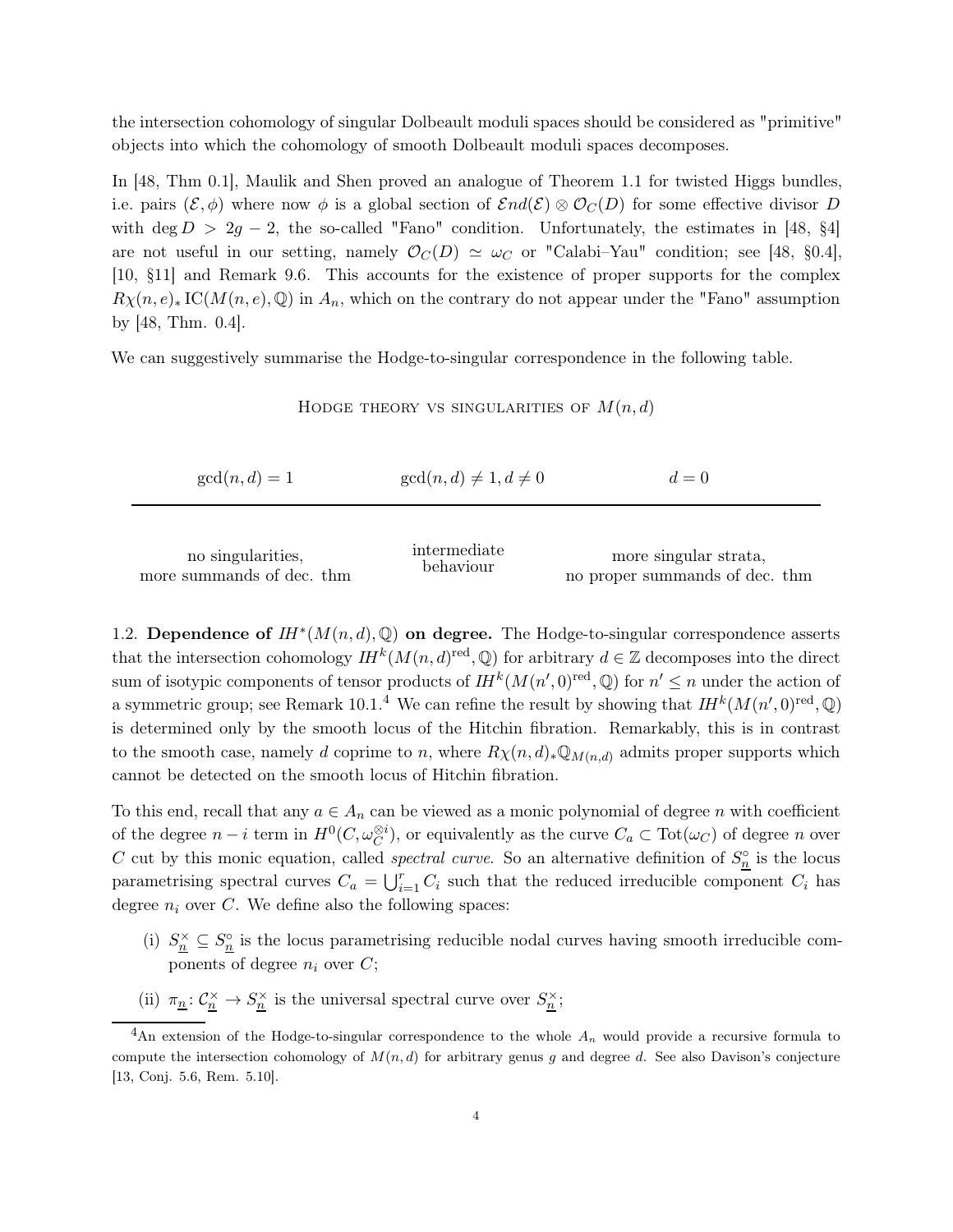- (iii)  $Pic^0(\mathcal{C}_{\underline{n}}^{\times}) \to S_{\underline{n}}^{\times}$  is the (relative) Jacobian of the universal spectral curve over  $S_{\underline{n}}^{\times}$ ;
- (iv)  $g_{\underline{n}}: A_{\underline{n}}^{\times} \to S_{\underline{n}}^{\times}$  is the maximal abelian proper quotient of Pic<sup>0</sup>( $\mathcal{C}_{\underline{n}}^{\times}$ ), or equivalently the Jacobian of the normalization of  $\mathcal{C}_n^{\times}$ ;

(v) 
$$
\Lambda_{\underline{n}}^l := R^l(g_{\underline{n}})_* \mathbb{Q}_{A_{\underline{n}}^{\times}} = \Lambda^l R^1(g_{\underline{n}})_* \mathbb{Q}_{A_{\underline{n}}^{\times}} = \Lambda^l R^1(\pi_{\underline{n}})_* \mathbb{Q}_{A_{\underline{n}}^{\times}}
$$
; see [16, Lemma 1.3.5].

**Definition 1.2.** The Ngô strings<sup>[5](#page-4-0)</sup> for the partition  $\underline{n}$  of n is the mixed Hodge module supported on  $S_n$  given by

(7) 
$$
\mathscr{S}_{\underline{n}} := \bigoplus_{l=0}^{2 \dim S_{\underline{n}}} \mathrm{IC}(S_{\underline{n}}, \Lambda^l_{\underline{n}} \otimes \mathcal{L}_{\underline{n}})[-l] \langle \mathrm{codim} \, S_{\underline{n}} \rangle.
$$

Note that  $\mathscr{S}_{\underline{n}}$  is independent of d, since  $\mathcal{L}_{\underline{n}}$  and  $\Lambda^l R^1(g_{\underline{n}})_* \mathbb{Q}_{A_{\underline{n}}^{\times}}$  are so.

<span id="page-4-1"></span>In the coprime case  $gcd(e, n) = 1$ , the summands of the decomposition theorem of the Hitchin fibration on the locus of reduced spectral curves have been described in [\[17\]](#page-38-10). As a first application of the Hodge-to-singular correspondence, we recover [\[17,](#page-38-10) Prop. 4.1, Thm 6.12].

**Theorem 1.3** (Ngô strings in degree e coprime to n). Let e be an integer coprime to n. There is an isomorphism in  $D^b M H M_{\text{alg}}(A_n^{\text{red}})$  or in  $D^b(A_n^{\text{red}})$  (ignoring the Tate shifts):

(8) 
$$
R\chi(n,e)_*\mathbb{Q}_{M(n,e)}|_{A_n^{\text{red}}} \simeq \bigoplus_{\underline{n} \dashv n} \mathscr{S}_{\underline{n}}|_{A_n^{\text{red}}}.
$$

Note that the proof of Theorem [1.3](#page-4-1) below is not independent of [\[17\]](#page-38-10). What is new is the conceptual interpretation of that result: the rather mysterious occurrence of the cohomology of the cographic matroid in [\[17,](#page-38-10) Thm 6.12] can be now interpreted in geometric terms as the local intersection cohomology of the singularities of  $M(n, 0)$ , or the top cohomology of their resolutions, in symbols  $H^{\dim W_{\underline{n}}}(\widetilde{W}_{\underline{n}},\mathbb{Q})$ . In the upcoming paper [\[52\]](#page-39-8) we provide a combinatorial and alternative proof of Theorems [1.3](#page-4-1) and [1.4,](#page-4-2) which is independent of [\[17\]](#page-38-10). In view of [\[17\]](#page-38-10), where the locus of reduced spectral curves carries a plethora of proper summands of the decomposition theorem, it could appear bizarre that instead there is none if  $d = 0$ .

<span id="page-4-2"></span>**Theorem 1.4** (Ngô strings in degree 0). The complex  $R_\chi(n,0)_*$  IC( $M(n,0), \mathbb{Q}$ ) has full support on the reduced locus  $A_n^{\text{red}}$ , *i.e.* 

$$
R\chi(n,0)_{\ast} \operatorname{IC}(M(n,0),\mathbb{Q})|_{A^{\operatorname{red}}_{n}} \simeq \mathscr{S}_{\{n\}}|_{A^{\operatorname{red}}_{n}}
$$

<span id="page-4-3"></span><span id="page-4-0"></span><sup>&</sup>lt;sup>5</sup>The definition of Ngô strings differs from [\[22,](#page-38-12) Def. A.0.4] by a shift and a Tate twist. This convention avoids to write the shifts all the times.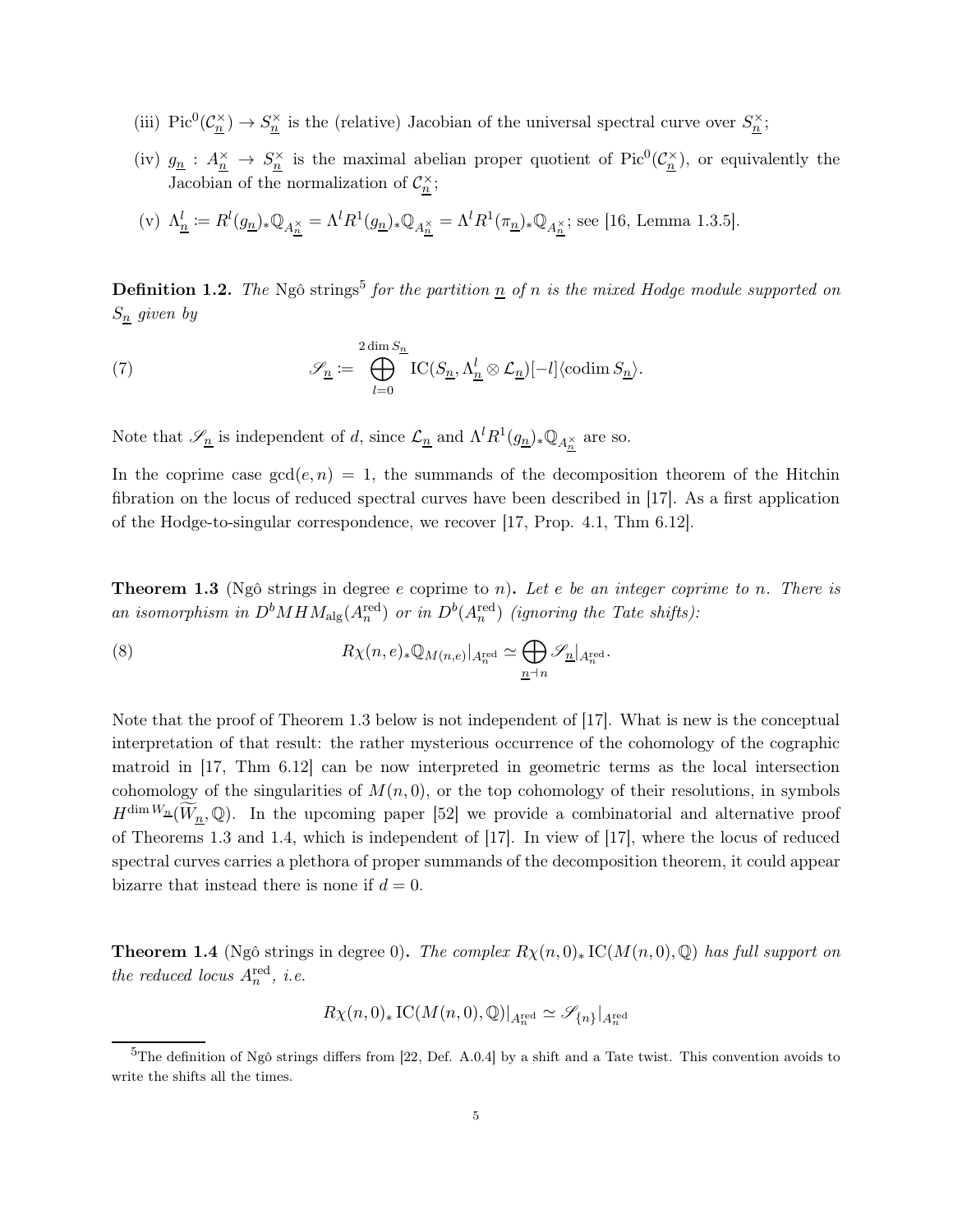Question 1.5 (Full support). Does  $R_{\chi}(n,0)_*$  IC( $M(n,0),\mathbb{Q}$ ) have full support on the whole Hitchin base  $A_n$ , *i.e.* 

$$
R\chi(n,0) \star \mathrm{IC}(M(n,0),\mathbb{Q}) \simeq \mathscr{S}_{\{n\}}?
$$

<span id="page-5-1"></span>As positive partial answer to Question [1.5,](#page-4-3) we observe that no summand of  $R_X(n, d)_*$  IC( $M(n, d)$ ,  $\mathbb{Q}$ ) is supported on  $\{0\}$ , which generalises a result of Heinloth [\[38,](#page-38-4) Thm 1] to arbitrary degree.

**Proposition 1.6** (Vanishing of intersection form). The intersection form on  $IH^*(M(n,d),\mathbb{Q})$  is trivial. Equivalently the forgetful map  $H_c^*(M(n,d), \mathbb{Q}) \to H^*(M(n,d), \mathbb{Q})$  is 0.

<span id="page-5-0"></span>In Theorem [1.7](#page-5-0) we answer positively Question [1.5](#page-4-3) in rank two and illustrate its far-reaching consequences. Note that the intersection cohomology groups of  $M(2, d)$  have been computed in [\[40,](#page-38-0) Thm 7.6] and [\[50,](#page-39-3) Thm 1.8, 1.9].

**Theorem 1.7** (Ngô strings in rank two). *There exist isomorphisms* 

 $R\chi(2,1)_{*}\mathbb{Q}_{M(2,1)} \simeq \mathscr{S}_{\{2\}} \oplus \mathscr{S}_{\{1,1\}}, \qquad R\chi(2,0)_{*} \operatorname{IC}(M(2,0),\mathbb{Q}) \simeq \mathscr{S}_{\{2\}},$ 

in the bounded derived category  $D^b$ MMH $(A_n)$  of Hodge modules on  $A_n$ . As a result, there exists a surjective map

 $H^*(M(2,1),\mathbb{Q}) \rightarrow IH^*(M(2,0),\mathbb{Q})$ 

strictly filtered by the perverse filtrations associated to  $\chi(2,d)$ .

Remark 1.8 (BPS sheaf). The Hodge-to-singular correspondence gives an explicit formula (Theorem [7.5\)](#page-25-0) for the so-called BPS sheaf [\[43\]](#page-39-6). From this viewpoint, Theorem [1.7](#page-5-0) should be compared with [\[43,](#page-39-6) Ex. 5.4] and [\[64\]](#page-39-7). See also [\[13,](#page-37-1) Rem. 5.10].

The Hodge-to-singular correspondence provides also a recursive strategy to express the dependence of  $IH^*(M(n,d),\mathbb{Q})$  on the degree d, when  $gcd(n,d) \neq 0$  or  $\neq 1$ . We outline it in Section [10.1.](#page-34-0) The explicit computation of the rank of the Ngô strings for  $R\chi(n,d)$ <sub>\*</sub>IC( $M(n,d)$ , Q)|<sub>Ared</sub> will appear in [\[52\]](#page-39-8).

<span id="page-5-2"></span>As a consequence of the Hodge-to-singular correspondence, we obtain an immediate generalisation of [\[23,](#page-38-13) Thm. 3.11] and [\[43,](#page-39-6) Cor. 5.15, Ex. 5.18] to arbitrary degree on the locus of reduced spectral curves.

**Corollary 1.9.** Let d d' be integers with  $gcd(d, n) = gcd(d', n)$ . Then we have  $R\chi(n, d)_*\operatorname{IC}(M(n, d), \mathbb{Q})|_{A_n^{\operatorname{red}}} \simeq R\chi(n, d')_*\operatorname{IC}(M(n, d'), \mathbb{Q})|_{A_n^{\operatorname{red}}}.$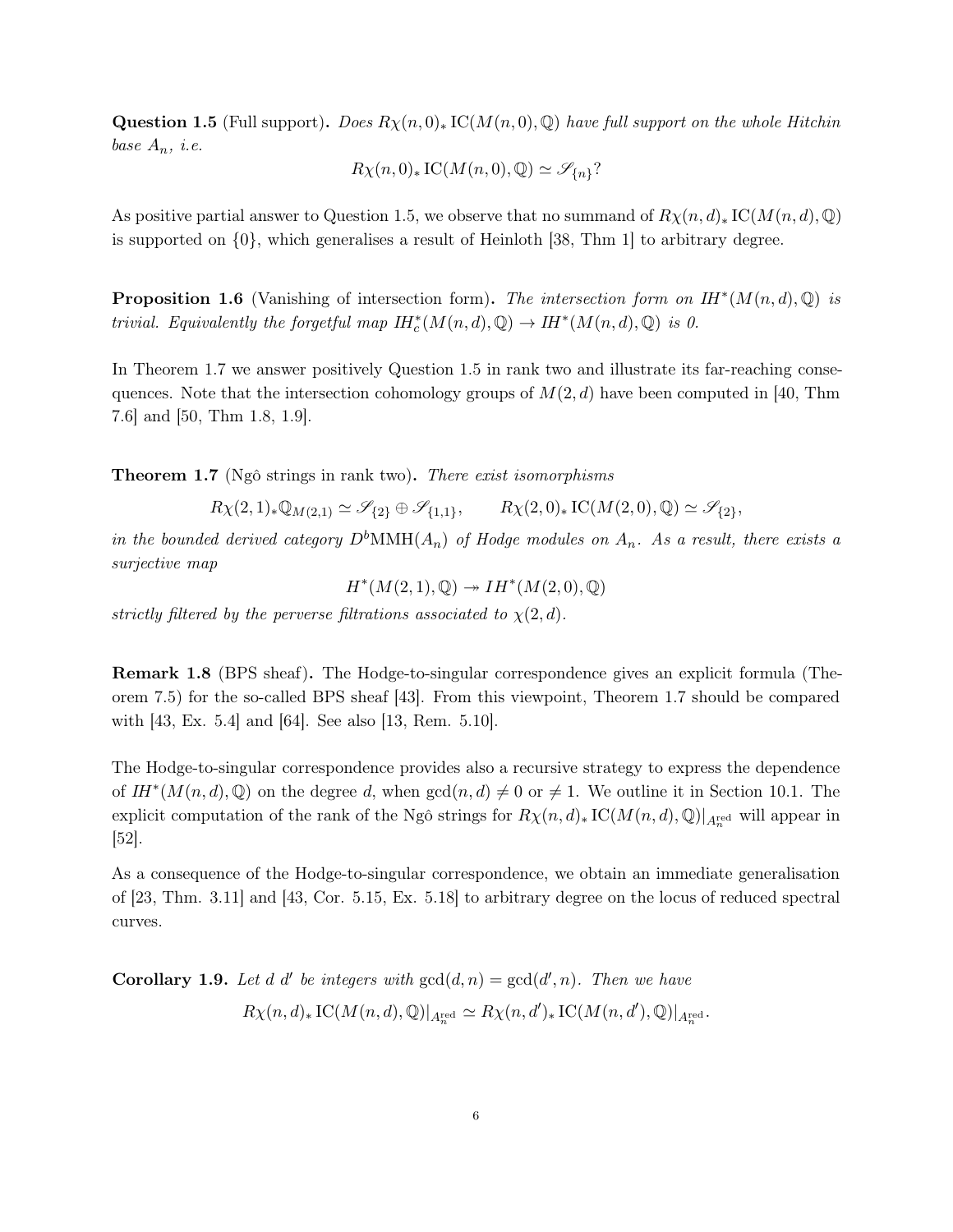## 1.3. Some applications of the Hodge-to-singular correspondence.

<span id="page-6-1"></span>1.3.1. Stabilisation. In [\[12\]](#page-37-4) Coskun and Woolf have proposed a conjecture about the stabilization of the cohomology of moduli space of sheaves on compact complex surface. As a final remark, we observe that  $IH^*(M(n,d),\mathbb{Q})$  does stabilise as the rank n grows, independently of the degree d.

**Proposition 1.10** (Stabilisation). The intersection Betti and Hodge numbers of  $M(n,d)$  stabilize to the stable intersection Betti and Hodge numbers of  $M(n, 0)$  as n tends to infinity, i.e. the limit

<span id="page-6-2"></span>(9)  $\lim_{n\to\infty} \dim H^*(M(n,d))^{p,q}$ 

is finite and independent of d.

1.3.2. Restriction to smooth fibres. Let  $M$  be a projective irreducible holomorphic symplectic variety of dimension 2r equipped with a Lagrangian fibration  $f : M \to B$ . In [\[28\]](#page-38-14) Felisetti, Shen and Yin have proved that the restriction of  $H^*(M, \mathbb{Q})$  to a smooth fiber of f is isomorphic to  $H^*(\mathbb{P}^r, \mathbb{Q})$ . In general, this is false for non-compact hyperkähler varieties, but it holds true for the Hitchin fibration for  $n > 1$  by [\[1,](#page-37-5) Thm 5], up to a copy of  $H^{\bullet}(C, \mathbb{Q})$ . Here we propose an alternative proof.

<span id="page-6-3"></span>**Proposition 1.11.** The restriction of  $IH^*(M(n,d))$  to any smooth fiber  $M_a \subset M(n,d)$  of the Hitchin fibration  $\chi(n, d)$  is given by

Im{
$$
H^*(M(n,d), \mathbb{Q}) \to H^*(M_a, \mathbb{Q})
$$
} =  $H^{\bullet}(C, \mathbb{Q}) \otimes \mathbb{Q}[\alpha|_{M_a}]/(\alpha|_{M_a}^{\dim M(n,d)+1})$ 

where  $\alpha$  is a  $\chi(n,d)$ -relative ample class on  $M(n,d)$ .

Let  $\check{M}(n, d)$  be a fibre of the determinant map  $M(n, d) \to M(1, nd)$ , given by  $(\mathcal{E}, \phi) \mapsto (\det \mathcal{E}, \text{tr } \phi)$ . The restriction of  $I\!H^*(\check{M}(n,d))$  to any smooth fiber  $\check{M}_a \subset \check{M}(n,d)$  of the Hitchin fibration  $\check{\chi}(n,d)$ is given by

$$
\operatorname{Im}\{H^k(\check{M}(n,d),\mathbb{Q})\to H^k(\check{M}_a,\mathbb{Q})\}=\begin{cases} \langle \alpha^{k/2}|_{\check{M}_a}\rangle &\text{ if $k$ is even,}\\ 0 &\text{ if $k$ is odd,}\end{cases}
$$

1.4. Strategy. In this paper we propose a geometric proof of the Hodge-to-singular correspondence. Here we outline the main steps. It is well-known that the Hitchin fibration is a family of compactified Jacobians of spectral curves; see [\[39,](#page-38-15) [2,](#page-37-6) [63\]](#page-39-9). In Section [5,](#page-19-0) we enlarge the Hitchin fibration  $\chi(n, d)$ :  $M(n, d) \to A_n$  to a family  $\pi \colon \overline{J}_{d, B} \to B$  of compactified Jacobians over a versal deformation of spectral curves:<sup>[6](#page-6-0)</sup>

$$
M(n,d) \longrightarrow \overline{J}_{d,B}
$$
  

$$
\chi(n,d) \downarrow \qquad \qquad \downarrow \pi
$$
  

$$
A_n \longrightarrow B,
$$

<span id="page-6-0"></span> $6$ Actually, to make the diagram work we should slice the Hitchin base, restrict to the locus of nodal spectral curves, and take into consideration the automorphisms of the curves by working over  $\overline{\mathcal{M}}_g$ . For expository reasons, we allow this abuse here, and postpone the precise details to Section [5.](#page-19-0)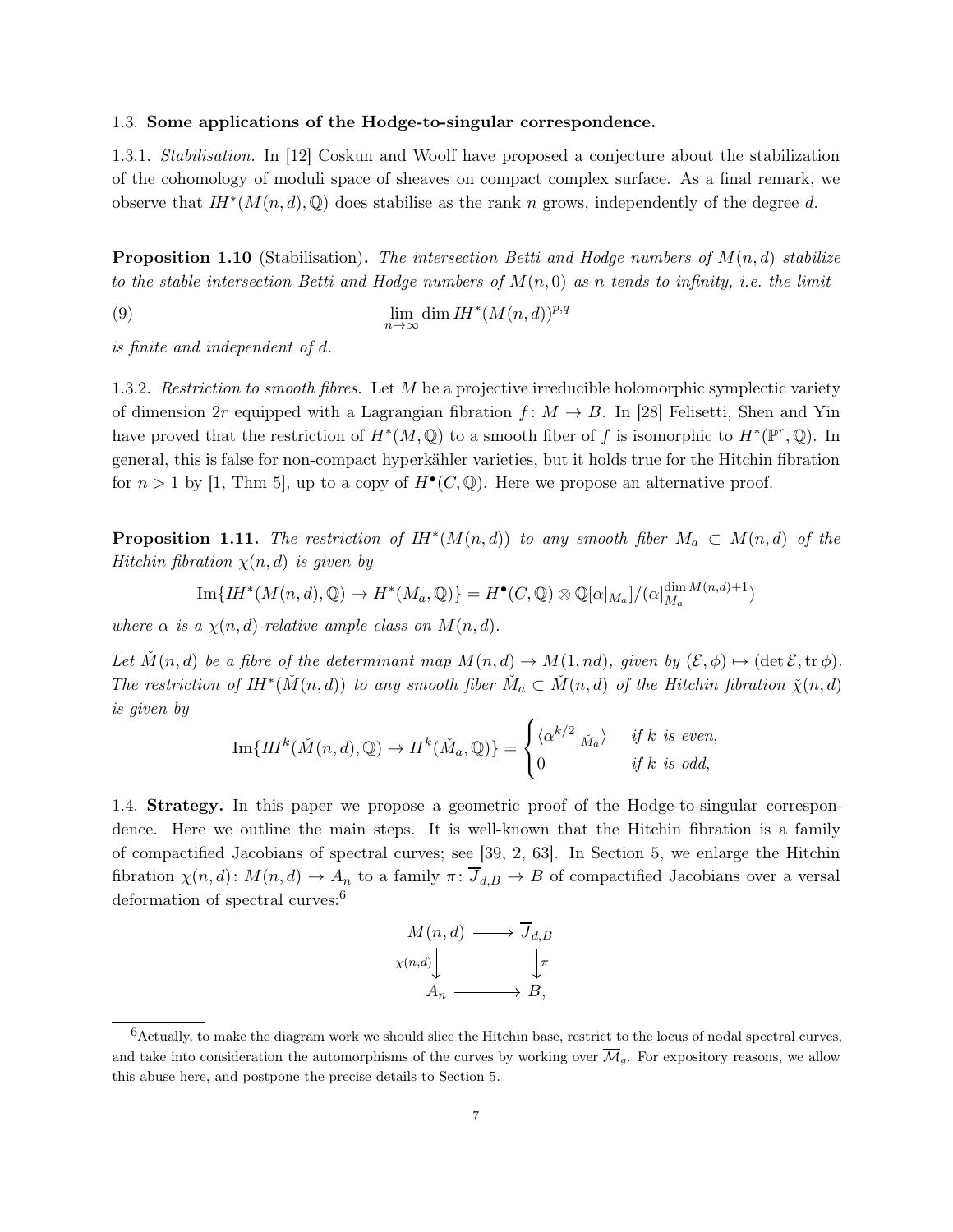Note that the relative dimension of  $\pi$  is strictly smaller than dim B. This is a crucial ingredient to show that  $R\pi_*\mathrm{IC}(\overline{J}_{d,B},\mathbb{Q})$  is independent of d, while  $R\chi(n,d)_*\mathrm{IC}(M(n,d),\mathbb{Q})$  does not; see Theorem [9.5](#page-31-0) and Remark [9.6.](#page-32-0) In particular, we have

<span id="page-7-0"></span>(10) 
$$
R\pi_*\operatorname{IC}(\overline{J}_{e,B},\mathbb{Q})|_{A_n}\simeq R\pi_*\operatorname{IC}(\overline{J}_{d,B},\mathbb{Q})|_{A_n}.
$$

If  $gcd(n, e) = 1$ , the inclusion  $M(n, e) \hookrightarrow \overline{J}_{e,B}$  is a regular embedding of smooth varieties, so

(11) 
$$
\mathrm{IC}(\overline{J}_{e,B},\mathbb{Q})|_{M(n,e)} \simeq \mathbb{Q}_{\overline{J}_{e,B}}|_{M(n,e)} \simeq \mathbb{Q}_{M(n,e)},
$$

and the LHS of [\(10\)](#page-7-0) is isomorphic to  $R\chi(n,e)_{*}\mathbb{Q}_{M(n,e)}$ . If instead  $gcd(n,d) \neq 1$ , the failure of [\(11\)](#page-7-1) is measured by the topology of the singularities of  $M(n, d)$ . Following [\[8\]](#page-37-7), we identify the map  $M(n,d) \hookrightarrow \overline{J}_{d,B}$  with the inclusion of the hypertoric quiver variety  $Y(\Gamma_n, 0)$  into the toric Lawrence variety  $X(\Gamma_{\underline{n}}^{\pm},0)$ 

<span id="page-7-1"></span>
$$
\begin{array}{ccc}\nY(\Gamma_{\underline{n}},0)&\xrightarrow{\iota_M}&X(\Gamma_{\underline{n}}^{\pm},0)\\
\downarrow&&\downarrow^{\pi_{\Gamma_{\underline{n}}}}\\
\mathbb{C}^{b_1(\Gamma_{\underline{n}})}&\xrightarrow{\iota_A}&\mathbb{C}^s;\n\end{array}
$$

see Theorem [7.4](#page-24-0) for the proof, and Section [4](#page-12-0) for details about the notation. Now a local version of the Hodge-to-singular correspondence for hypertoric quiver varieties (Theorem [4.18\)](#page-18-0) shapes the RHS of [\(10\)](#page-7-0), and gives the main result Theorem [1.1;](#page-2-0) see also Theorem [7.5.](#page-25-0) The key geometric input is the following:  $X(\Gamma_{\underline{n}}^{\pm},0)$  admits small resolutions of singularities that restrict to semismall resolutions of  $Y(\Gamma_n, 0)$ ; see Section [4.5.](#page-16-1)

## 1.5. Outline.

- In Section [3](#page-9-0) we prove a version of Ngô support theorem for weakly abelian Lagrangian fibrations on singular symplectic varieties; see Theorem [3.6.](#page-11-0) We specialise the support theorem to the Hitchin fibration in Theorem [3.11.](#page-12-1)
- In Section [4](#page-12-0) we discuss toric Lawrence varieties and hypertoric quiver varieties. The main result is the local Hodge-to-singular correspondence, i.e. Theorem [4.18.](#page-18-0)
- In Section [5](#page-19-0) we explain how (and in which sense) we can embed the Dolbeault moduli space into the universal compactified Jacobian.
- In Section [7](#page-23-0) we describe local models for this embedding; see Theorem [7.4.](#page-24-0) To this purpose we need some auxiliary results: an explicit description of the image of the Kodaira–Spencer map for nodal spectral curves provided in Section [6;](#page-21-0) the topological trivialization of a tubular neighbourhood of an abelian variety in the universal compactified Jacobian in Section [8.](#page-26-0)
- In Section [9](#page-30-0) we show the degree independence of the intersection cohomology of the universal compactified Jacobian; see Theorem [9.5.](#page-31-0)
- In Section [10](#page-32-1) we collect the proof of the main theorems stated in Section [1.](#page-1-2)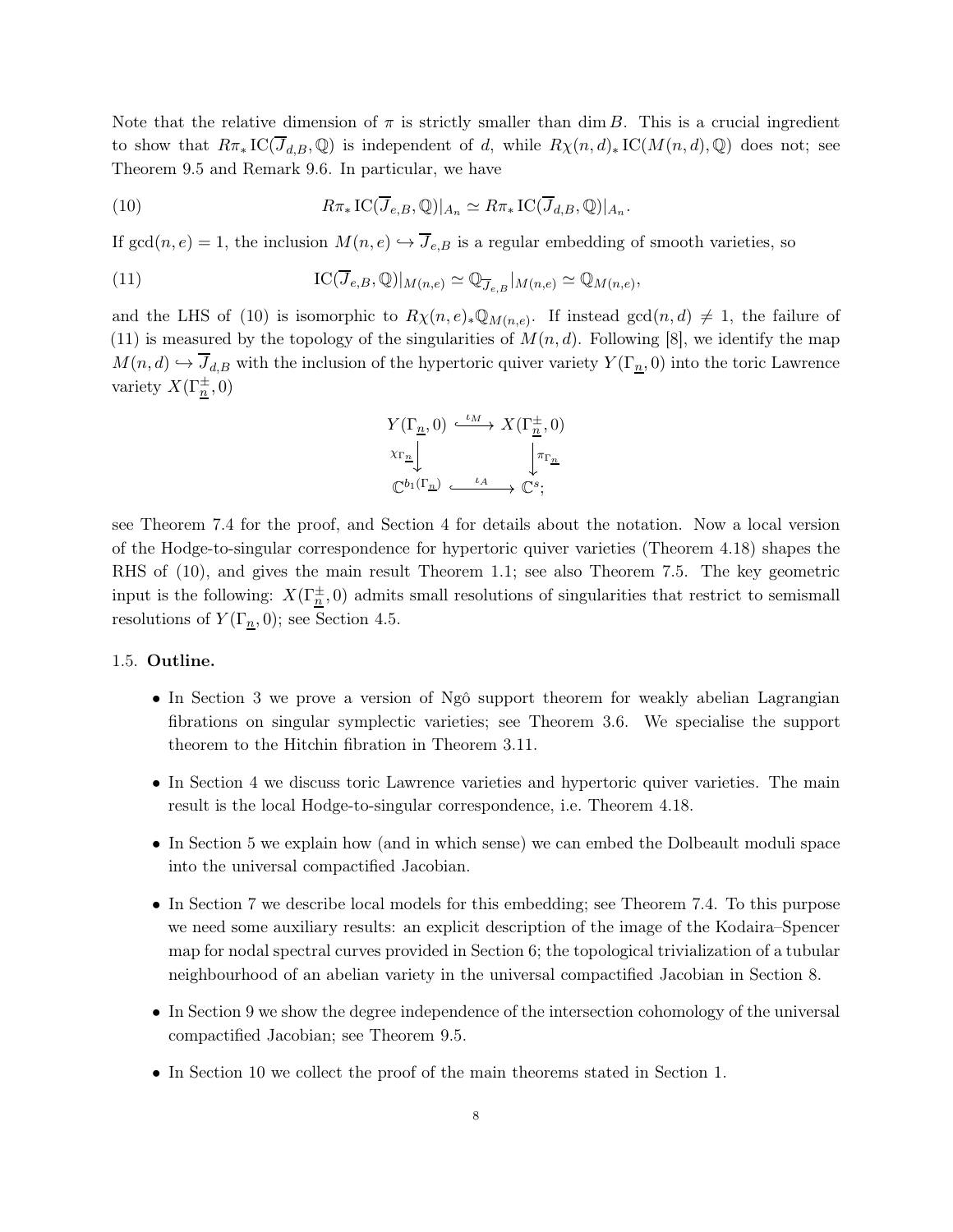1.6. **Notation.** The intersection cohomology of a complex variety X with middle perversity and rational coefficients is denoted by  $IH^*(X,\mathbb{Q}) := H^*(\mathrm{IC}(X,\mathbb{Q}))$ , where  $\mathrm{IC}(X,\mathbb{Q})$  is the perverse intersection cohomology complex of X shifted by  $-\dim X$ . Ordinary singular cohomology with rational coefficients is denoted by  $H^*(X,\mathbb{Q})$ . Recall that they all carry mixed Hodge structures. Intersection complexes and perverse sheaves on an algebraic stack are descents of perverse sheaves from a smooth atlas; see [\[41,](#page-39-10) [45,](#page-39-11) [44\]](#page-39-12). The formalism of six operations works in this context too. We use it in Section [7.](#page-23-0)

1.7. Acknowledgements. We would like to thank Alastair Craw, Mark de Cataldo, Jochen Heinloth, Daniel Huybrechts, Davesh Maulik, Jesse Leo Kass, Tasuki Kinjo, Nicola Pagani, Roberto Pagaria, Alex Perry, Giulia Saccà, Junliang Shen, Filippo Viviani for numerous discussions, emails and helpful advice.

The first author was supported by the University of Michigan and the Max Planck Institute for Mathematics. The second author was supported by PRIN Project 2017 "Moduli and Lie theory".

## 2. STRATIFICATIONS

Recall that a *stratification* of a complex variety  $X$  is a finite collection of locally closed smooth subvarieties  $X_i \subseteq X$ , called *strata*, such that

- X is the disjoint union of  $X_i$  with  $i = 1, ..., r$ , i.e.  $X = \bigsqcup_{i=1}^r X_i$ ;
- $X_i$  is contained in the closure of  $X_{i+1}$ .

<span id="page-8-0"></span>A stratification is called a Whitney stratification if all pairs of strata satisfy the Whitney conditions A and B. We omit the precise definition of these conditions (see for instance [\[30\]](#page-38-16)), since in the following we will only use the stronger property Definition [2.1,](#page-8-0) that implies Whitney conditions A and B by Lemma [2.2.](#page-8-1)

**Definition 2.1.** A stratification  $X = \bigsqcup_i X_i$  is analytically trivial in the normal direction to each stratum, if for any  $x \in X_i$  there exists a normal slice  $N_x$  through  $X_i$  at x, and a neighbourhood of x in X which is locally analytically isomorphic to  $N_x \times T_x X_i$  at  $(x, 0)$ .

<span id="page-8-1"></span>Lemma 2.2. A stratification analytically trivial in the normal direction to each stratum is a Whitney stratification.

Proof. We follow the argument in [\[53,](#page-39-13) §4.7]. Whitney conditions A and B are local, so it is enough to check it for  $N_x \times T_x X_i$  at  $(x,0)$ . Since  $T_x X_i$  is a smooth factor, it is enough to check it for  $N_x$ at x. Then this follows from [\[68,](#page-39-14) Lem. 19.3].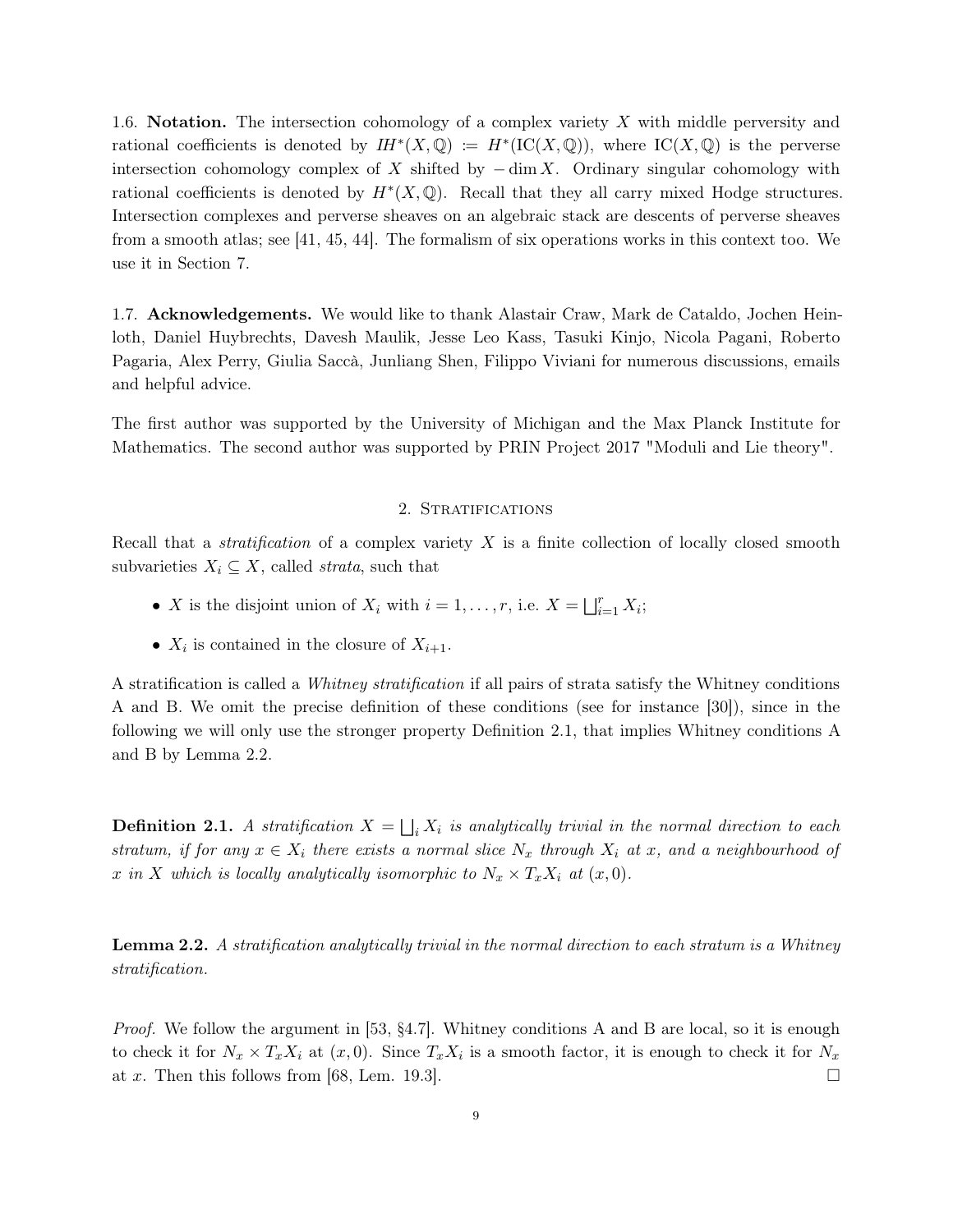#### 3. Ngô theorem for Lagrangian fibrations on singular spaces

<span id="page-9-0"></span>The goal of this section is to generalise the description of Ngô strings in [\[22,](#page-38-12) Thm 7.0.3] to the case of weakly abelian Lagrangian fibrations on singular symplectic varieties.

We will follow closely Maulik and Shen  $[48]$ . Let B be a quasi-projective complex variety. Let  $g: P \to B$  be a smooth B-group scheme with connected fibers, and let  $f: X \to B$  be a projective morphism. Assume that the group scheme  $P$  acts on X via

<span id="page-9-5"></span>
$$
(12) \t\t \t act: P \times_B X \to X.
$$

**Definition 3.1** (Weak abelian fibration). The triple  $(X, P, B)$  is a weak abelian fibration of relative dimension c, if

(1) every fiber of the map g is pure of dimension c, and X has pure dimension

<span id="page-9-1"></span> $\dim X = c + \dim B$ ,

(2) the action [\(12\)](#page-9-1) of P on X has affine stabilizers, and

(3) the Tate module  $T_{\overline{\mathbb{Q}}_l}(P)$  associated with the group scheme P is polarizable.

<span id="page-9-4"></span>For a closed point  $b \in B$ , we define  $\delta(b)$  as the dimension of the maximal affine and connected subgroup of  $P_s$ . For any closed subvariety  $Z \subseteq B$ , we denote by  $\delta_Z$  the minimum value of the (upper semi-continuous) function  $\delta$  on Z.

**Theorem 3.2.** Let  $(X, P, B)$  be a weak abelian fibration. Assume that

- (1) (δ-regularity) codim  $Z_{\delta} \geq \delta$  for any  $Z_{\delta} := \{b \in B \mid \delta(b) = \delta\};$
- (2)  $\tau_{>2c}(Rf_*\mathrm{IC}(X,\mathbb{Q}))=0$  for the standard truncation functor  $\tau_{>}(+)$ .

Then every support Z of  $Rf_*\mathrm{IC}(X,\mathbb{Q})$  satisfies

$$
codim Z = \delta(Z).
$$

<span id="page-9-3"></span>*Proof.* The δ-regularity and [\[48,](#page-39-2) Theorem 1.8] implies that a support Z of  $Rf_*\mathrm{IC}(X,\mathbb{Q})$  satisfies  $\operatorname{codim} Z = \delta_Z$ .

**Proposition 3.3** (Relative Dimension Bound). Let  $f: X \rightarrow B$  be an equidimensional morphism of complex algebraic varieties of relative dimension c. Suppose that there exists a Whitney stratification  $X = \bigsqcup X_i$  such that for any  $b \in B$  we have

<span id="page-9-2"></span>(13) 
$$
\operatorname{codim}_X X_i \ge 2 \operatorname{codim}_{f^{-1}(b)} (X_i \cap f^{-1}(b)).
$$

Then we have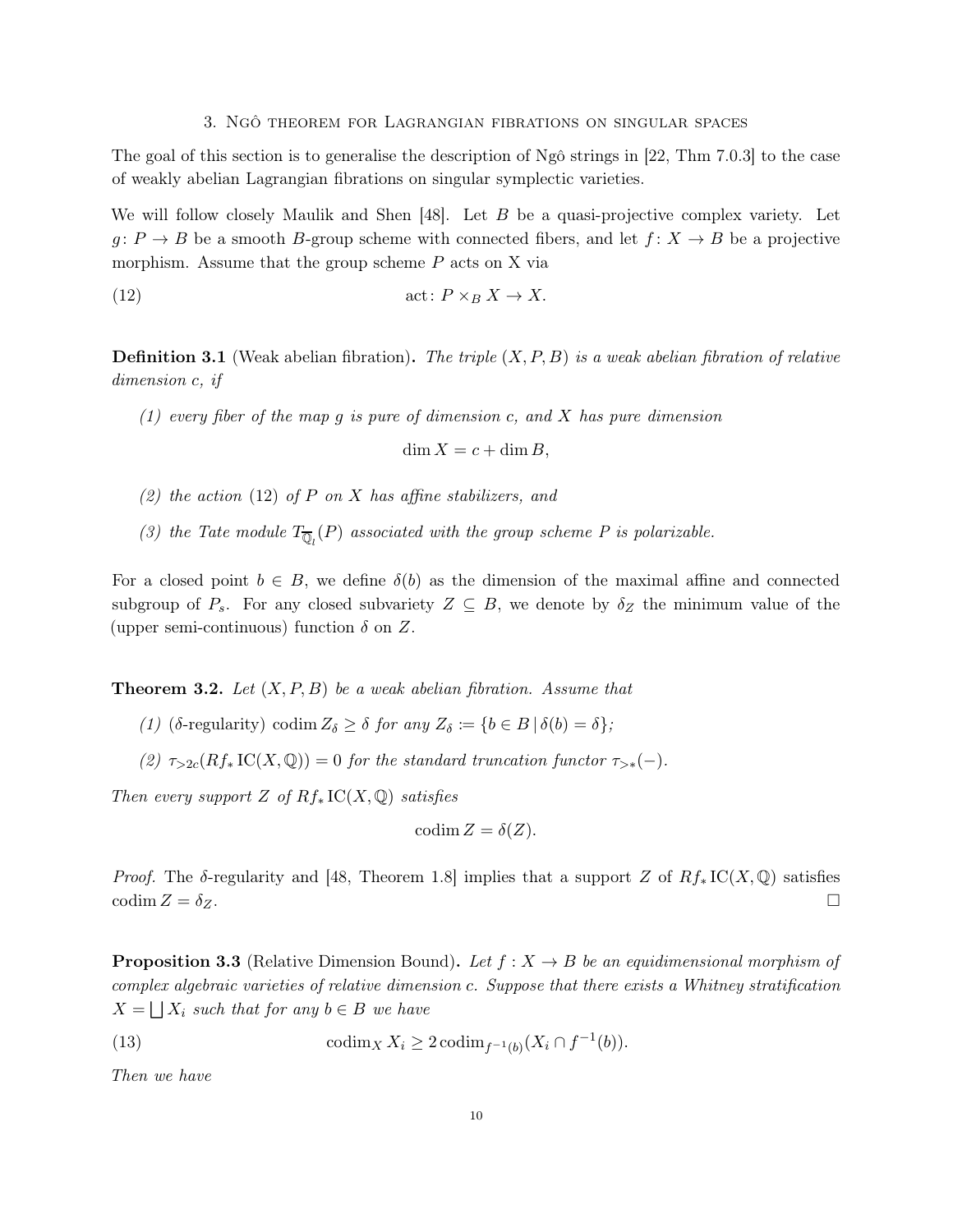- $\tau_{>2c}(Rf_*\mathrm{IC}(X,\mathbb{Q}))=0;$
- $R^{2c}f_*\text{IC}(X,\mathbb{Q}) = R^{2c}f_*\mathbb{Q}_X.$

Proof. Via proper base change we have

$$
\mathcal{H}^*(Rf_*\mathrm{IC}(X,\mathbb{Q}))_b = H^*(f^{-1}(b),\mathrm{IC}(X,\mathbb{Q})|_{f^{-1}(b)}) \text{ for any } b \in B.
$$

These cohomology groups are the limit of the Grothendieck spectral sequence

$$
E_2^{p,q} = H^{p-q}(Z_q \cap f^{-1}(b), \mathcal{H}^q(\mathrm{IC}(X, \mathbb{Q}))|_{Z_q \cap f^{-1}(b)}) \Rightarrow H^p(f^{-1}(b), \mathrm{IC}(X, \mathbb{Q})|_{f^{-1}(b)}),
$$

where the closed subset  $Z_q \subset X$  is the support of the constructible sheaf  $\mathcal{H}^q(\mathrm{IC}(X,\mathbb{Q}))$ . In particular, we have

$$
E_2^{p,q} = 0 \text{ for } p - q > 2 \dim(Z_q \cap f^{-1}(b)).
$$

The irreducible components of  $Z_q$  are the closure of some  $X_i$  with  $q < \text{codim}_X X_i$ , or X itself, if  $q = 0$ . Indeed, the strong support condition for intersection cohomology implies that  $\mathcal{H}^q(\mathrm{IC}(X,\mathbb{Q}))_x=0$ for any  $x \in X_i$  and  $q \ge \max{\{\text{codim}_X X_i, 1\}}$ ; see [\[20,](#page-38-17) §2.3]. By [\(13\)](#page-9-2), we conclude that  $E_2^{p,q} = 0$  for

 $p > q + 2 \dim(Z_q \cap f^{-1}(b)) \ge \max\{\text{codim}_X X_i, 1\} + 2 \dim(Z_q \cap f^{-1}(b)),$ 

i.e. for  $p > 2c$  and arbitrary q, or for  $p = 2c$  and  $q \neq 0$ . This yields

<span id="page-10-0"></span>
$$
\mathcal{H}^{>2c}(Rf_*\mathrm{IC}(X,\mathbb{Q}))=0,\qquad \mathcal{H}^{2c}(Rf_*\mathrm{IC}(X,\mathbb{Q}))=\mathcal{H}^{2c}(Rf_*\mathbb{Q}_X).
$$

<span id="page-10-1"></span>**Proposition 3.4.** Let  $X$  be a normal complex variety endowed with a holomorphic symplectic form and a proper Lagrangian fibration  $f: X \to B$ . Then X admits a complex Whitney stratification

$$
(14)\t\t\t X = \bigsqcup X_i
$$

by locally closed algebraic symplectic submanifolds  $X_i$  such that the restriction map  $f|_{X_i}: X_i \to$  $B_i \coloneqq f(X_i)$  is Lagrangian. In particular, for any  $b \in B$  we have

(15) 
$$
\operatorname{codim}_X X_i = 2 \operatorname{codim}_{f^{-1}(b)} (X_i \cap f^{-1}(b)).
$$

*Proof.* By [\[42,](#page-39-15) Thm 2.3, Prop. 3.1], X admits a stratification by locally closed subsets  $X_i$ , with  $i = 1, \ldots, r$ , such that:

- $X_i$  are smooth and symplectic;
- $X_{i+1}$  is the singular locus of  $X_i$ ;
- the stratification is analytically trivial in the normal direction to each stratum, so it is a Whitney stratification by Lemma [2.2.](#page-8-1)

Applying [\[47,](#page-39-16) Thm 3.1] iteratively, the restrictions  $f|_{X_i}$  are Lagrangian.

Since both f ans  $f|_{X_i}$  are Lagrangian, we obtain dim  $X - \dim X_i = 2 \dim f^{-1}(b) - 2 \dim(X_i \cap$  $f^{-1}$  $(b)$ ).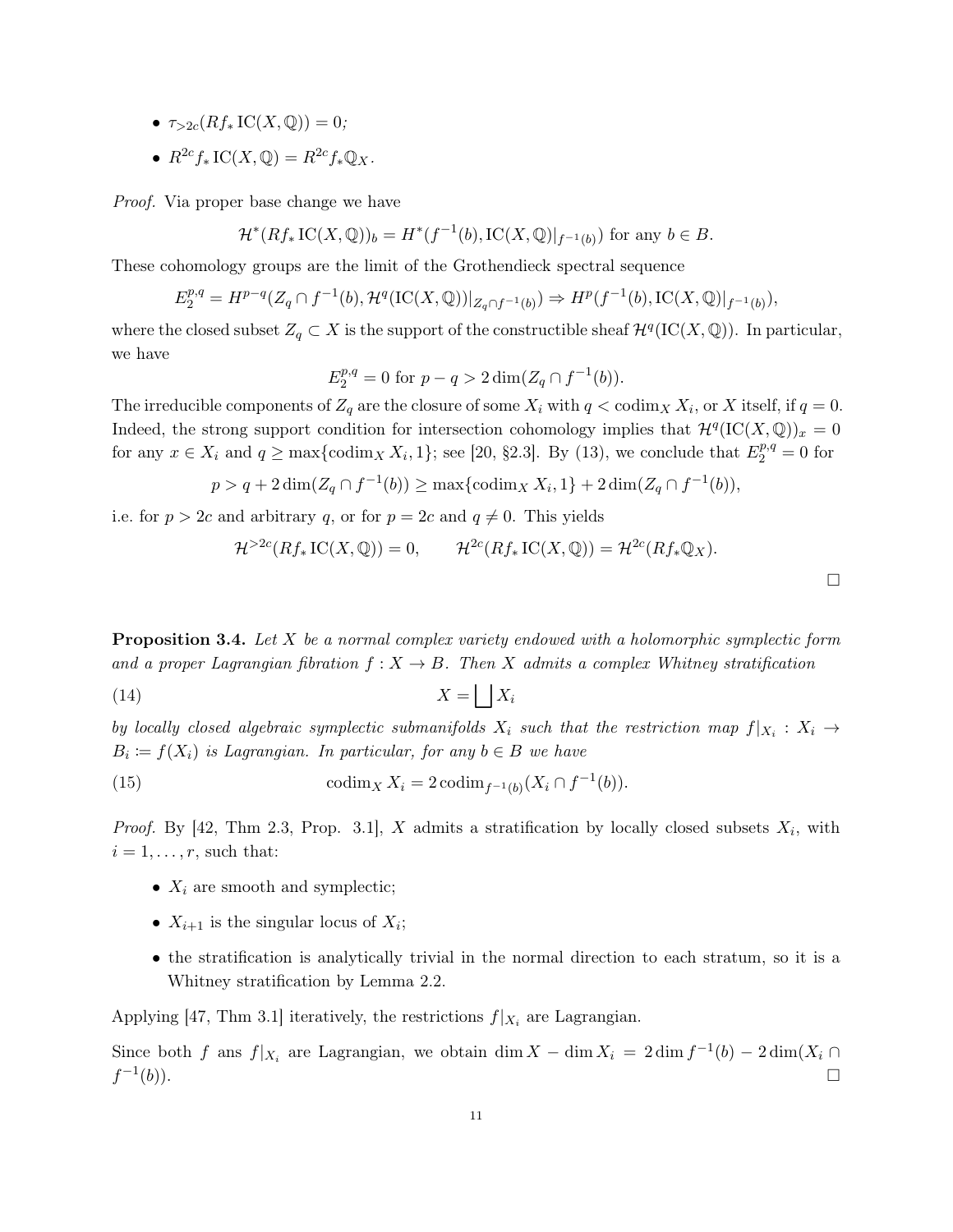**Example 3.5.** The Whitney stratification [\(14\)](#page-10-0) for the Dolbeault moduli space  $X = M(n, d)$  is the stratification [\(3\)](#page-1-1). In particular, Proposition [3.3](#page-9-3) gives

$$
\tau_{\text{Sdim }M(n,d)}(R\chi(n,d)_{*}\text{IC}(M(n,d),\mathbb{Q}))=0, \qquad R^{\dim M(n,d)}f_{*}\text{IC}(M(n,d),\mathbb{Q})=R^{\dim M(n,d)}f_{*}\mathbb{Q}_{M(n,d)}.
$$

Now let  $(X, P, B)$  be a  $\delta$ -regular weak abelian fibration. We denote by I the set of supports  $Z_{\alpha} \subseteq B$ for  $Rf_*\mathrm{IC}(X,\mathbb{Q})$ . There exist open dense subsets  $Z_\alpha^{\times}$  such that the restriction  $P_\alpha$  of the group scheme P admits a Chevalley decomposition

$$
0 \to R_{\alpha} \to P_{\alpha} \to A_{\alpha} \to 0,
$$

<span id="page-11-0"></span>where  $R_{\alpha} \to Z_{\alpha}^{\times}$  is an affine group scheme and  $g_{\alpha} \colon A_{\alpha} \to Z_{\alpha}^{\times}$  is a proper abelian group scheme. Let  $\Lambda^l_\alpha \coloneqq R^lg_{\alpha*}\mathbb{Q}_{A_\alpha}.$ 

**Theorem 3.6** (Ngô strings from singular simplectic varieties). Let  $(X, P, B)$  be a  $\delta$ -regular weak abelian fibration on a normal holomorphic symplectic variety  $X$  of dimension 2c. Then there exists an isomorphism in  $D^bMHM_{alg}(B)$  (resp.  $D^b(B, \mathbb{Q})$ )

<span id="page-11-2"></span>(16) 
$$
Rf_*\operatorname{IC}(X,\mathbb{Q})\simeq \bigoplus_{\alpha\in I}\bigoplus_{l=0}^{2\dim Z_{\alpha}}\operatorname{IC}(Z_{\alpha},\Lambda_{\alpha}^l\otimes\mathscr{L}_{\alpha})[-l]\langle \operatorname{codim}(Z_{\alpha})\rangle,
$$

<span id="page-11-1"></span>where  $\mathcal{L}_{\alpha}$  are local systems on an open subset of  $Z_{\alpha}$ . Moreover, we have:

- <span id="page-11-3"></span>(i) codim  $Z_{\alpha} = \delta(Z_{\alpha});$
- (ii)  $R^{2c} f_* \mathbb{Q}_X$  admits the following direct summand  $\bigoplus_{\alpha \in I} i_{\alpha *} \mathscr{L}_{\alpha}$ , where  $i_{\alpha} : Z_{\alpha}^{\times} \to B$  is the natural immersion.

Proof. The constraint [\(i\)](#page-11-1) is a combination of Theorem [3.2,](#page-9-4) Propositions [3.3](#page-9-3) and [3.4.](#page-10-1) In [\[48,](#page-39-2) Prop. 1.5] Maulik and Shen provided a generalization of Ngô freeness [\[58,](#page-39-17) Prop. 7.4.10] to the singular context. This gives the special form [\(16\)](#page-11-2) to the decomposition theorem for  $Rf_*\mathrm{IC}(X,\mathbb{Q})$ . Taking cohomology of [\(16\)](#page-11-2), together with the isomorphism  $R^{2c}f_* IC(X,\mathbb{Q}) = R^{2c}f_*\mathbb{Q}_X$  in Proposition [3.3,](#page-9-3) we obtain [\(ii\).](#page-11-3)  $\Box$ 

<span id="page-11-4"></span>3.1. Ngô strings for Dolbeault moduli spaces. We specialize Theorem [3.6](#page-11-0) to the Hitchin fibration  $\chi(n, d)$ :  $M(n, d) \to A_n$ . We rely on the recent key result by Kinjo and Koseki [\[43\]](#page-39-6), building on the work of Davison [\[14\]](#page-37-0).

**Proposition 3.7.** Let d and e be integers, with e coprime to n. The complex  $R_\lambda(n, d)_\ast\text{IC}(M(n, d), \mathbb{Q})$ is a direct summand of  $R\chi(n,e)_{*}\mathbb{Q}_{M(n,e)}$ .

*Proof.* [\[14,](#page-37-0) Thm 6.6] and [\[43,](#page-39-6) Cor. 5.15, Ex. 5.18].

<span id="page-11-5"></span>Proposition [3.7](#page-11-4) allows to extends [\[17,](#page-38-10) Thm 4.1] and [\[38,](#page-38-4) Thm 1] to Dolbeault moduli spaces of arbitrary degree.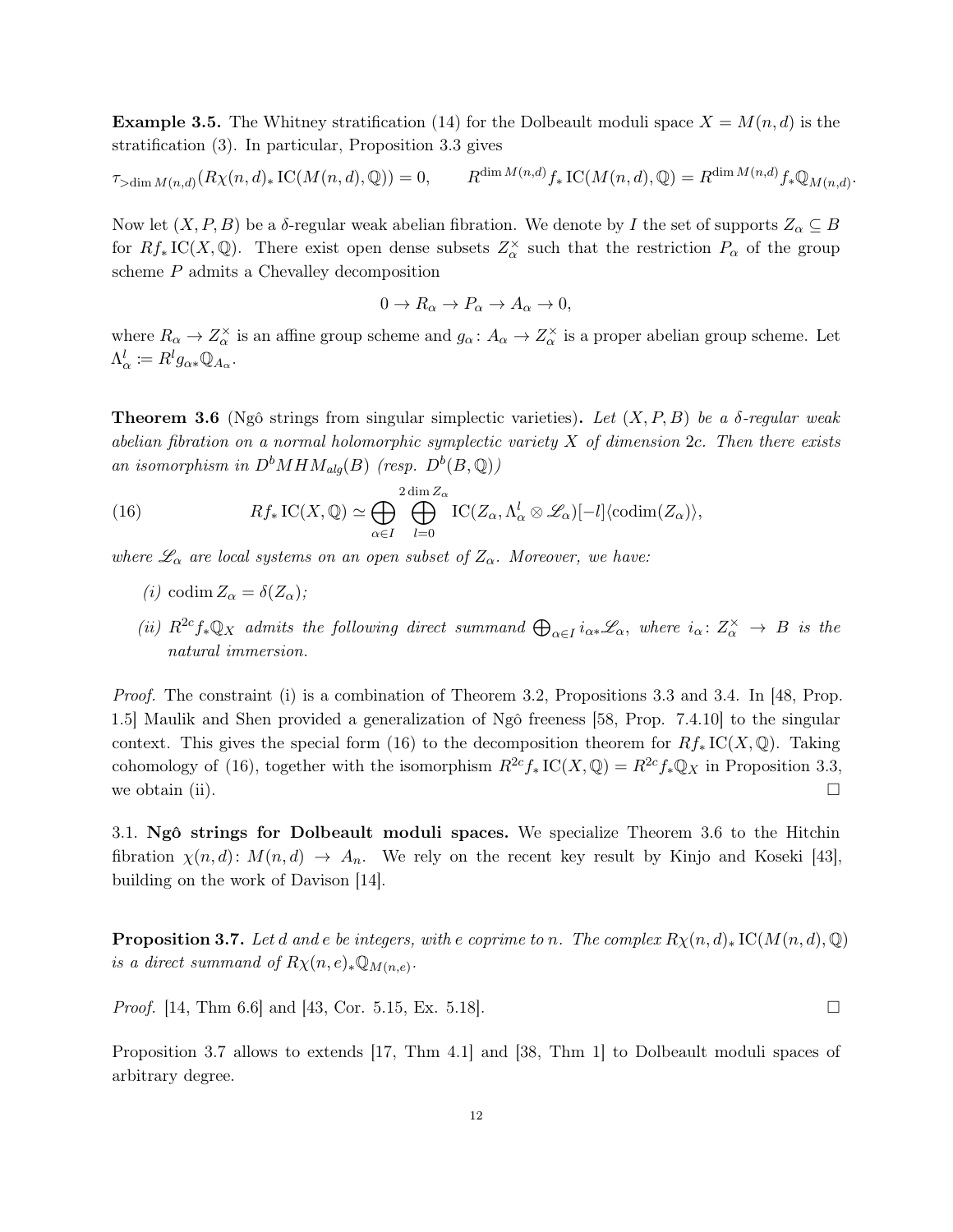**Corollary 3.8.** If Z is a support of  $R\chi(n,d)$ <sub>\*</sub> IC( $M(n,d)$ ,  $\mathbb{Q}$ ) with  $Z \cap A_n^{\text{red}} \neq \emptyset$ , then  $Z = S_{\underline{n}}$  for some partition  $\underline{n}$  of n. In particular, the generic point of any support Z of  $R\chi(n,d)_{*}$  IC( $M(n,d), \mathbb{Q}$ ) with  $Z \cap A_n^{\text{red}} \neq \emptyset$  lies in the locus  $A_n^{\times}$  of nodal spectral curves.

<span id="page-12-3"></span>*Proof.* [\[17,](#page-38-10) Thm 4.1] and Proposition [3.7.](#page-11-4)

Corollary 3.9 (Proposition [1.6\)](#page-5-1). The intersection form on  $IH^*(M(n,d),\mathbb{Q})$  is trivial. Equivalently the forgetful map  $I\!H_c^*(M(n,d),\mathbb{Q}) \to I\!H^*(M(n,d),\mathbb{Q})$  is 0.

*Proof.* By [\[37,](#page-38-18) Prop. 4] the vanishing of the intersection form is equivalent to show that  $\{0\} \subset A_n$ is not a support of  $R\chi(n, d)_*$  IC( $M(n, d)$ ,  $\mathbb{Q}$ ). In the coprime case, this is proved by Heinloth in [\[38,](#page-38-4) Thm 1. Together with Proposition [3.7,](#page-11-4) we obtain the result in the non-coprime case.  $\square$ 

<span id="page-12-1"></span>**Remark 3.10.** Proposition [1.6](#page-5-1) holds for moduli space of  $PGL_n$ - and  $SL_n$ -Higgs bundles too.

**Theorem 3.11** (Ngô strings from Dolbeault moduli spaces in arbitrary degree). There exists an isomorphism in  $D^b M H M_{alg}(A_n^{red})$  (resp.  $D^b(A_n^{red}, \mathbb{Q})$ )

(17) 
$$
R\chi(n,d)_* \operatorname{IC}(M(n,d),\mathbb{Q})|_{A_n^{red}} \simeq \bigoplus_{\underline{n}\in I_d} \mathscr{S}(\mathscr{L}_{\underline{n}}(d))|_{A_n^{red}},
$$

where  $I_d$  is a set of partition of  $\underline{n}$  of n, and the Ngô string  $\mathscr{S}_{\underline{n}}$  is the mixed Hodge module supported on  $S_n$  given by

<span id="page-12-2"></span>
$$
\mathscr{S}(\mathscr{L}_{\underline{n}}(d))\coloneqq\bigoplus_{l=0}^{2\operatorname{codim} S_{\underline{n}}}\operatorname{IC}(S_{\underline{n}},\Lambda_{\underline{n}}^{l}\otimes\mathscr{L}_{\underline{n}}(d))[-l]\langle \operatorname{codim} S_{\underline{n}}\rangle,
$$

for certain local systems  $\mathscr{L}_n(d)$  supported on an open set of  $S_n$ .

*Proof.* It follows from Theorem [3.6](#page-11-0) and Corollary [3.8.](#page-11-5) □

<span id="page-12-0"></span>The rest of the paper is devoted to the correspondence between the local systems  $\mathscr{L}_n(d)$  and the singularities of  $M(n,d)$ <sup>red</sup>.

## 4. Hypertoric quiver varieties

The singularities of  $M(n,d)$ <sup>red</sup> are modelled on hypertoric quiver varieties. In this section we introduce these varieties and establish a local version of the Hodge-to-singular correspondence (Theorem [4.18\)](#page-18-0).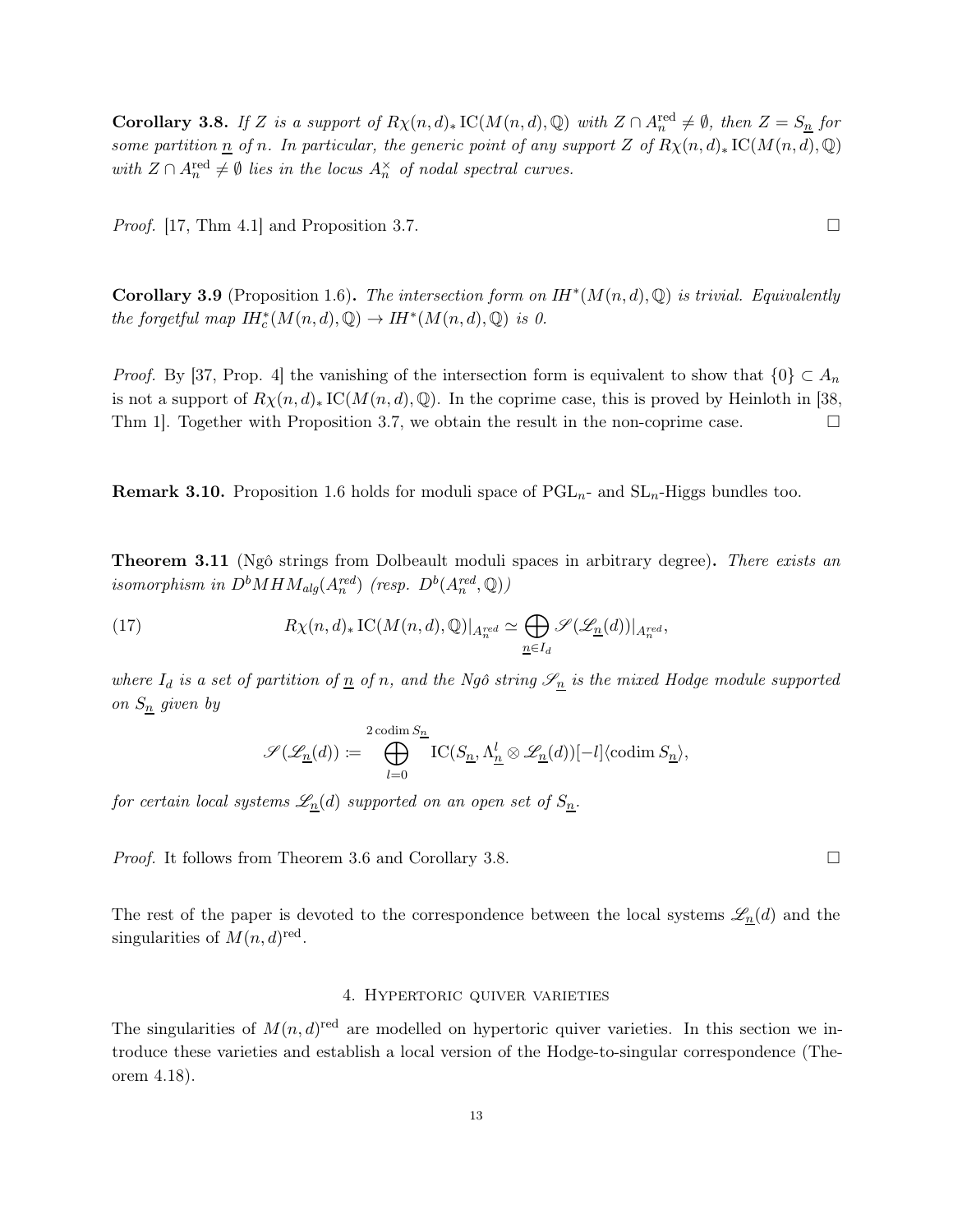<span id="page-13-0"></span>4.1. Affine toric varieties associated to a quiver. Let  $Q = (V, E)$  be a connected directed graph (a quiver) with r vertices  $V = \{v_1, ..., v_r\}$  and s oriented edges E. Given  $e \in E$ , let  $s(e), t(e) \in V$ be the source and target of e, so that  $e : s(e) \to t(e)$ . The underlying unoriented graph, denoted by |Q|, has first Betti number  $b_1 := s - r + 1$ .

We consider the group of all  $\mathbb Z$ -linear combinations of V whose coefficients sum to zero. We identify this group with  $\mathbb{Z}^{r-1}$ , by fixing the basis  $\{v_1 - v_2, \ldots, v_1 - v_r\}$ . We also identify  $\mathbb{Z}^s$  with the group of  $\mathbb{Z}$ -linear combinations of E. The boundary map of the quiver  $Q$ 

$$
A: \mathbb{Z}^s \to \mathbb{Z}^{r-1}, \quad e \mapsto s(e) - t(e)
$$

induces an embedding of algebraic tori

$$
\mathbb{T}^{r-1}:=\operatorname{Spec} \mathbb{C}[\mathbb{Z}^{r-1}]\hookrightarrow \mathbb{T}^s\coloneqq\operatorname{Spec} \mathbb{C}[\mathbb{Z}^s].
$$

The torus  $\mathbb{T}^s$  acts on the affine complex space  $\mathbb{C}^s = \text{Spec } \mathbb{C}[z_e : e \in E]$ , and so does  $\mathbb{T}^{r-1}$  by restriction. Explicitly,  $\lambda = (\lambda_i)_{i=1}^r \in \mathbb{T}^r / \mathbb{T} = \mathbb{T}^{r-1}$  acts as  $\lambda \cdot z_e = \lambda_{s(e)} z_e \lambda_{t(e)}^{-1}$  $\frac{-1}{t(e)}$ .

**Definition 4.1.** The affine toric variety  $X(Q, 0)$  is the affine GIT quotient of  $\mathbb{C}^s$  by  $\mathbb{T}^{r-1}$ 

$$
X(Q,0) \coloneqq \mathbb{C}^s \, / \! \! /_0 \, \mathbb{T}^{r-1} = \operatorname{Spec} \mathbb{C}[z_e : e \in E]^{\mathbb{T}^{r-1}}.
$$

The cone of the toric variety  $X(Q, 0)$  is generated by the rows  $\mathscr{B} = {\beta_1, \ldots, \beta_s} \subset \mathbb{Z}^{b_1}$  of a Gale dual of A, i.e. a  $(s \times b_1)$ -matrix B whose columns form a base of ker $(A: \mathbb{Z}^s \to \mathbb{Z}^{r-1}) \simeq \mathbb{Z}^{b_1}$ , or equivalently a matrix that sits in the following exact sequence:

$$
0 \to \mathbb{Z}^{b_1} \xrightarrow{B} \mathbb{Z}^s \xrightarrow{A} \mathbb{Z}^{r-1} \to 0.
$$

<span id="page-13-1"></span>Recall that a loop in a quiver is an edge whose head and tail coincide.

**Lemma 4.2.** Let  $Q$  be a quiver with m loops, and  $Q'$  be the quiver obtained from  $Q$  by deleting all the loops. Then we have

$$
X(Q,0) \simeq X(Q',0) \times \mathbb{C}^m.
$$

*Proof.* Let  $L \subset E$  be the loops of Q. We identify the edges E' of Q' with  $E \setminus L$ . For any  $l \in L$ , the coordinates  $z_l$  are  $\mathbb{T}^{r-1}$ -invariant by construction, so we have

$$
\mathbb{C}[z_e: e \in E]^{\mathbb{T}^{r-1}} \simeq \mathbb{C}[z_e: e \in E']^{\mathbb{T}^{r-1}} \otimes \mathbb{C}[z_l: l \in L].
$$

 $\Box$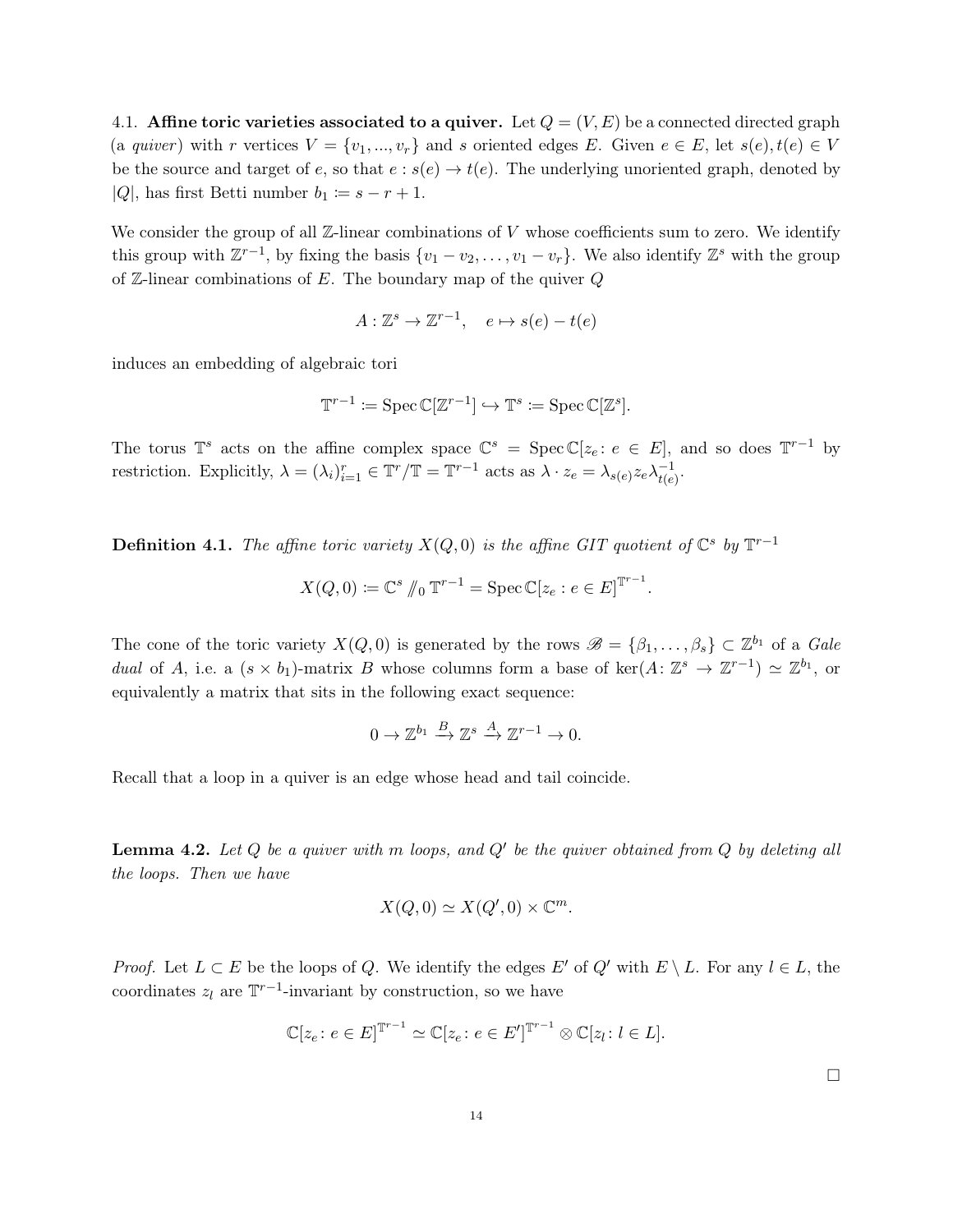4.2. Semiprojective toric varieties associated to a quiver. In general,  $X(Q, 0)$  is a singular variety. A toric resolution of singularities can be obtained via projective GIT as follows.

The ring of polynomials  $S \coloneqq \mathbb{C}[z_e : e \in E]$  is graded by  $\mathbb{Z}^{r-1}$  in such a way that  $\deg(z_e) = Ae$ . For  $\theta \in \mathbb{Z}^{r-1}$ , let  $S_{\theta}$  be the C-vector space of homogenous polynomials of degree  $\theta$ . For instance,  $S_0$  is the coordinate ring of  $X(Q, 0)$ .

**Definition 4.3.** The semiprojective toric variety  $X(Q, \theta)$  is the projective GIT quotient of  $\mathbb{C}^{2s}$  by the torus  $\mathbb{T}^{r-1}$  with respect to the stability  $\theta \in \mathbb{Z}^{r-1}$ , i.e.

$$
X(Q,\theta) \coloneqq \mathbb{C}^s \, \#_{\theta} \, \mathbb{T}^{r-1} \coloneqq \operatorname{Proj} \big( \bigoplus_{k=0}^{\infty} t^k S_{k\theta} \big).
$$

Consider now the coarsest complete fan  $\Gamma(\mathscr{A})$  in  $\mathbb{R}^{r-1} \simeq \mathbb{Z}^{r-1} \otimes \mathbb{R}$  that refines all complete simplicial fans in  $\mathbb{R}^{r-1}$  whose rays lie in  $\mathscr{A} \coloneqq \{Ae \colon e \in E\}$ . We say that  $\theta \in \mathbb{Z}^{r-1}$  is generic if it lies in the interior of the maximal cones of  $\Gamma(\mathscr{A})$ .

**Proposition 4.4.** [\[34,](#page-38-19) Prop. 8.2] For generic  $\theta \in \mathbb{Z}^{r-1}$ , the affinization morphism

$$
\pi_X = \pi_X(Q, \theta) \colon X(Q, \theta) \to \operatorname{Spec} H^0(X(Q, \theta), \mathcal{O}_{X(Q, \theta)}) = X(Q, 0)
$$

is a resolution of singularities.

4.3. Lawrence varieties and hypertoric quiver varieties. We specialize the previous constructions to doubled quivers. Let  $Q$  be a quiver with r vertices, s oriented edges  $E$ , and first Betti number  $b_1$ .

**Definition 4.5.** The double of Q, denoted by  $Q^{\pm}$ , is the quiver obtained from Q by replacing each edge e of Q with a pair of edges  $e^+$  and  $e^-$  having the same endpoints as e but opposite orientations.

**Definition 4.6.** The affine Lawrence toric variety associated to Q is the affine GIT quotient of  $\mathbb{C}^{2s}$ by the torus  $\mathbb{T}^{r-1}$ 

$$
X(Q^{\pm},0) \coloneqq \mathbb{C}^{2s} \mathbb{I}_0 \mathbb{T}^{r-1}.
$$

The Lawrence toric variety associated to Q is the projective GIT quotient of  $\mathbb{C}^{2s}$  by the torus  $\mathbb{T}^{r-1}$ with respect to a stability  $\theta \in \mathbb{Z}^{r-1}$ , i.e.

$$
X(Q^{\pm}, \theta) \coloneqq \mathbb{C}^{2s} / \theta \, \mathbb{T}^{r-1} \coloneqq \text{Proj} \, \big( \bigoplus_{k=0}^{\infty} t^k S_{k\theta} \big).
$$

**Notation 4.7.** For convenience, we relabel the coordinates  $z_{e^+}$  and  $z_{e^-}$  of  $\mathbb{C}^{2s}$  by  $z_e$  and  $w_e$ , indexed by  $e \in E$ . Note that the definition of  $X(Q^{\pm}, \theta)$  is independent of the choice of an orientation of Q: a different choice corresponds to exchange some coordinates  $z_e$  with the corresponding  $w_e$ .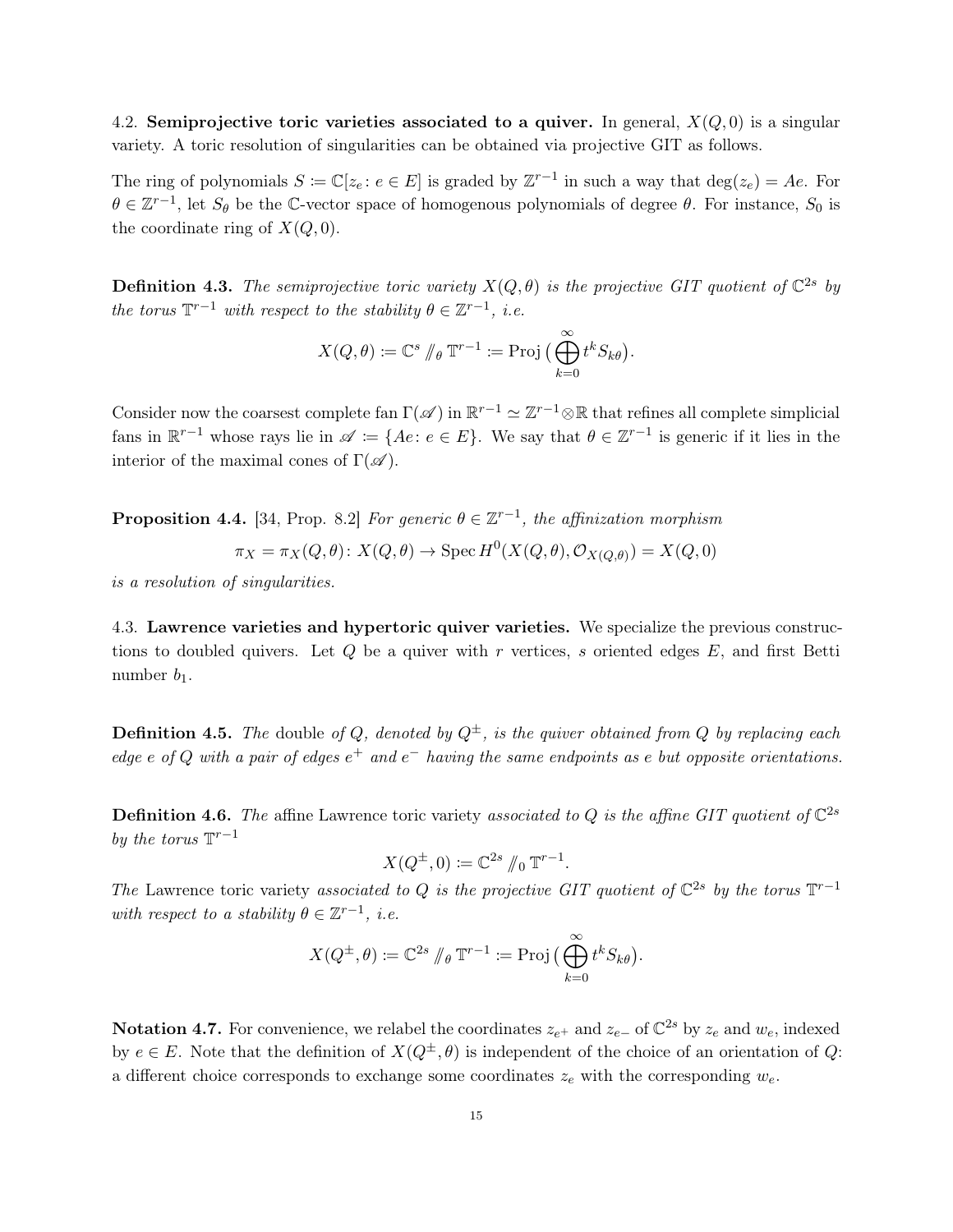Suppose that the matrix  $A = (a_{ie})$  corresponds to the boundary map for Q. We consider the homogeneous ideal

<span id="page-15-2"></span><span id="page-15-0"></span>(18) 
$$
\operatorname{Circ}(\mathscr{B}) \coloneqq \langle \sum_{e \in E} a_{ie} z_e w_e : i = 2, \dots r \rangle \subset S.
$$

**Definition 4.8.** The hypertoric quiver variety  $Y(Q, 0)$  (resp.  $Y(Q, \theta)$ ) is the irreducible subvariety of the affine Lawrence variety  $X(Q^{\pm},0)$  (resp. of the Lawrence variety  $X(Q^{\pm},\theta)$ ) cut by the homogeneous ideal  $Circ(\mathscr{B})$ .

Remark 4.9. Hypertoric quiver variety are both hypertoric varieties in the sense of [\[5,](#page-37-8) [32\]](#page-38-20), and Nakajima quiver variety whose dimension vector has all coordinates equals to one; see [\[57\]](#page-39-18). In [\[34\]](#page-38-19),  $Y(Q, 0)$  is called *toric quiver variety*, but note that it is only rarely toric; see [\[34,](#page-38-19) §10]. Moreover, Altmann and Hille called toric quiver varieties the fibre over 0 of the morphism  $\pi_Y : Y(Q, \theta) \to Y(Q, \theta)$  $Y(Q, 0)$ . To avoid confusion, we will refer to  $Y(Q, 0)$  and  $Y(Q, \theta)$  as hypertoric quiver variety.

Since the product  $z_e w_e$  is  $\mathbb{T}^{r-1}$ -invariant, the injective morphism of  $\mathbb{C}$ -algebras

$$
\mathbb{C}[z_e w_e : e \in E] \hookrightarrow \mathbb{C}[z_e, w_e : e \in E]^{T^{r-1}}
$$

induces the fibre product square

<span id="page-15-1"></span>(19)  
\n
$$
Y(Q,0) = \operatorname{Spec} \left( \frac{\mathbb{C}[z_e, w_e : e \in E]^{\mathbb{T}^{r-1}}}{\operatorname{Circ}(\mathcal{B})} \right) \xrightarrow{\iota_M} X(Q^{\pm},0) = \operatorname{Spec} \left( \mathbb{C}[z_e, w_e : e \in E]^{\mathbb{T}^{r-1}} \right)
$$
\n
$$
x_Q \downarrow \qquad \qquad \downarrow \pi_Q
$$
\n
$$
\mathbb{C}^{b_1} = \operatorname{Spec} \left( \frac{\mathbb{C}[z_e w_e : e \in E]}{\operatorname{Circ}(\mathcal{B})} \right) \xrightarrow{\iota_A} \mathbb{C}^s = \operatorname{Spec} \left( \mathbb{C}[z_e w_e : e \in E] \right).
$$

Hence,  $Y(Q, 0)$  is the inverse image under the map  $\pi_Q$  of the linear subspace  $\mathbb{C}^{b_1}$ .

4.4. Cohomology of hypertoric quiver varieties. The cohomology of hypertoric quiver varieties can be expressed in terms of the cohomology of the cographic matroid. This permits to compare the Hodge-to-singular correspondence with [\[17,](#page-38-10) Thm 6.11].

**Definition 4.10.** The cographic matroid  $\mathcal{C}_Q$  of the unoriented graph  $|Q|$  is the matroid whose independent subsets are the subsets I of unoriented edges of  $|Q|$  such that  $|Q| \setminus I$  is connected. The set  $\mathscr{C}_Q$  is partially ordered with respect to inclusions and we denote by  $|\mathscr{C}_Q|$  the associated simplicial complex, i.e. the complex whose k-dimensional faces are the independent subsets of cardinality  $(k+1)$ .

We now recall some facts about the affinization morphisms

$$
\pi_X: X(Q^{\pm}, \theta) \to X(Q^{\pm}, 0), \qquad \pi_Y: Y(Q, \theta) \to Y(Q, 0).
$$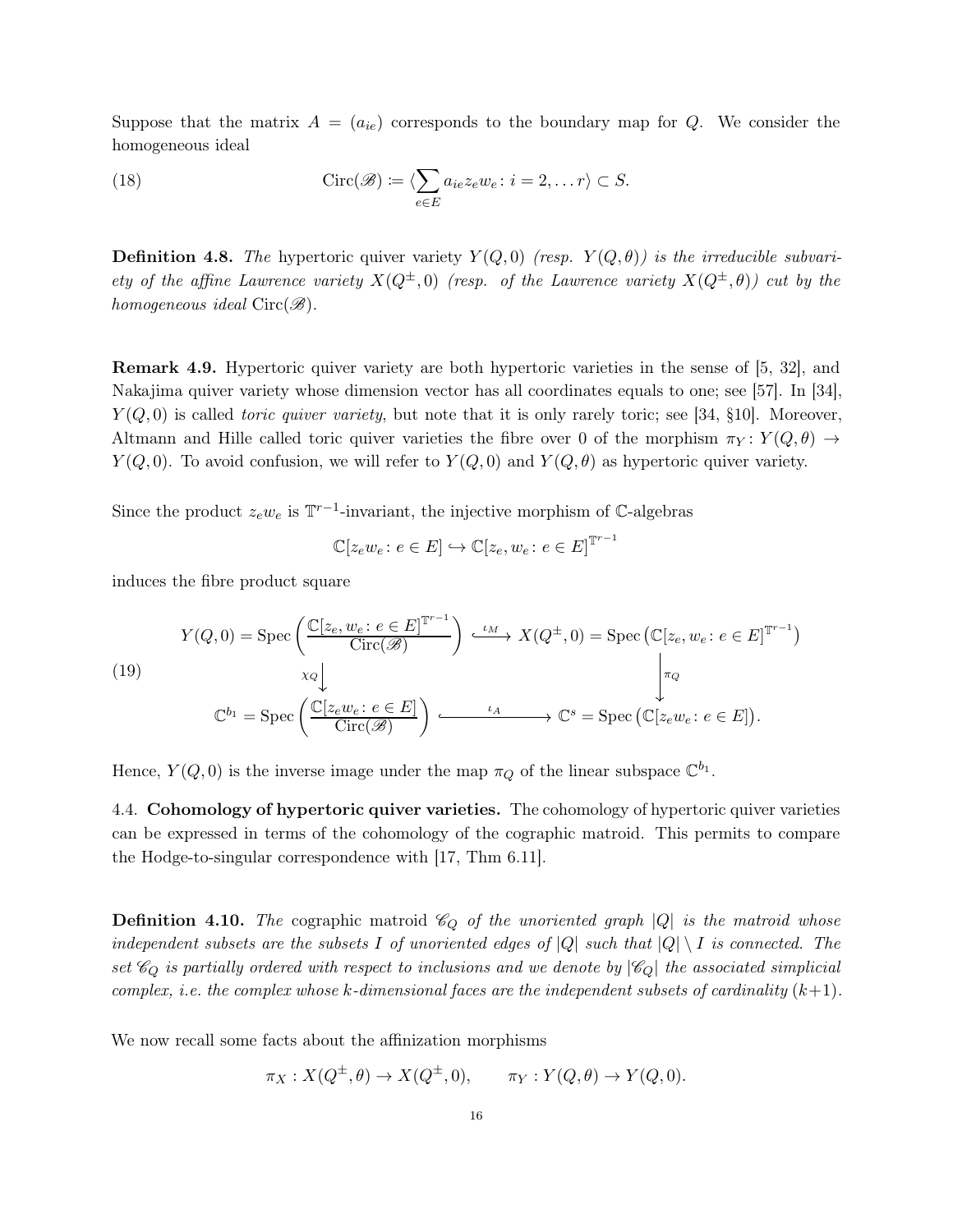In particular, we observe that the top cohomology of  $Y(Q, \theta)$  can be identified with the top cohomology of  $|\mathscr{C}_Q|$ , which explains the occurence of the cographic matroid in [\[17,](#page-38-10) §6] via the Hodge-tosingular correspondence; see Sections [7](#page-23-0) and [10.](#page-32-1)

<span id="page-16-0"></span>In the following all the stability  $\theta, \theta' \in \mathbb{Z}^{r-1}$  are generic.

Proposition 4.11. The following facts hold:

- (1) [\[34,](#page-38-19) Prop. 8.2]  $X(Q^{\pm}, \theta)$  is a smooth toric variety of dimension  $b_1 + s$ .
- (2) [\[34,](#page-38-19) Prop. 8.2]  $Y(Q, \theta)$  is a smooth holomorphic symplectic variety of dimension  $2b_1$ .
- <span id="page-16-4"></span>(3) [\[34,](#page-38-19) Lem. 6.4]  $\pi_X^{-1}$  $X^{-1}(0) = \pi_Y^{-1}$  $Y^{-1}(0) =: C(Q^{\pm}, \theta).$
- <span id="page-16-2"></span>(4) The irreducible components of  $C(Q^{\pm}, \theta)$  are Lagrangian in  $Y(Q, \theta)$ . In particular, they all have dimension  $b_1$ .
- <span id="page-16-3"></span>(5) [\[34,](#page-38-19) Rmk after Lem. 6.5] The spaces  $C(Q^{\pm}, \theta) \subset Y(Q, \theta) \subset X(Q^{\pm}, \theta)$  are deformation retracts in one another.
- (6) [\[32,](#page-38-20) Lem. 2.1] [\[34,](#page-38-19) Thm 6.3] The symplectic resolutions  $Y(Q, \theta)$  and  $Y(Q, \theta')$  are diffeomorphic.
- $(7)$  By  $(5)$  and  $(6)$ , the cohomology

$$
H^*(C(Q^{\pm}, \theta), \mathbb{Q}) \simeq H^*(Y(Q, \theta), \mathbb{Q}) \simeq H^*(X(Q^{\pm}, \theta), \mathbb{Q})
$$

is independent of  $\theta$ .

<span id="page-16-5"></span> $(8)$  [\[6,](#page-37-9) Thm 7.3.3, 7.8.1] There exists an isomorphism

$$
H^{2b_1}(Y(Q,\theta),\mathbb{Q}) \simeq \widetilde{H}^{2b_1-1}(|\mathscr{C}_Q|,\mathbb{Q}).
$$

*Proof.* We just comment on [\(4\)](#page-16-4). An irreducible component F of  $C(Q^{\pm}, \theta)$  is a fibre of  $Y(Q, \theta) \rightarrow$  $Y(Q,0) \stackrel{\chi_Q}{\longrightarrow} \mathbb{C}^{b_1}$ . By semicontinuity, dim  $F \geq b_1$ . On the other hand, the symplectic form vanishes along F, because F is toric and so  $H^0(F, \Omega_F^2) = 0$ . So F is isotropic, and dim  $F \le b_1$ .

<span id="page-16-1"></span>4.5. Decomposition theorem for hypertoric quiver varieties. The goal of this section is to describe the restriction  $IC(X(Q^{\pm}, 0), \mathbb{Q})|_{Y(Q,0)}$ ; see Theorem [4.18.](#page-18-0) To this end, we briefly recall the statement of the decomposition theorem for semismall maps.

Let  $f: X \to Y$  be a proper morphism of irreducible varieties. A stratification of f is a collection of finitely many locally closed subsets  $Y_k$  of dimension dim  $Y - k$  such that  $f^{-1}(Y_k) \to Y_k$  are topologically locally trivial fibrations. A stratum  $Y_k$  is relevant if  $2 \dim f^{-1}(Y_k) - \dim(Y_k) = \dim X$ .

**Definition 4.12** (Semismall maps). The map  $f$  is said to be semismall if

$$
2\dim f^{-1}(Y_k) - \dim(Y_k) \le \dim X \quad \text{for any } k \ge 0.
$$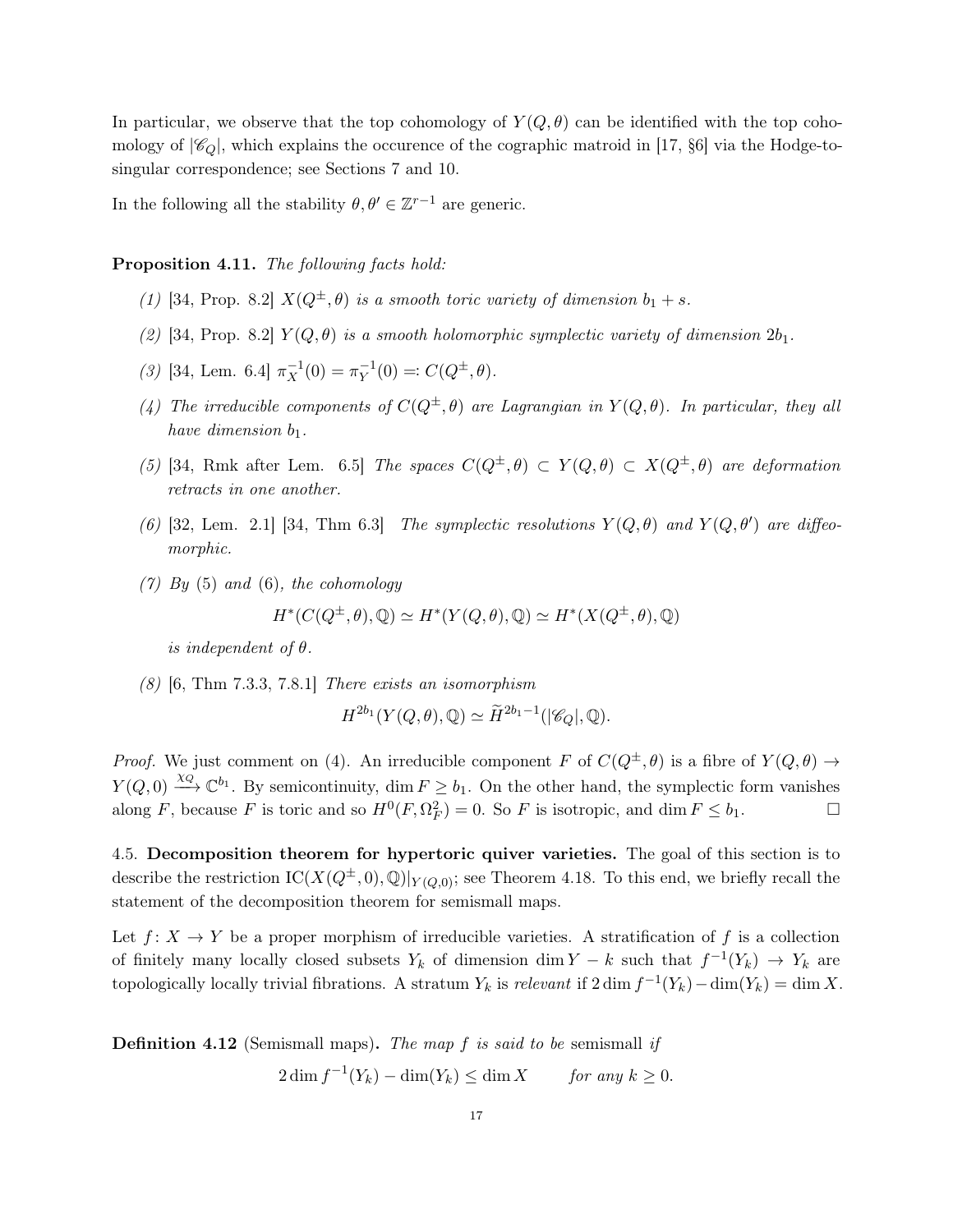Further if the stronger inequalities

$$
2\dim f^{-1}(Y_k) - \dim(Y_k) < \dim X \quad \text{for any } k > 0
$$

<span id="page-17-2"></span>hold, we say that f is small.

**Theorem 4.13** (Decomposition theorem for semismall maps). Let  $f: X \rightarrow Y$  be a semismall map from a smooth variety X. Then there exists a canonical isomorphism in  $D^bMHM_{alg}(Y)$  (resp.  $D^b(Y, \mathbb{Q})$ 

$$
\mathrm{R} f_* \mathbb{Q}_X \simeq \bigoplus_{Y_k} \mathrm{IC} \left( \overline{Y}_k, \mathrm{R}^{\mathrm{codim}\, Y_k} f_* \mathbb{Q}_{f^{-1}(Y_k)} \right) \langle \mathrm{codim}\, Y_k/2 \rangle,
$$

where the summation index runs over all the relevant strata of a stratification of  $f$ .

In particular, if f is small, then  $Rf_*\mathbb{Q}_X \simeq \text{IC}(Y,\mathbb{Q})$ .

Given a quiver  $Q = (V, E)$ , we describe complex Whitney stratifications of the toric Lawrence variety  $X(Q^{\pm}, 0)$  and of hypertoric quiver variety  $Y(Q, 0)$ .

**Definition 4.14.** A partition  $\underline{V}$  of the set V is a set  $\{V_1, \ldots, V_r\}$  of disjoint subsets  $V_i \subset V$  such that  $V = \bigsqcup_{i=1}^r V_i$ . The quiver  $Q_V$  is obtained from Q by identifying all vertices in  $V_i$ , for any  $i = 1, \ldots, r$ , and by deleting all loops.

**Proposition 4.15.** The toric Lawrence variety  $X(Q^{\pm}, 0)$  admits a complex Whitney stratification

<span id="page-17-0"></span>(20) 
$$
X(Q^{\pm},0) = \bigsqcup_{\underline{V} \dashv V} X_{\underline{V}},
$$

by toric-invariant strata  $X_{\underline{V}}$  whose analytic normal slice is isomorphic to  $X(Q_V^{\pm})$  $(\frac{v}{V},0)$ . This induces a complex Whitney stratification of  $Y(Q, 0)$ 

<span id="page-17-1"></span>(21) 
$$
Y(Q,0) = \bigsqcup_{\underline{V} \dashv V} Y_{\underline{V}} \quad \text{with } Y_{\underline{V}} := X_{\underline{V}} \cap Y(Q,0),
$$

whose normal slice is isomorphic to  $Y(Q_V, 0)$ .

*Proof.* Let N be the lattice of one-parameter subgroups of the torus  $\mathbb{T}^{b_1+s} = N \otimes \mathbb{C}^*$ . The affine toric variety  $X(Q^{\pm},0)$  corresponds to the cone  $\sigma \subset N \otimes \mathbb{R}$  generated by the columns of a matrix  $B^{\pm}$  Gale dual to the boundary map  $A^{\pm} := (A, -A) : \mathbb{Z}^{2s} \to \mathbb{Z}^{r-1}$  of the quiver  $Q^{\pm}$ ; see Section [4.1.](#page-13-0) Let  $\tau$  be a face of  $\sigma$ ,  $N_{\tau}$  be the sublattice of N spanned by  $\tau \cap N$ , and  $N(\tau) \coloneqq N/N_{\tau}$ . The sets of rays of  $\sigma$ ,  $\tau$ , and those of  $\sigma$  not in  $\tau$  are denoted respectively  $\sigma(1)$ ,  $\tau(1)$  and  $\tau(1)^c$ . The exact sequences

$$
\begin{array}{ccc}\n0 & \longrightarrow & \mathbb{Z}^{\tau(1)} & \longrightarrow & \mathbb{Z}^{\sigma(1)} & \longrightarrow & \mathbb{Z}^{\tau(1)^c} & \longrightarrow & 0 \\
& & \downarrow & & \downarrow & & \\
0 & \longrightarrow & N_{\tau} & \longrightarrow & N & \longrightarrow & N(\tau) & \longrightarrow & 0\n\end{array}
$$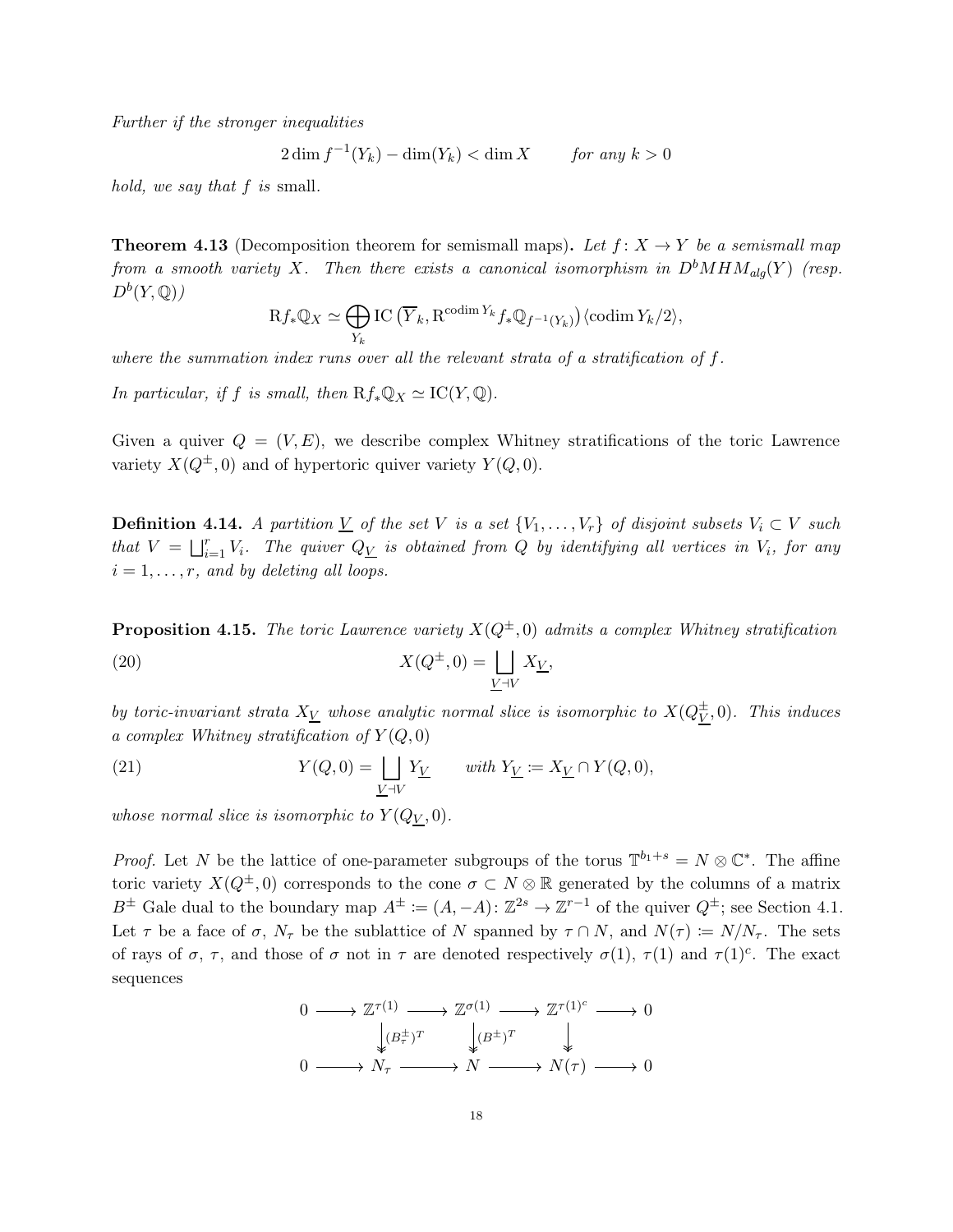are dual to

$$
\begin{array}{ccc}\n0 & \longrightarrow M(\tau) \longrightarrow \mathbb{Z}^{\tau(1)^{c}} \xrightarrow{A^{\pm} \mid_{\tau(1)^{c}}} \mathbb{Z}^{r-1} \\
0 & \longrightarrow M \longrightarrow \mathbb{Z}^{\sigma(1)} \xrightarrow{A^{\pm}} \mathbb{Z}^{r-1} \longrightarrow 0 \\
0 & \downarrow \downarrow \downarrow \\
0 & \longrightarrow M_{\tau} \longrightarrow \mathbb{Z}^{\tau(1)} \xrightarrow{A^{\pm}_{\tau}} \mathbb{Z}^{r_{\tau}-1} \longrightarrow 0.\n\end{array}
$$

In particular, the resulting map  $A_{\tau}^{\pm}$  is the boundary map of a quiver  $Q(\tau)$  obtained by contracting the edges corresponding to  $\tau(1)^c$ . Up to loops,  $Q(\tau)$  is isomorphic to  $Q_{\underline{V}}$  for some partition  $\underline{V}$  of V. Therefore,  $X(Q^{\pm}, 0)$  is covered by toric charts of the form

<span id="page-18-1"></span>(22) 
$$
X(Q(\tau),0) \times N(\tau) \otimes \mathbb{C}^* \simeq X(Q_{\underline{V}}^{\pm},0) \times \text{smooth factor},
$$

where the isomorphism follows from Lemma [4.2.](#page-13-1) We have obtained the stratification [\(20\)](#page-17-0) which is Whitney by Lemma [2.2.](#page-8-1) By inspecting the restriction of the equations [\(18\)](#page-15-0) to each chart [\(22\)](#page-18-1), we get the Whitney stratification [\(21\)](#page-17-1) too; see also [\[61,](#page-39-19) §2].

**Proposition 4.16.** The map  $\pi_X : X(Q^{\pm}, \theta) \to X(Q^{\pm}, 0)$  is small.

*Proof.* The fan of  $X(Q^{\pm}, \theta)$  is a regular triangulation of the cone  $\sigma \subset N \otimes \mathbb{R}$  of  $X(Q^{\pm}, 0)$ ; see [\[34,](#page-38-19) §2]. Since any regular triangulation of  $\sigma$  restricts to a regular triangulation of its face  $\tau$ , the restriction  $\pi_X$  to the open set  $X(Q_V^{\pm})$  $(\frac{v}{V},0) \times X_{V}$  is the resolution

$$
X(Q_{\underline{V}}^{\pm},[\theta]) \times X_{\underline{V}} \to X(Q_{\underline{V}}^{\pm},0) \times X_{\underline{V}}.
$$

Therefore, given  $y \in X_V \subset X(Q^{\pm}, 0) \times X_V$  we obtain  $2\dim \pi_X^{-1}(y) = 2\dim C(Q^{\pm}_Y)$  $(\frac{1}{V}, [\theta]) = 2b_1(Q_{\underline{V}}) < b_1(Q_{\underline{V}}) + s = \dim X(Q_{\underline{V}}^{\pm})$  $(\frac{\pm}{V},0) = \dim X(Q^{\pm},0) - \dim X_{\underline{V}},$ i.e.  $\pi_X$  is small.

**Proposition 4.17.** The map  $\pi_Y : Y(Q, \theta) \to Y(Q, 0)$  is semismall.

<span id="page-18-0"></span>*Proof.* By Proposition [4.11.](#page-16-0)(2),  $Y(Q, \theta)$  is a smooth holomorphic symplectic variety. Any symplectic resolution of singularities is semismall by  $[42, \text{ Lemma } 2.11].$ 

**Theorem 4.18** (Local Hodge-to-singular correspondence). The restriction  $IC(X(Q^{\pm},0),\mathbb{Q})|_{Y(O,0)}[2b_1]$ is a semi-simple perverse sheaf. In particular, we have

$$
\mathrm{IC}(X(Q^\pm,0),\mathbb Q)|_{Y(Q,0)}[2b_1]\simeq \bigoplus_{\underline{V}\dashv V}\mathrm{IC}(Y_{\underline{V}},\mathbb Q)\otimes H^{b_1(Q_{\underline{V}})}(Y(Q,\theta),\mathbb Q)[2b_1]\langle b_1(Q_{\underline{V}})\rangle.
$$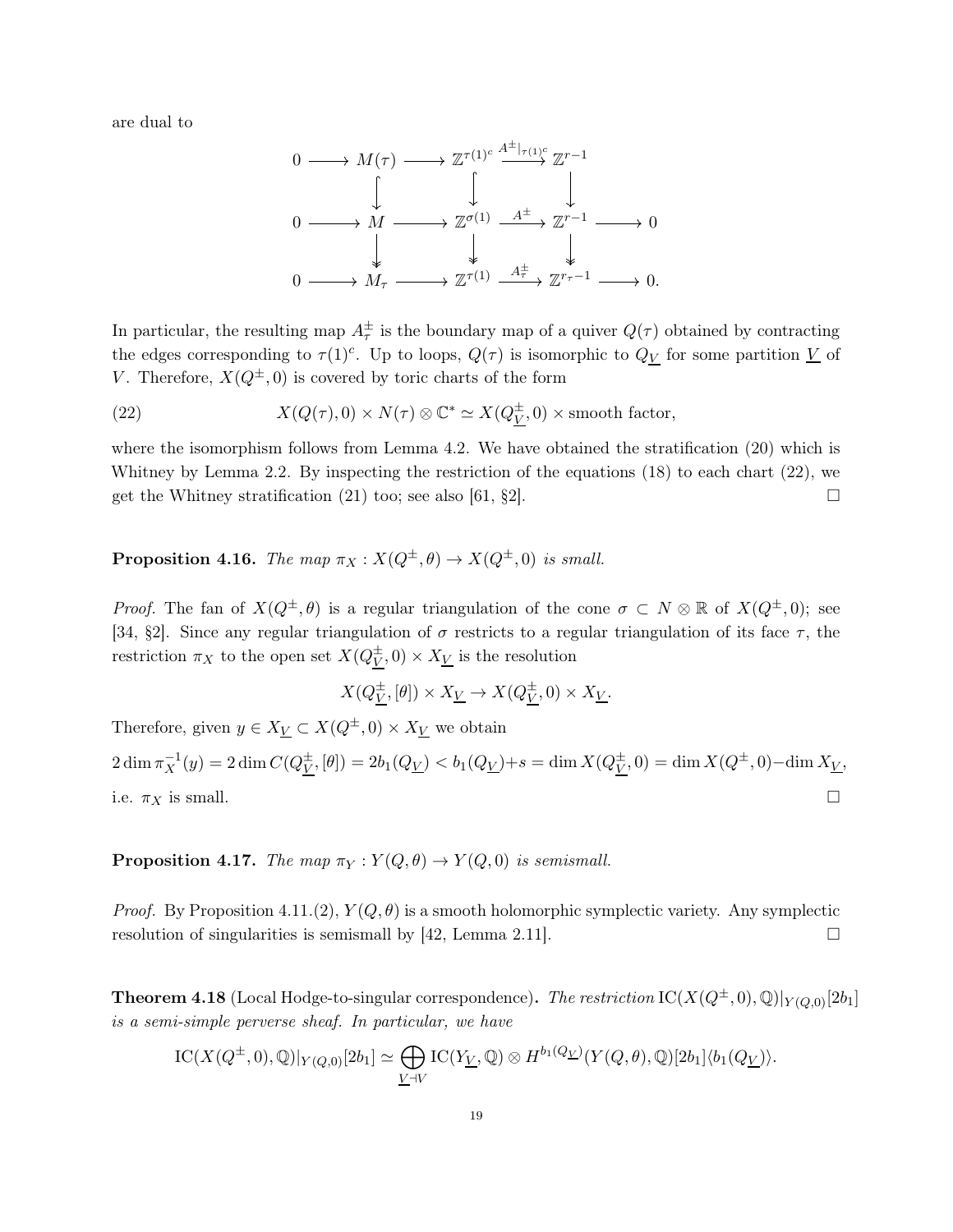Proof. Consider the cartesian square

$$
\begin{aligned}\nY(Q,\theta) &\xrightarrow{\iota_{M,\theta}} X(Q^{\pm},\theta) \\
\pi_Y &\downarrow \qquad \qquad \downarrow \pi_X \\
Y(Q,0) &\xrightarrow{\iota_A} X(Q^{\pm},0).\n\end{aligned}
$$

The map  $\pi_X$  is small, the map  $\pi_Y$  is semismall and the inclusion  $\iota_{M,\theta}$  is a regular embedding. Therefore, the decomposition theorem for small maps gives  $\mathop{\rm IC}(X(Q^{\pm},0),\mathbb Q) \simeq R\pi_{X,*}\mathbb Q_{X(Q^{\pm},\theta)}$ . By proper base change, we obtain  $R\pi_{X,*}\mathbb{Q}_{X(Q^{\pm},\theta)}|_{Y(Q,0)} \simeq R\pi_{Y,*}\mathbb{Q}_{Y(Q,\theta)}$ . The statement now follows from the decomposition theorem for semismall maps. In this case, the local systems  $R^{\dim X-\dim Y_k} f_* \mathbb{Q}_{f^{-1}(Y_k)}$  of Theorem [4.13](#page-17-2) are trivial, supported on the relevant strata  $Y_V$  and with fiber  $H^{\rm top}(\pi_Y^{-1})$  $Y_Y^{-1}(y), \mathbb{Q}) \simeq H^{b_1(Q_\mathcal{L})}(Y(Q, \theta), \mathbb{Q})$  for all  $y \in Y_{\mathcal{L}}$ ; see [\[61,](#page-39-19) §5].

#### <span id="page-19-1"></span>5. Universal compactified Jacobians

<span id="page-19-0"></span>The goal of this section is to enlarge the Hitchin fibration to a universal family of compactified Jacobians. Fix integers  $g > 1$ ,  $n > 1$ , d as above.

**Definition 5.1.** A rank 1 torsion free sheaves  $\mathcal I$  on a curve  $X$  is semistable with respect to the canonical polarization  $\omega_X$  if for any proper subcurve  $Y \subset X$  we have that

(23) 
$$
\frac{\chi(X,\mathcal{I})}{\deg(\omega_X)} \le \frac{\chi(Y,\mathcal{I}_Y)}{\deg(\omega_X|_Y)},
$$

where  $\mathcal{I}_Y$  is the biggest torsion free quotient of the restriction  $\mathcal{I}|_Y$  of  $\mathcal I$  to the subcurve Y. The **compactified Jacobian**  $\overline{J}_d(X)$  is the projective coarse moduli space of semistable rank 1 torsion free sheaves on X of degree  $d + (n - n^2)(1 - g)$  with respect to the canonical polarization; see [\[66\]](#page-39-20).

The BNR correspondence presents the Dolbeault moduli space  $M(n, d)$  as the relative compactified Jacobian of the spectral curve family; see [\[39,](#page-38-15) [2,](#page-37-6) [63\]](#page-39-9). It says that given a rank 1 torsion free sheaf  $\mathcal I$ on the spectral curve  $\pi_a: C_a \to C$ , the sheaf  $\mathcal{E} \simeq \pi_{a,*}\mathcal{I}$  is a vector bundle of rank n equipped with a Higgs field  $\phi$ , induced from the  $\mathcal{O}_{C_a}$ -module structure. Viceversa, any Higgs bundle  $(\mathcal{E}, \phi)$  is the pushfoward of some rank 1 torsion free sheaf on  $C_a$ .

**Proposition 5.2.** [\[39,](#page-38-15) [2,](#page-37-6) [63,](#page-39-9) [55\]](#page-39-21) The fibres of the Hitchin fibrations  $\chi^{-1}(n,d)(a)$  with  $a \in A_n^{red}$  is isomorphic to the compactified Jacobian  $\overline{J}_d(C_a)$  of the spectral curve  $C_a$ .

Remark 5.3. The stability condition for rank 1 torsion free sheaves on reduced curves used in [\[55,](#page-39-21) (10.5)] and [\[17\]](#page-38-10) coincides with [\(23\)](#page-19-1). Suppose that X is a reduced spectral curve  $C_a = \bigcup_{i=1}^{r} C_i$ whose component  $C_i$  has degree  $n_i$ , and  $n = \sum_{i=1}^r n_i$ . Let  $\mathcal I$  be a rank 1 torsion free sheaf of degree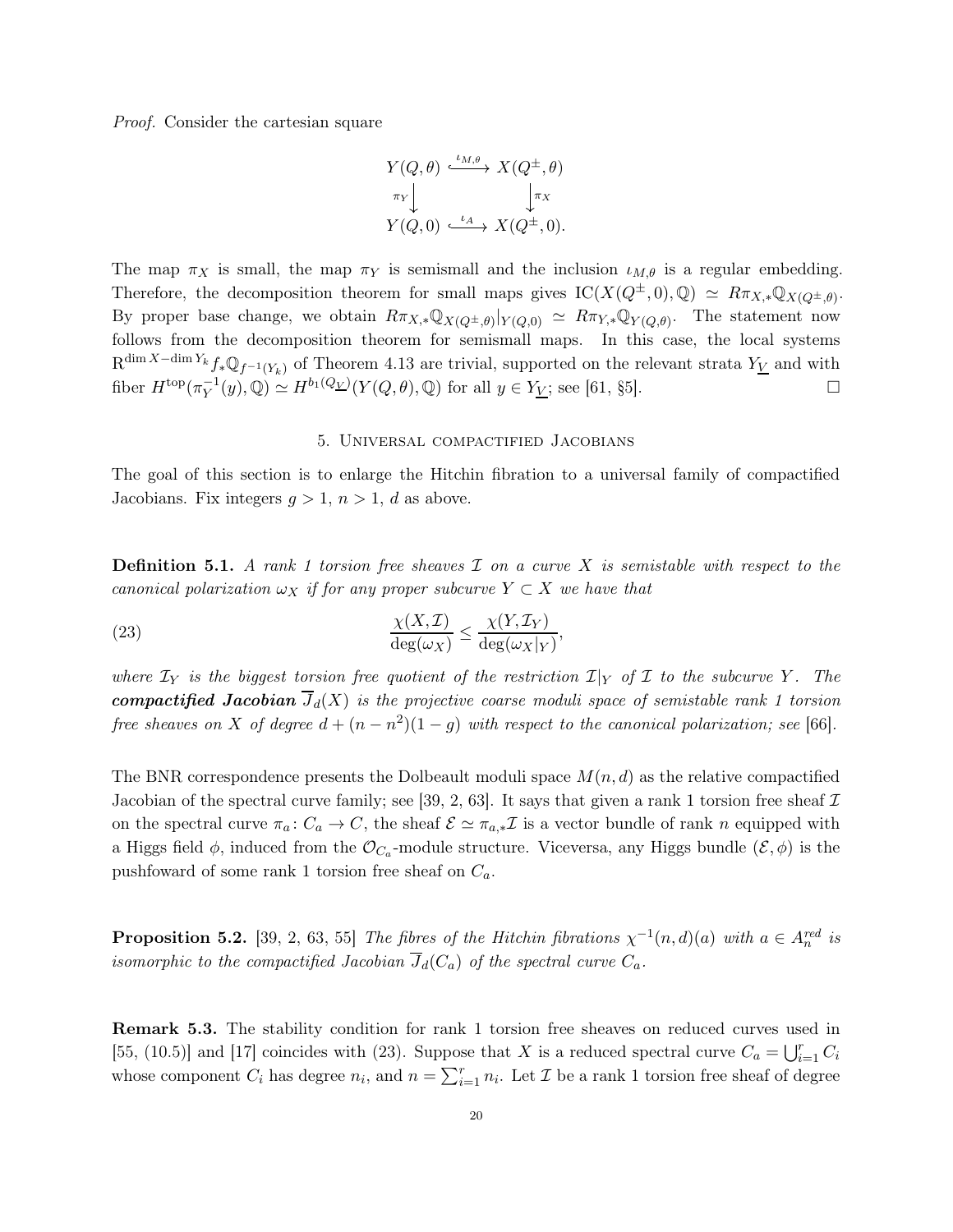$d + (n - n^2)(1 - g)$  on  $C_a$ . By Riemann–Roch, [\(23\)](#page-19-1) reads as follows: for any subcurve  $C_I = \bigcup_{i \in I} C_i$ , with  $I \subset \{1, \ldots, r\}$ , we have that

$$
\chi(Y, \mathcal{I}_Y) \ge (d + r(1 - g)) \frac{\sum_{i \in I} n_i}{n},
$$

which is the stability condition [\[55,](#page-39-21)  $(10.5)$ ].

Following Caporaso, Pandaripande and Esteves  $[7, 59, 25]$  $[7, 59, 25]$  $[7, 59, 25]$  (cf also  $[8, \S2.3, \text{Fact } 2.12]$  and  $[17]$ ) we can enlarge the Hitchin fibration to a relative compactified Jacobian of a versal deformation of  $C_a$ . To this end, let  $\overline{\mathcal{M}}_{g'}$  be the Deligne–Mumford stack of semi-stable curves of genus  $g' \coloneqq n^2(g-1)+1$ , and  $A_n^{\times} := \bigsqcup_{n=1} S_n^{\times}$ . By [\[17,](#page-38-10) Lem. 2.1] the flat universal spectral curve  $\mathcal{C}_n^{\times} \to A_n^{\times}$  induces a morphism

$$
f^{\times}: A_n^{\times} \to \overline{\mathcal{M}}_{g'}.
$$

**Proposition 5.4** (Universal compactified Jacobian). There exists an open substack  $\mathcal{B} \subseteq \mathcal{M}_{g'}$  containing  $f^{\times}(A_n^{\times})$  and an irreducible (non necessarily smooth) Deligne–Mumford stack  $\pi:\overline{J}_{d,\mathcal{B}}\to\mathcal{B}$ that étale locally is a relative compactified Jacobian parametrizing semistable rank 1 torsion free sheaves of degree  $d + (n - n^2)(1 - g)$  with respect to the canonical polarization.

<span id="page-20-0"></span>*Proof.* The first paragraph of the proof of [\[17,](#page-38-10) Prop. 5.9] does not require the coprimality of n and d, and works verbatim in our context.  $\Box$ 

**Proposition 5.5.** For every partition  $\underline{n}$  of n, let  $a \in S_n^{\times}$ . There exists a local multisection  $A_a$ of  $f^{\times}: A_n^{\times} \to f^{\times}(A_n^{\times}) \subseteq \mathcal{B}$  passing through a, i.e.  $A_a$  is a locally closed subset of  $A_n^{\times}$  passing through a, intersecting  $S_{\underline{n}}^{\times}$  transversally, and such that the restriction  $f^{\times}|_{A_a}: A_a \to f^{\times}(A_n^{\times})$  is étale. Furthermore we have a cartesian diagram

$$
\chi(n,d)^{-1}(A_a) \xrightarrow{\simeq} \overline{J}_{d,B} \times_B A_a \longrightarrow \overline{J}_{d,B}
$$
\n
$$
\downarrow \qquad \qquad \downarrow \qquad \qquad \downarrow
$$
\n
$$
\chi(n,d) \longrightarrow \downarrow \qquad \qquad \downarrow \pi
$$
\n
$$
A_a \xrightarrow{f^{\times}|_{A_a}} B.
$$

<span id="page-20-1"></span>*Proof.* [\[17,](#page-38-10) Cor. 5.10] works verbatim.  $\Box$ 

**Remark 5.6.** The  $\mathbb{G}_m$ -action on  $A_n$  and the translation action  $H^0(C, \omega_C) \otimes A_n \to A_n$  lift to the universal spectral curve  $C_n \to A_n$  and so to  $M(n,d)$ . Therefore, the group action induces an analytic isomorphism between an open neighbourhood  $U_a \subseteq A_n$  of  $A_a$  and a neighbourhood of the zero-section of trivial vector bundle  $p: A_a \times (H^0(C, \mathcal{O}_C) \oplus H^0(C, \omega_C)) \to A_a$ , such that there exists an homeomorphism

$$
\chi(n,d)^{-1}(U_a) \simeq \chi(n,d)^{-1}(A_a) \times (H^0(C, \mathcal{O}_C) \oplus H^0(C, \omega_C)),
$$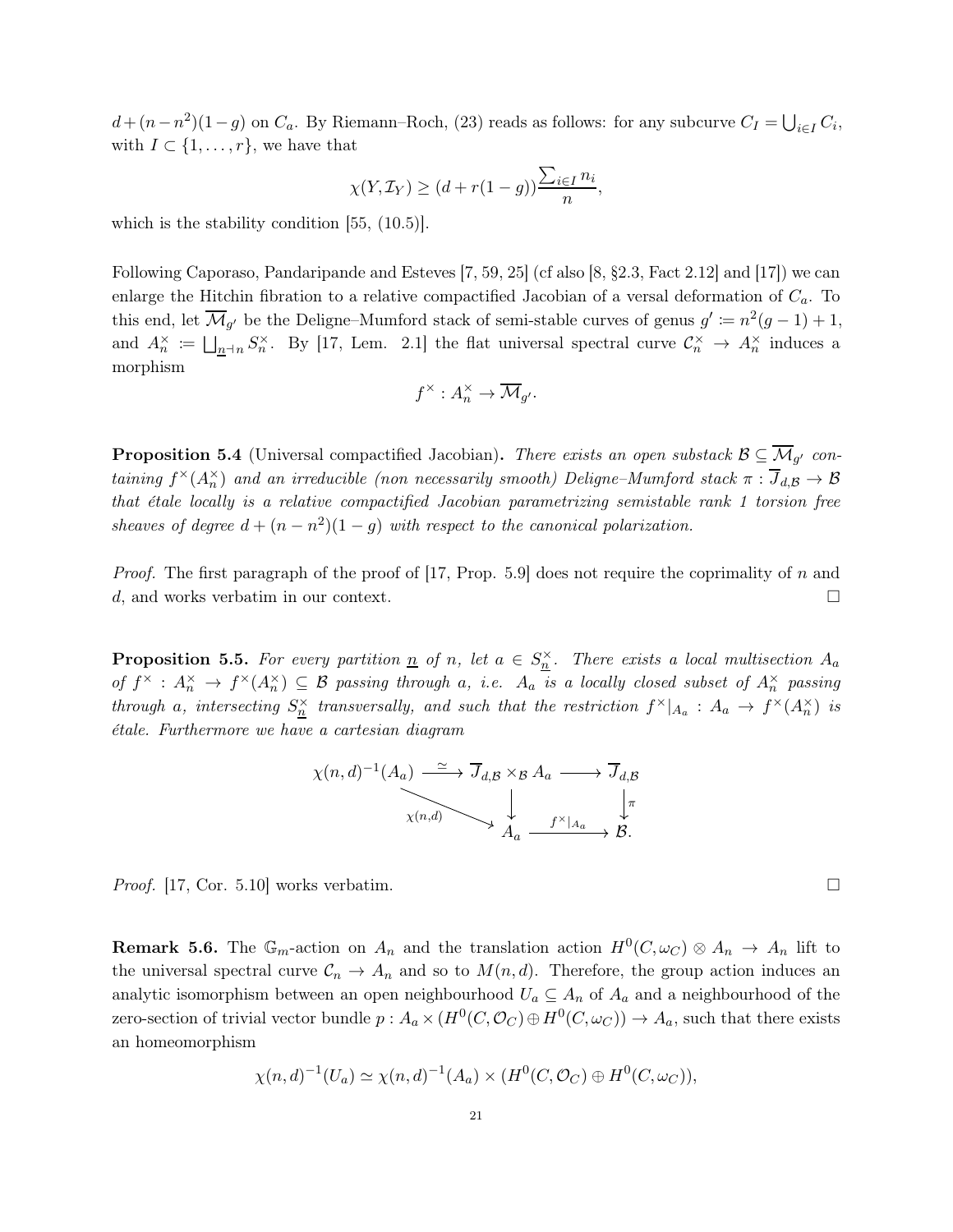<span id="page-21-0"></span>and so

$$
R\chi(n,d)_* IC(M(n,d),\mathbb{Q})|_{U_a} \simeq p^*(R\chi(n,d)_* IC(\chi(n,d)^{-1}(A_a),\mathbb{Q})).
$$

#### 6. Kodaira–Spencer map for spectral curves

The differential of the map  $f^{\times}$ :  $A_a \to \mathcal{B}$  in Proposition [5.5](#page-20-0) can be identified with the Kodaira– Spencer map; see for instance [\[17,](#page-38-10) §5.2]. Its kernel is isomorphic to  $H^0(C, \mathcal{O}_C) \oplus H^0(C, \omega_C)$ ; see again [\[17,](#page-38-10) §5.2]. In Proposition [6.3](#page-22-0) we study its image.

6.1. Kodaira–Spencer map. We start with some recollection about the deformation of nodal spectral curves.

Definition 6.1. The Kodaira–Spencer map is the map

(24) 
$$
KS_a \colon T_a A_n \simeq H^0(C_a, N_{C_a/T^*C_a}) \to \text{Ext}^1(\Omega^1_{C_a}, \mathcal{O}_{C_a})
$$

obtained by applying the functor  $Hom(-, O_{C_a})$  to the relative cotangent sequence

(25) 
$$
0 \to N^*_{C_a/T^*C} \to \Omega^1_{T^*C}|_{C_a} \to \Omega^1_{C_a} \to 0.
$$

Applying the functor  $\mathcal{H}om(-, \mathcal{O}_{C_a})$  to [\(25\)](#page-21-1), we obtain the exact sequence of coherent sheaves

<span id="page-21-1"></span>
$$
0 \to T_{C_a} \to T_{T^*C}|_{C_a} \to N_{C_a/T^*C} \to \mathbb{T}^1 := \mathcal{E}xt^1(\Omega_{C_a}^1, \mathcal{O}_{C_a}) \to 0.
$$

The first tangent sheaf  $\mathbb{T}^1$  is a skyscraper sheaf supported at the nodes  $E(C_a)$  of  $C_a$  and it parametrises smoothings of the nodes. The kernel of  $N_{C_a/T^*C} \to \mathbb{T}^1$  is easily identified to  $N_{C_a/T^*C} \otimes$  $\mathcal{I}_{E(C_a)}$ , where  $\mathcal{I}_{E(C_a)}$  is the product of the maximal ideals of the nodes  $E(C_a)$ ; see [\[65,](#page-39-23) Ex. 4.7.1]. Hence, there exists a short exact sequence

$$
0 \to N_{C_a/T^*C} \otimes \mathcal{I}_{E(C_a)} \to N_{C_a/T^*C} \to \mathbb{T}^1 \to 0
$$

inducing the exact sequence in cohomology

$$
0 \to H^0(C_a, N_{C_a/T^*C} \otimes \mathcal{I}_{E(C_a)}) \to T_aA_n = H^0(C_a, N_{C_a/T^*C}) \to \mathbb{T}^1(C_a).
$$

Note that the last map  $T_a A_n \to \mathbb{T}^1$  factors as

<span id="page-21-2"></span>(26) 
$$
T_a A_a = H^0(C_a, N_{C_a/T^*C}) \xrightarrow{KS_a} \operatorname{Ext}^1(\Omega^1_{C_a}, \mathcal{O}_{C_a}) \to H^0(C_a, \mathcal{E}xt^1(\Omega^1_{C_a}, \mathcal{O}_{C_a})) = \mathbb{T}^1(C_a),
$$

where the latter map comes from the local-to-global Ext spectral sequence.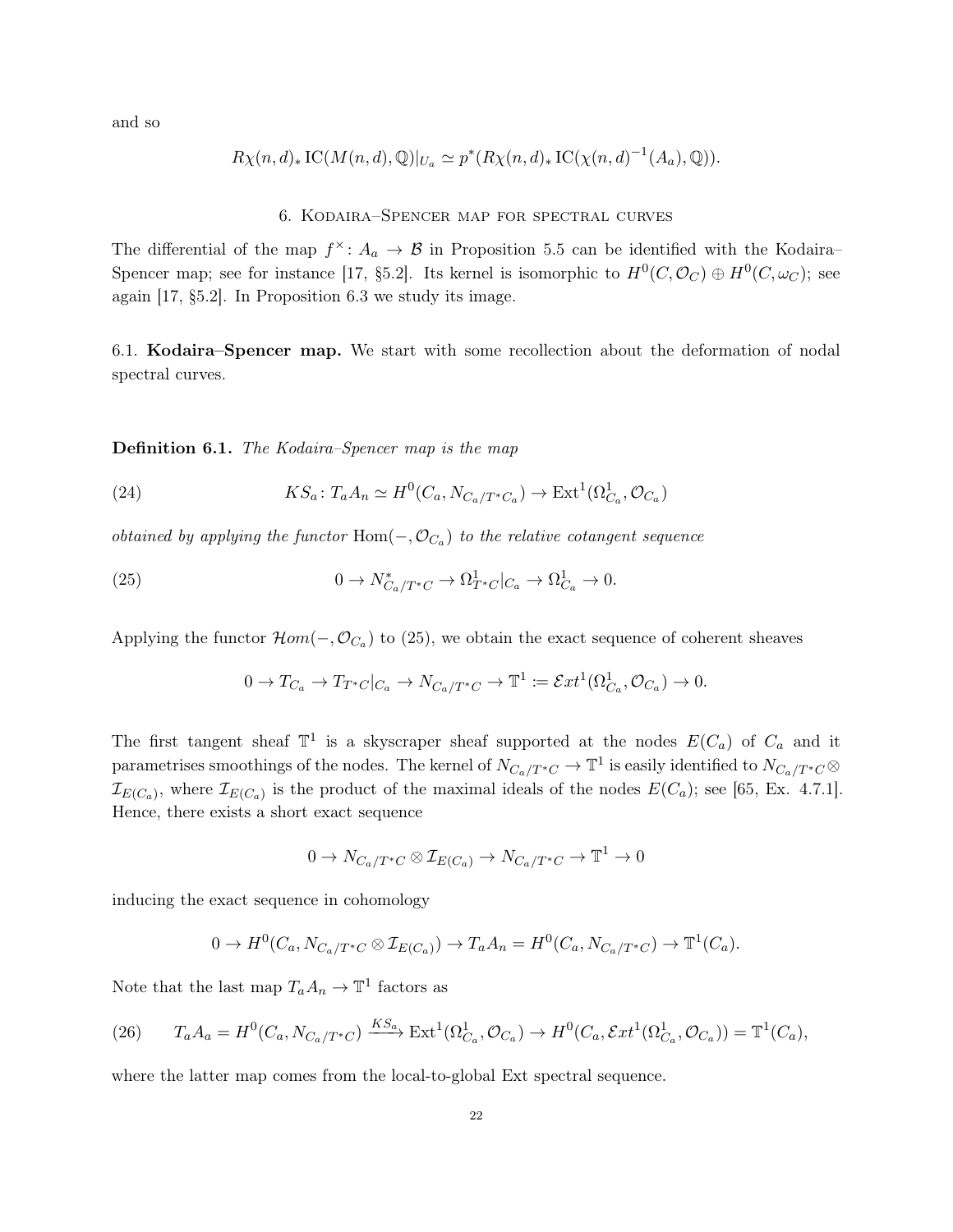6.2. Image of the Kodaira–Spencer map for spectral curves. Let  $n'$  be a partition of n. Then  $\chi(n, d)^{-1}(S_{\underline{n}'}^{\times})$  admits a stratification by type

<span id="page-22-1"></span>
$$
\chi(n,d)^{-1}(S^\times_{\underline{n}'})=\bigsqcup_{\underline{n}^{-1}n}\chi(n,d)^{-1}(S^\times_{\underline{n}'})\cap M^\circ_{\underline{n}}(d).
$$

Given the partition  $\underline{n} = (n_1, \ldots, n_r)$ , the condition  $(\mathcal{E}, \phi) \in \chi(n, d)^{-1}(S_{\underline{n'}}^{\times}) \cap M_{\underline{n}}^{\circ}(d)$  means that the Higgs bundle  $(\mathcal{E}, \phi)$  splits as

(27) 
$$
(\mathcal{E}, \phi) = \bigoplus_{i=1}^r (\mathcal{E}_i, \phi_i),
$$

where  $(\mathcal{E}_i, \phi_i)$  are stable Higgs bundles of rank  $n_i$  and degree  $d_i = dn_i/n$ . Further, the spectral curve  $C_a$  of  $(\mathcal{E}, \phi)$  is nodal and the union of the (possibly reducible) spectral curves  $C_{a_i}$  of  $(\mathcal{E}_i, \phi_i)$ 

(28) 
$$
C_a = \bigcup_{i=1}^r C_{a_i}.
$$

A normal slice  $N_n \subseteq A_a$  to  $S_n$  through a parametrises spectral curves obtained by smoothing the nodes  $E(\Gamma_{\underline{n}}) \coloneqq \bigcup_{i,j=1}^r C_{a_i} \cap C_{a_j}$  of  $C_a$ .

**Notation 6.2.** For a partition  $\underline{n}$  of n we will denote by  $\Gamma_n$  the dual graph of any spectral curve given by a point of  $S_n^{\times}$ , i.e.  $\Gamma_n$  is the graph with vertices  $[r] := \{1, \ldots, r\}$  corresponding to the irreducible components of the curve and  $n_i n_j (2g - 2)$  edges between the vertices i, j, corresponding to the intersection points of the components. By abuse of notation we continue to denote by  $E(\Gamma_n)$ the set of edges of  $\Gamma_n$ .

<span id="page-22-0"></span>Proposition 6.3. The image of the map

$$
T_a N_{\underline{n}} \hookrightarrow T_a A_a \xrightarrow{df^{\times}} \operatorname{Ext}^1(\Omega^1_{C_a}, \mathcal{O}_{C_a}) \twoheadrightarrow \bigoplus_{e \in E(\Gamma_{\underline{n}})} H^0(C_a, \mathcal{E}xt^1(\Omega^1_{C_a}, \mathcal{O}_{C_a})_e) \simeq \operatorname{Spec} \mathbb{C}[T_e : e \in E(\Gamma_{\underline{n}})]
$$

is cut by the linear equations

$$
Circ(\mathscr{B}) = \langle \sum_{e \in E} a_{ie} T_e : i = 2, \dots r \rangle,
$$

where  $A = (a_{ie})$  is the boundary map of a quiver underlying the graph  $\Gamma_n$  (cf Section [4\)](#page-12-0).

*Proof.* Let  $\nu_{\underline{n}}$ :  $C_{\underline{n},a} := \bigsqcup_{i=1}^r C_{a_i} \to C_a$  be the partial normalization obtained by blowing-up  $C_a$  at  $E(\Gamma_n)$ . Applying the functor  $\mathcal{H}om(-, \omega_{C_a})$  to the short exact sequence

$$
0\to \mathcal{O}_{C_a}\to \nu_{\underline{n},*}\mathcal{O}_{C_{\underline{n},a}}\to \bigoplus_{e\in E(\Gamma_{\underline{n}})}\mathcal{O}_e\to 0,
$$

we obtain the short exact sequence

$$
0 \to N_{C_a/T^*C} \otimes \mathcal{I}_{E(\Gamma_{\underline{n}})} \to N_{C_a/T^*C} \to \mathbb{T}_{\underline{n}}^1 := \bigoplus_{e \in E(\Gamma_{\underline{n}})} \mathcal{E}xt^1(\mathcal{O}_e, \omega_{C_a}) \to 0,
$$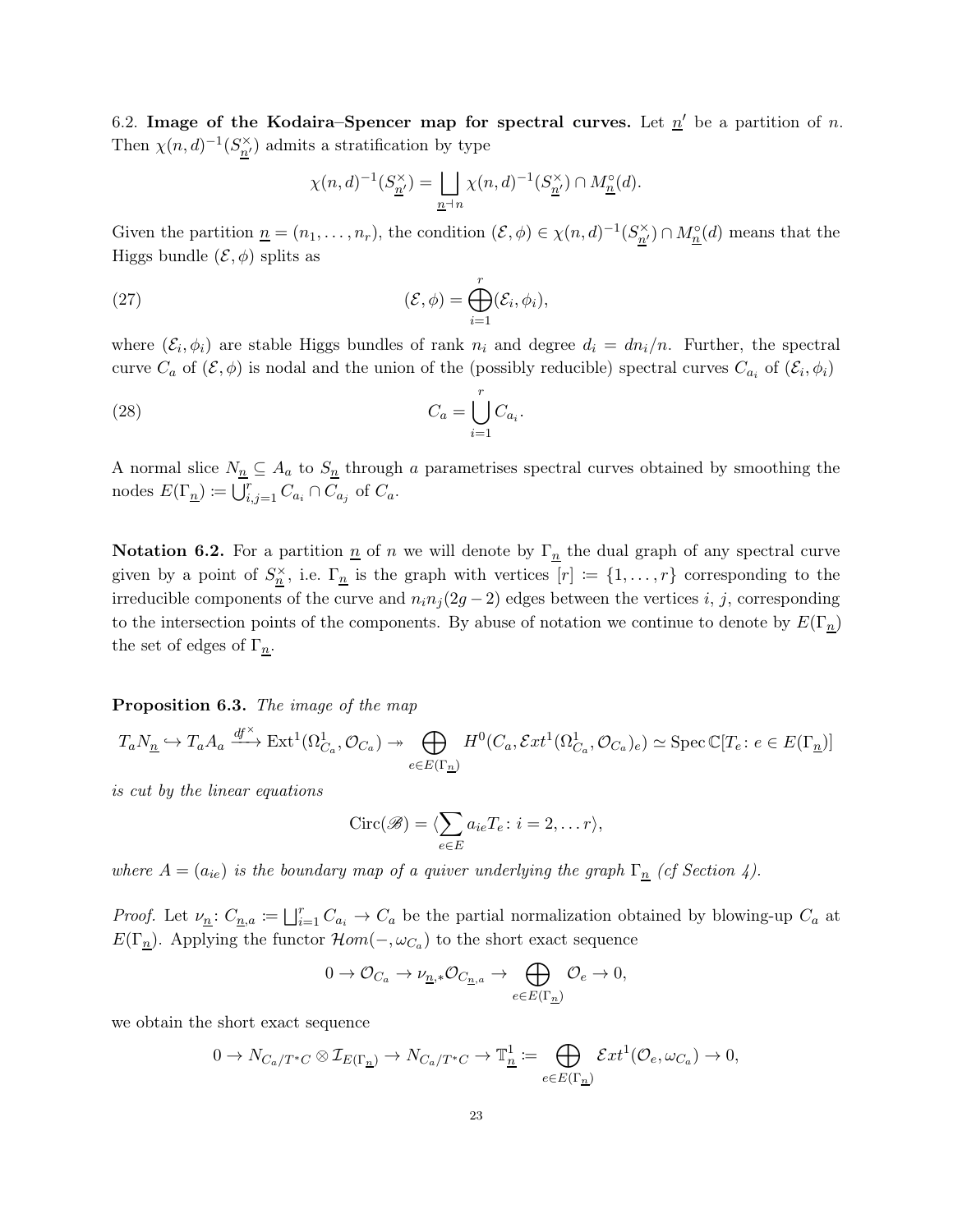where  $\mathcal{I}_{E(\Gamma_n)}$  is the product of the maximal ideals of the nodes  $E(\Gamma_n)$ , and  $\omega_{C_a}$  is identified with  $N_{C_a/T^*C}$  by adjunction. Taking global cohomology, we get the long exact sequence

<span id="page-23-1"></span>(29) 
$$
0 \to H^0(C_a, N_{C_a/T^*C} \otimes \mathcal{I}_{E(\Gamma_{\underline{n}})}) \to T_a A_n = H^0(C_a, N_{C_a/T^*C}) \to \mathbb{T}_{\underline{n}}^1(C_a) \to
$$

$$
\to H^1(C_a, N_{C_a/T^*C} \otimes \mathcal{I}_{E(\Gamma_{\underline{n}})}) \to H^1(C_a, N_{C_a/T^*C}) \to 0.
$$

By Serre duality we see

<span id="page-23-2"></span>(30)  

$$
H^0(C_a, N_{C_a/T^*C} \otimes \mathcal{I}_{E(\Gamma_{\underline{n}})}) \simeq H^0(C_a, \mathcal{H}om(\nu_{\underline{n},*}\mathcal{O}_{C_{\underline{n},a}}, \omega_{C_a})) \simeq H^1(C_a, \nu_{\underline{n},*}\mathcal{O}_{C_{\underline{n},a}})^{\vee}
$$

$$
\simeq \bigoplus_{i=1}^r H^1(C_i, \mathcal{O}_{C_i})^{\vee} \simeq \bigoplus_{i=1}^r H^0(C_i, \omega_{C_i}) \simeq T_a S_{\underline{n}}.
$$

Combining [\(26\)](#page-21-2), [\(29\)](#page-23-1) and [\(30\)](#page-23-2), the image of the map

$$
df^{\times} \colon T_a N_{\underline{n}} \simeq T_a A_n / T_a S_{\underline{n}} \to \mathbb{T}^1_{\underline{n}}(C_a)
$$

coincides with the kernel of  $\mathbb{T}_n^1(C_a) \to \ker\{H^1(C_a, N_{C_a/T^*C} \otimes \mathcal{I}_{E(\Gamma_n)}) \to H^1(C_a, N_{C_a/T^*C})\}$ . Again via Serre duality, this map is isomorphic to

$$
\mathbb{C}^{E(\Gamma_{\underline{n}})} \simeq \bigoplus_{e \in E(\Gamma_{\underline{n}})} H^0(\mathcal{O}_e)^{\vee} \to \ker\{H^0(C_a, \nu_{\underline{n},*}\mathcal{O}_{C_{\underline{n},a}})^{\vee} \to H^0(C_a, \mathcal{O}_{C_a})^{\vee}\} \simeq \mathbb{C}^{r-1},
$$

<span id="page-23-0"></span>which in turn can be identified with the boundary map of a quiver underlying the graph  $\Gamma_n$ .  $\Box$ 

# 7. Singularities of universal compactified Jacobians

By the BNR correspondence a Higgs bundle  $(\mathcal{E}, \phi)$  corresponds to a rank 1 torsion free sheaf  $\mathcal I$  on the spectral curve  $C_a$ , where  $\mathcal E$  is isomorphic to  $\pi_{a,*}\mathcal I$  via the projection  $\pi_a: C_a \to C$ ; see [\[39,](#page-38-15) [2,](#page-37-6) [63\]](#page-39-9). Suppose that  $C_a$  is nodal, and let  $\Sigma$  be the set of the nodes where  $\mathcal I$  fails to be locally free. Define  $M_{\underline{n}}^{\times}(d)$  as the open subsets of Higgs bundles of  $M_{\underline{n}}^{\circ}(d)$  with nodal spectral curve.

<span id="page-23-4"></span>**Proposition 7.1.** Let  $\underline{n} = (n_1, \ldots, n_r)$  be a partition of n. Then  $(\mathcal{E}, \phi)$  lies in  $M_{\underline{n}}^{\times}(d)$  if and only if there exists a partial normalization  $\nu_{\Sigma} : C_{\Sigma} \to C_a$  obtained by blowing-up the nodes  $\Sigma$  and a line bundle  $\mathcal L$  on  $C_{\Sigma}$  such that (1)  $C_{\Sigma}$  has exactly r connected components, and (2)  $\mathcal E \simeq \nu_{\Sigma,*}\mathcal L$ .

*Proof.* By assumption,  $(\mathcal{E}, \phi)$  splits as  $(\mathcal{E}, \phi) = \bigoplus_{i=1}^r (\mathcal{E}_i, \phi_i)$ , where  $(\mathcal{E}_i, \phi_i)$  are stable Higgs bundles of rank  $n_i$  and degree  $d_i = dn_i/n$ . The spectral curve  $C_a$  of  $(\mathcal{E}, \phi)$  is the union of the spectral curves  $C_{a_i}$ 

$$
C_{a_i} \stackrel{j_i}{\hookrightarrow} C_a = \bigcup_{i=1}^r C_{a_i} \stackrel{\pi_a}{\longrightarrow} C.
$$

By the BNR correspondence, there exist rank 1 torsion free sheaves  $\mathcal I$  and  $\mathcal I_i$  on  $C_a$  and  $C_{a_i}$ respectively such that  $\mathcal{E} = \pi_{a,*}\mathcal{I}, \, \mathcal{E}_i = (\pi_a \circ j_i)_*\mathcal{I}_i$ , and

(31) 
$$
\mathcal{I} = \bigoplus_{i=1}^{r} j_{i,*} \mathcal{I}_i
$$

<span id="page-23-3"></span>.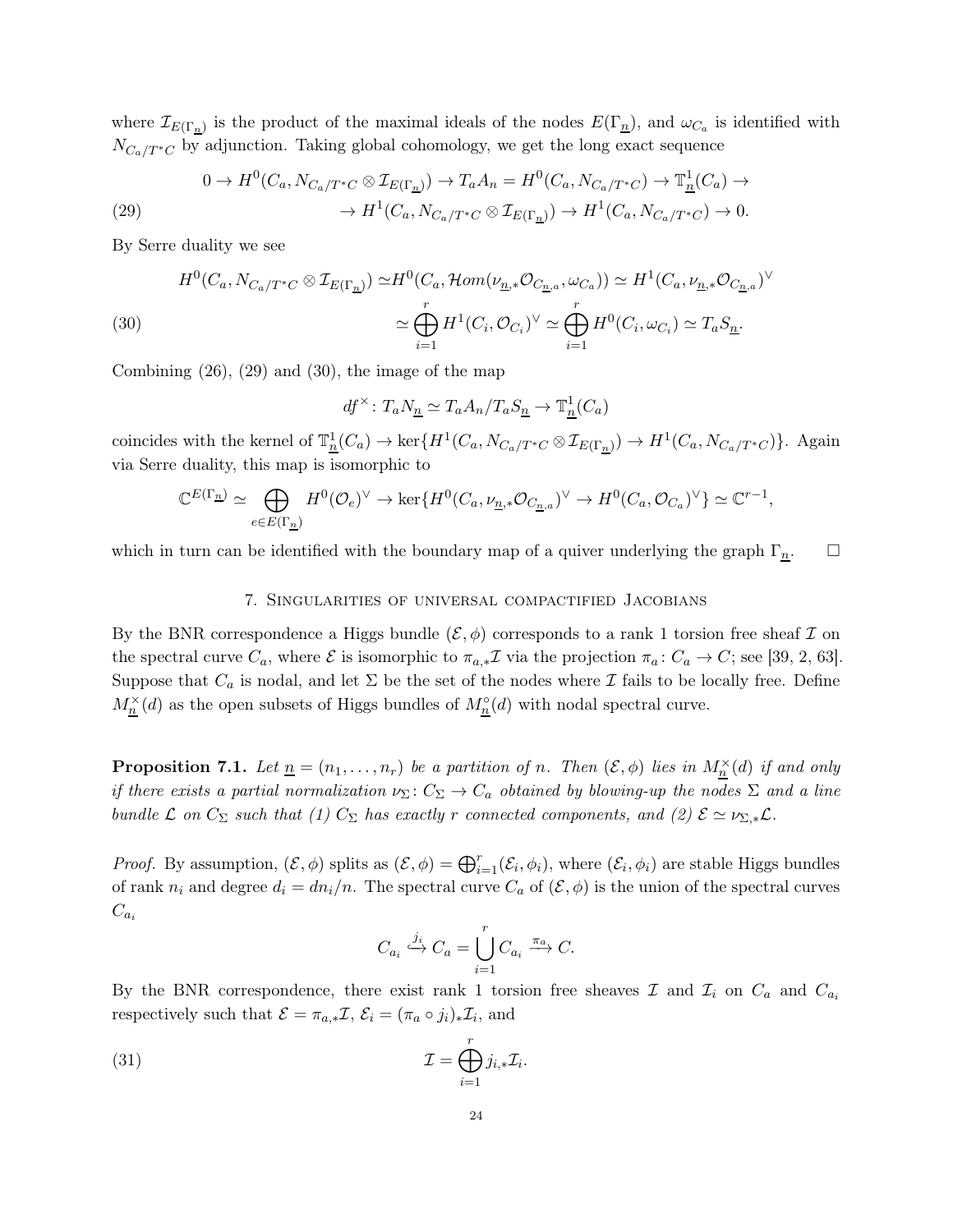Note that  $\mathcal I$  fails to be locally free at the node  $C_{a_i} \cap C_{a_j}$ ,  $i \neq j$ . Therefore, the blow-up  $\nu_{\Sigma} \colon C_{\Sigma} \to C_a$ of  $C_a$  at  $\Sigma$  factors through the disjoint union of  $C_{a_i}$ 

<span id="page-24-1"></span>(32) 
$$
\nu_{\Sigma} \colon C_{\Sigma} \to \bigsqcup_{i=1}^{r} C_{a_{i}} \to C_{a}.
$$

Since  $C_a$  has only nodal singularities, there exists a line bundle  $\mathcal L$  on  $C_\Sigma$  such that  $\mathcal I = \nu_{\Sigma,*}\mathcal L$ ; see [\[29,](#page-38-22) Prop. 3.4]. By [\(32\)](#page-24-1), the curve  $C_{\Sigma}$  has at least r components, and exactly r by the stability of  $(\mathcal{E}_i, \phi_i)$ . Otherwise, the decomposition [\(31\)](#page-23-3) could be further refined, and so [\(27\)](#page-22-1) could be refined too, which is a contradiction.

<span id="page-24-3"></span>**Proposition 7.2.** Suppose that  $(\mathcal{E}, \phi)$  lies in  $M_{\underline{n}}^{\times}(d)$ . After removing all the loops, the dual graph  $\Gamma_{C_a}(\Sigma)$  of the curve obtained by smoothing the nodes not in  $\Sigma$  is the graph  $\Gamma_{\underline{n}}$ .

*Proof.* As in the proof of Proposition [7.1,](#page-23-4) we denote the spectral curves of  $(\mathcal{E}, \phi)$  and of its stable summands by  $C_a$  and  $C_{a_i}$  respectively, and we write

$$
C_a = \bigcup_{i=1}^r C_{a_i} = \bigcup_{j=1}^{r'} C_j \qquad C_{a_i} = \bigcup_{j \in S_i} C_j,
$$

where  $C_j$  are the irreducible components of  $C_a$ , and  $[r'] = \bigsqcup_{i=1}^r S_i$  is a partition of the set of  $r'$ elements. Clearly if  $C_j$  has degree  $n'_j$  over C, the spectral curves  $C_{a_i}$  has degree  $n_i = \sum_{j \in S_i} n'_j$ .

The graph  $\Gamma_{C_a}(\Sigma)$  is obtained from the dual graph  $\Gamma_{C_a}$  of the spectral curve  $C_a$  by contracting all the edges not in  $\Sigma$ .<sup>[7](#page-24-2)</sup> Let  $q: \Gamma_{C_a} \to \Gamma_{C_a}(\Sigma)$  be the contraction map. If some edge between  $v_j$  and  $v_k$ is not contained in  $\Sigma$ , then  $q(v_j) = q(v_k)$ , and all edges in  $\Sigma$  are sent to loops in  $\Gamma_{C_a}(\Sigma)$ . The graph  $\Gamma_{C_a}(\Sigma)$  has as many vertices as connected components in  $\Gamma_{C_a} \setminus \Sigma \simeq \Gamma_{C_{\Sigma}}$ , i.e. r by Proposition [7.1.](#page-23-4) The edges between two distinct vertices  $w_i$  and  $w_{i'}$  in  $\Gamma_{C_a}(\Sigma)$  are exactly

$$
\sum_{\substack{v_j \in q^{-1}(w_i), \\ v_k \in q^{-1}(w_{i'})}} (\# \text{ edges between } v_j \text{ and } v_k) = \sum_{\substack{v_j \in q^{-1}(w_i), \\ v_k \in q^{-1}(w_{i'})}} n'_j n'_k (2g - 2)
$$
\n
$$
= \left(\sum_{j \in S_i} n'_j\right) \cdot \left(\sum_{k \in S_{i'}} n'_k\right) (2g - 2) = n_i n_{i'} (2g - 2).
$$

We conclude that the graphs  $\Gamma_{C_a}(\Sigma)$  and  $\Gamma_{\underline{n}}$  coincide after removing all loops in  $\Gamma_{C_a}(\Sigma)$ .

**Remark 7.3.** The dual graph of the spectral curve may depend on the choice of  $(\mathcal{E}, \phi)$  in  $M_{\underline{n}}^{\times}(d)$ . Proposition [7.2](#page-24-3) asserts that up to loops the dual graph  $\Gamma_{C_a}(\Sigma)$  does not!

The singularities of the universal compactified Jacobian  $\overline{J}_{d,\mathcal{B}}$  are affine Lawrence varieties  $X(\Gamma_{\overline{n}}^{\pm},0)$ , as explained in [\[8\]](#page-37-7) and [\[9\]](#page-37-11). The corresponding hypertoric quiver variety  $Y(\Gamma_n, 0)$  provides the local model for the singularities of  $M(n, d)$ .

<span id="page-24-2"></span><span id="page-24-0"></span><sup>&</sup>lt;sup>7</sup>By abuse of notation, we identify the set of nodes  $\Sigma$  with the corresponding set of edges in the dual graph  $\Gamma_{C_a}$ .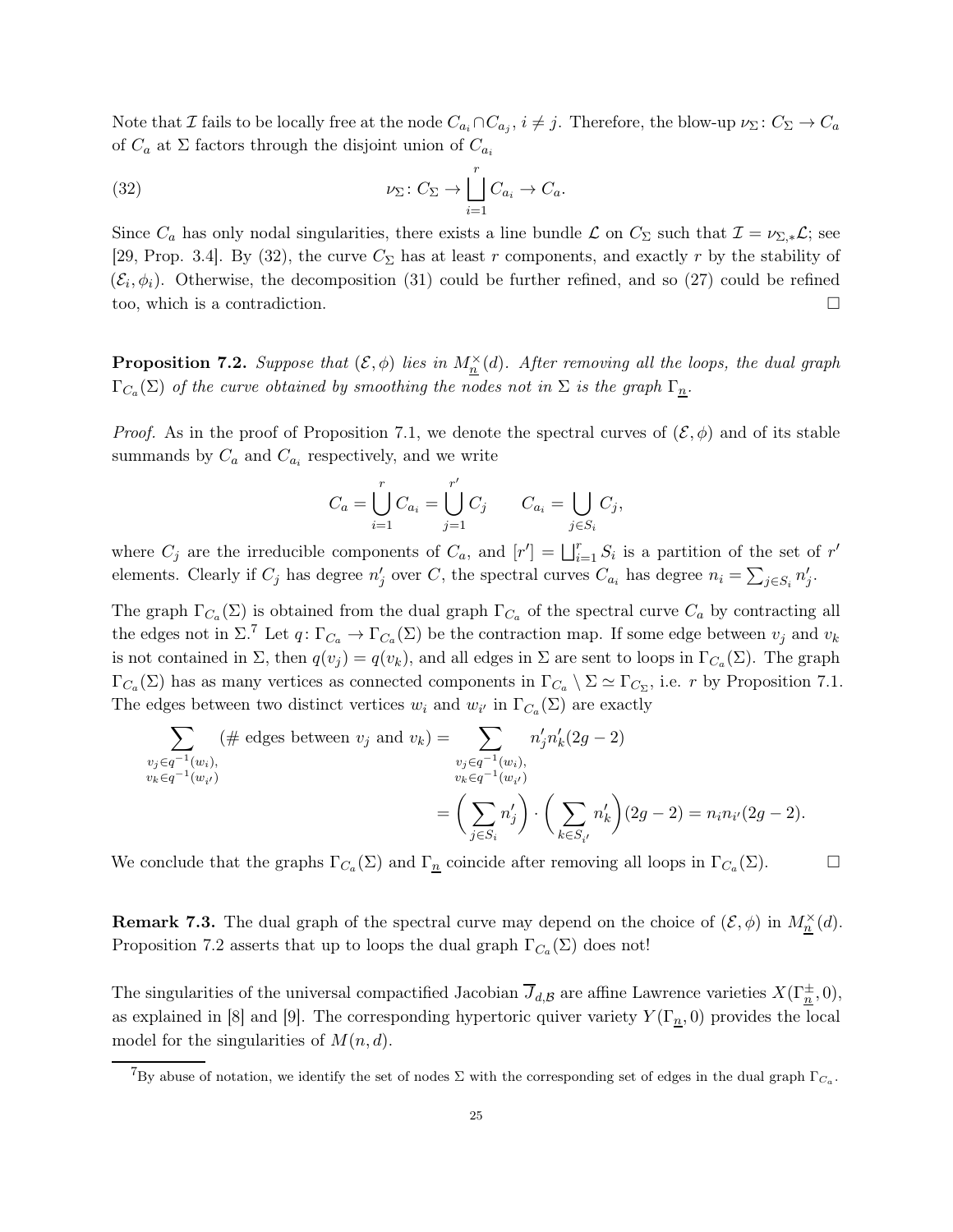**Theorem 7.4** (Local model of  $\overline{J}_{d,B}$  and  $M(n,d)$ ). Let  $a \in S_{n'}^{\times}$ , and  $A_a$  be the local multisection of  $f^\times: A^\times_n\to f^\times(A^\times_n)\subseteq \mathcal{B}$  defined in Proposition [5.5.](#page-20-0) Let  $(\mathcal{E},\bar{\phi})$  be a Higgs bundle in  $M^{\times}_n(d)$ , and  $\mathcal{I}$ be the corresponding rank 1 torsion free sheaf on the spectral curve  $C_a$ . Then there exists an analytic neighbourhood V of an étale chart of  $\overline{J}_{d,\mathcal{B}}$  centered at  $(C_a, \mathcal{I})$  such that the restriction to V of the fibre product square in Proposition [5.5](#page-20-0)

$$
M(n, d) \supset U \xrightarrow{\qquad} V \subset \overline{J}_{d, \mathcal{B}}
$$

$$
\chi(n, d) \downarrow \qquad \qquad \downarrow \pi
$$

$$
\chi(n, d)(U) \xrightarrow{f^{\times}} \pi(V),
$$

with  $U \coloneqq V \cap \chi(n,d)^{-1}(A_a)$ , is locally isomorphic to

(33)  

$$
Y(\Gamma_{\underline{n}},0) \times \mathbb{C}^{\dim M_{\underline{n}}-1-g} \xleftarrow{(\iota_M, l_1)} X(\Gamma_{\underline{n}}^{\pm},0) \times \mathbb{C}^{c(\underline{n},g)}
$$

$$
\downarrow^{(\pi_{\Gamma_{\underline{n}}},l_4)} \downarrow^{(\pi_{\Gamma_{\underline{n}}},l_4)}
$$

$$
\mathbb{C}^{b_1(\Gamma_{\underline{n}})} \times \mathbb{C}^{d(\underline{n},g)} \xleftarrow{(\iota_A,l_3)} \mathbb{C}^s \times \mathbb{C}^{3n^2(g-1)-s},
$$

where the maps  $\chi$ ,  $\pi$ ,  $\iota_M$  and  $\iota_A$  are defined in [\(19\)](#page-15-1), the maps  $l_i$  are linear,  $s \coloneqq \#E(\Gamma_n)$ ,  $d(\underline{n}, g) \coloneqq$ 1  $\frac{1}{2}(\dim M(n,d) - \dim Y(\Gamma_{\underline{n}},0)) - g - 1 = (n^2 - 1)(g - 1) - 1 - b_1(\Gamma_{\underline{n}})$  and  $c(\underline{n},g) := \dim \overline{J}_{d,\mathcal{B}} \dim X(\Gamma_{\underline{n}}^{\pm},0) = 4n^2(g-1) + 1 - b_1(\Gamma_{\underline{n}}) - s.$ 

*Proof.* Let  $\Sigma$  be the set of the nodes where  $\mathcal I$  fails to be locally free, and  $\Gamma_{C_a}(\Sigma)$  be the dual graph of the curve obtained by smoothing the nodes not in  $\Sigma$ . By [\[8,](#page-37-7) Theorem A] there exists an analytic neighbourhoods V of  $(C_a, \mathcal{I})$  in  $\overline{J}_{d,\mathcal{B}}$  such that

$$
V \simeq_{\text{loc}} X(\Gamma_{C_a}(\Sigma)^{\pm}, 0) \times \mathbb{C}^{c(\underline{n}, \Sigma)},
$$

with  $c(\underline{n}, \Sigma) \coloneqq 4g(C_a) - 3 - b_1(\Gamma_{C_a}(\Sigma)) - \#E(\Gamma_{C_a}(\Sigma))$ . By [\[9,](#page-37-11) Lemma 4.3] and Proposition [7.2](#page-24-3) we obtain that

$$
V \simeq_{\text{loc}} X(\Gamma_{C_a}(\Sigma)^{\pm}, 0) \times \mathbb{C}^{c(\underline{n}, \Sigma)} \simeq X(\Gamma_{\underline{n}}^{\pm}, 0) \times \mathbb{C}^{c(\underline{n}, g)}.
$$

The fact that the morphism  $\pi: V \subset J_{d,\mathcal{B}} \to \pi(V)$  can be identified with  $(\pi_{\Gamma_n}, l_4)$  is explained in [\[9,](#page-37-11) §7.2]. The differential of the map  $f^{\times}$  is the Kodaira-Spencer map  $KS_a: T_aA_a \to H^1(C_a, \mathbb{T}_{C_a}^1)$ , and so the identification of the Hitchin fibration  $\chi(n, d)$  with the product of the map  $\chi_{\Gamma_n}: Y(\Gamma_n, 0) \to Y(\Gamma_n, 0)$  $\mathbb{C}^{b_1(\Gamma_n)}$  with a linear map  $l_2$  follows from Proposition [6.3](#page-22-0) and Definition [4.8.](#page-15-2)

<span id="page-25-0"></span>**Theorem 7.5.** Let  $A_a \subset A_n$  as in Proposition [5.5.](#page-20-0) Then  $\text{IC}(\overline{J}_{d,B},\mathbb{Q})|_{\chi(n,d)^{-1}(A_a)}[\dim M(n,d)]$  is a semi-simple perverse sheaf. In particular, we have

$$
\text{IC}(\overline{J}_{d,\mathcal{B}},\mathbb{Q})|_{\chi(n,d)^{-1}(A_a)}[\dim M(n,d)]\simeq \bigoplus_{\underline{n}\in \mathcal{P}_d}\text{IC}(M_{\underline{n}}(d),\mathcal{L}'_{\underline{n}})|_{\chi(n,d)^{-1}(A_a)}[\dim M(n,d)]\langle \operatorname{codim} S_{\underline{n}}\rangle,
$$

where  $\mathcal{L}'_n := \mathcal{H}^{\text{codim }M_n(d)}(\text{IC}(\overline{J}_{d,\mathcal{B}},\mathbb{Q}))$  is a local system on  $M_n(d)$  of rank  $h^{b_1(\Gamma_n)}(Y(\Gamma_n,0),\mathbb{Q})$ .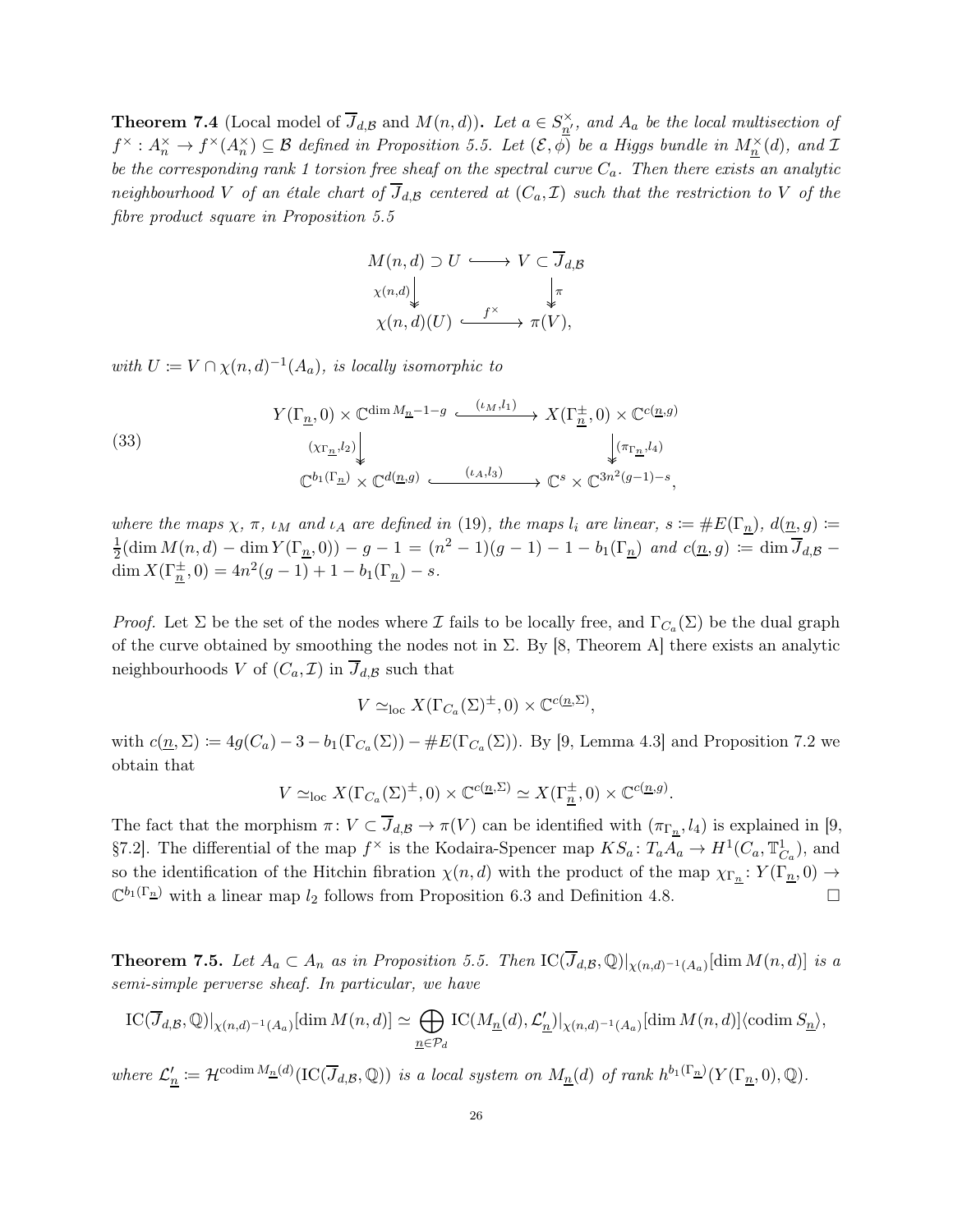We anticipate that the local systems  $\mathcal{L}'_n$  are pullback of the line bundles  $\mathcal{L}_n$  in [\[17,](#page-38-10) Cor. 6.20]; see Proposition [7.6](#page-26-1) and the proof of Theorem [1.3](#page-4-1) below. In particular, their monodromy is known and induced by the automorphism of the graph  $\Gamma_{\underline{n}}$ ; see Remark [10.1.](#page-33-0)

The idea of the proof of Theorem [7.5](#page-25-0) is to glue the local Hodge-to-singular correspondence (Theorem [4.18\)](#page-18-0) given the local models in Theorem [7.4.](#page-24-0)

*Proof of Theorem [7.5.](#page-25-0)* By Theorem [4.18](#page-18-0) and [7.4,](#page-24-0) the complex  $\mathrm{IC}(\overline{J}_{d,B},\mathbb{Q})|_{\chi(n,d)^{-1}(A_a)}[\dim M(n,d)]$ is self-dual, i.e. it coincides with its own Verdier dual. Since  $\mathrm{IC}(\overline{J}_{d,\mathcal{B}},\mathbb{Q})$  is pure and self-dual,

 $\mathrm{IC}(\overline{J}_{d,\mathcal{B}},\mathbb{Q})|_{\chi(n,d)^{-1}(A_a)}[\dim M(n,d)] = i^*\,\mathrm{IC}(\overline{J}_{d,\mathcal{B}},\mathbb{Q}) = i^!\,\mathrm{IC}(\overline{J}_{d,\mathcal{B}},\mathbb{Q})$ 

<span id="page-26-1"></span>is a pure perverse sheaf, thus semi-simple by [\[62,](#page-39-24) Prop. 1.7 and Prop. 1.9].

**Proposition 7.6.** Define  $M_{\underline{n}}^{\infty}(d) := \chi(n,d)^{-1}(S_{\underline{n}}^{\times}) \cap M_{\underline{n}}(d)$ . The local system  $\mathcal{L}'_n$  on  $M_{\underline{n}}^{\infty}(d)$ descends to a local system  $\mathcal{L}_{\underline{n}}$  on  $S_{\underline{n}}^{\times}$ 

$$
\mathcal{L}'_{\underline{n}} = \chi(n, d)^* \mathcal{L}_{\underline{n}}.
$$

*Proof.* Denote by  $F_b$  the fibre of  $\chi(n,d)$ :  $M_{n}^{\infty}(d) \to S_{n}$ . By Proposition [8.1,](#page-26-2) the restriction  $\mathrm{IC}(\overline{J}_{d,\mathcal{B}},\mathbb{Q})|_{F_b}$  is isomorphic to the complex

$$
\mathbb{Q}_{F_b} \otimes H^i(X(\Gamma_{\underline{n}}^{\pm},0),\mathbb{Q})[-i] \simeq \mathbb{Q}_{F_b} \otimes H^i(Y(\Gamma_{\underline{n}},0),\mathbb{Q})[-i]
$$

of constant sheaves with trivial differential. Hence,  $\mathcal{L}'_{n}|_{F_b} \simeq \mathbb{Q}_{F_b} \otimes H^{b_1(\Gamma_{\underline{n}})}(Y(\Gamma_{\underline{n}},0),\mathbb{Q})$  is a component of the complex, so a trivial local system. Therefore,  $\mathcal{L}'_n$  descends to a local system on  $S_n^\times$ .

# <span id="page-26-0"></span>8. Tubular neighbourhood of the Jacobian of the normalisation of a spectral **CURVE**

To complete the proof of Proposition [7.6,](#page-26-1) we must trivialize a tubular neighbourhood of the subvariety  $F_b$  in the universal compactified Jacobian. This is a global statement which asserts that the local trivializations in Theorem [7.4](#page-24-0) glue along  $F_b$ .

Let  $f: \mathcal{C} \to B$  be a flat projective versal family of semistable curves and arithmetic genus  $g'$ , and  $\pi: \overline{J}_{d,B} \to B$  be the relative compactified Jacobian with respect to the canonical polarization. For any  $b \in B$ , we denote by  $F_b$  the subvariety in  $\pi^{-1}(b)$  parametrising rank 1 torsion free sheaves on  $C_b \coloneqq f^{-1}(b)$  of the shape  $\mathcal{I} = \nu_* M$  where M is a line bundle on the normalization  $\nu: C_b^{\nu} =$  $\bigsqcup_{i=1}^r C_{b,i} \to C_b.$ 

<span id="page-26-2"></span>**Proposition 8.1.** There exists a homeomorphism between a euclidean neighbourhood of  $F_b$  in  $\overline{J}_{d,B}$ and the product

<span id="page-26-3"></span>,

(34) 
$$
F_b \times X(\Gamma(C_b)^{\pm},0) \times \mathbb{C}^{3g'-3-s}
$$

<span id="page-26-4"></span>where  $\Gamma(C_b)$  is the dual graph of  $C_b$  with s edges  $\Sigma$ .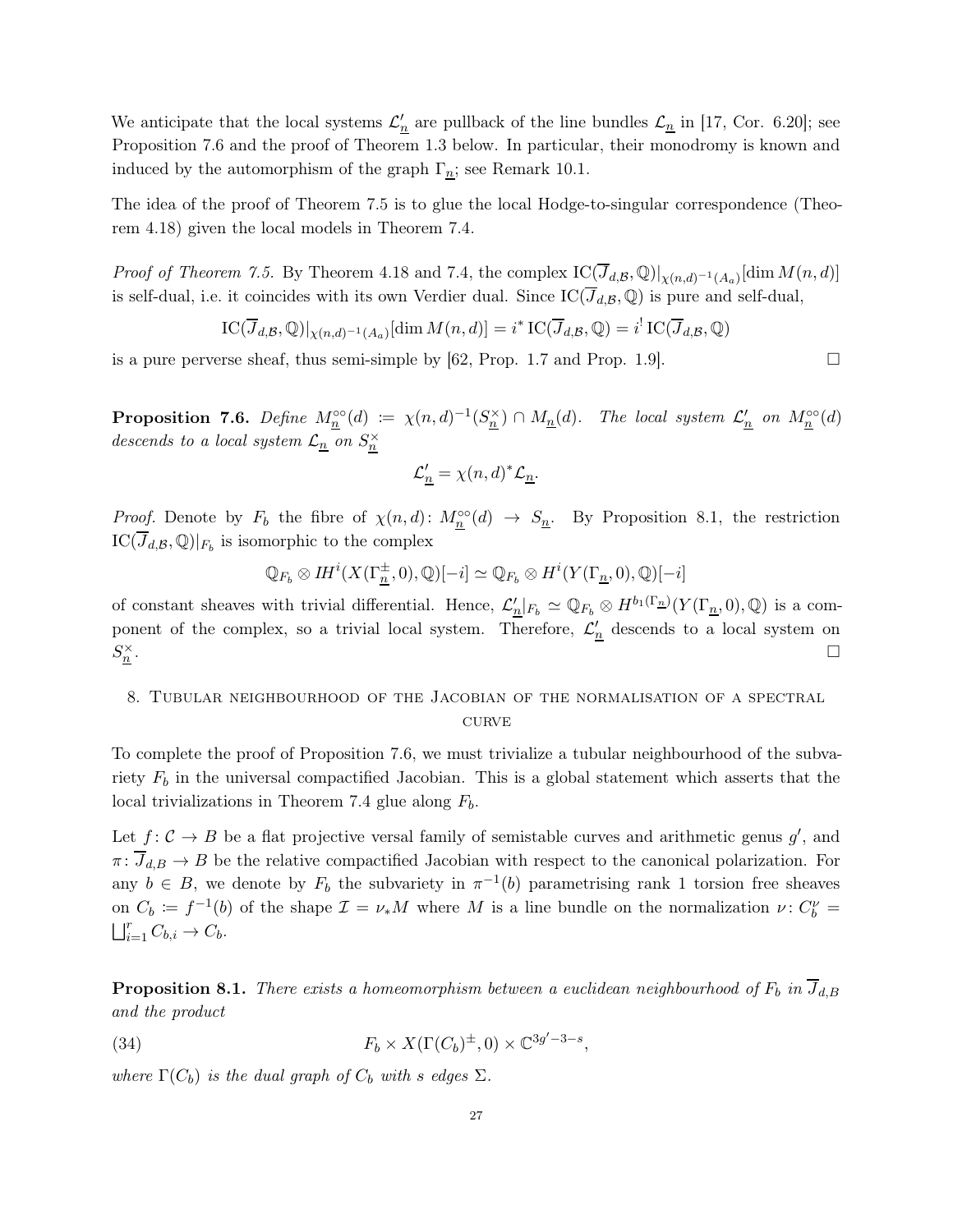**Remark 8.2.** Let  $B_{\Gamma} \subseteq B$  the locus of curve with the same dual graph as  $C_b$ , and let  $\mathcal{C}^{\nu} \to$  $\mathcal{C} \times_B B_\Gamma$  the simultaneous normalization of  $C_b$ . Proposition [8.1](#page-26-2) says in particular that a euclidean neighbourhood of  $F_b$  in the relative Picard scheme  $Pic^{d'}(\mathcal{C}^{\nu}) \subseteq \overline{J}_{d,B}$  is homeomorphic to  $F_b \times$  $\mathbb{C}^{3g'-3-s}$ , but this is not a formal or analytic isomorphism. Otherwise  $T Pic^{d'}(\mathcal{C}^{\nu})|_{F_b} \simeq \mathcal{O}_{F_b}^{\oplus c'}$  $E_b^c$  with  $c' \coloneqq \dim(F_b) + 3g' - 3 - s$ , and the boundary map  $H^0(N_{F_b/\text{Pic}^{d'}(\mathcal{C}^{\nu})}) \to H^1(TF_b)$  of the short exact sequence

$$
0 \to T F_b \to T \, {\rm Pic}^{d'}({\mathcal C}^\nu)|_{F_b} \to N_{F_b/\, {\rm Pic}^{d'}({\mathcal C}^\nu)} \to 0
$$

would be trivial, i.e.  $\mathcal{C}^{\nu}$  is an isotrivial family, which is a contradiction. This suggests that Proposition [8.1](#page-26-2) is false in the analytic category.

In order to show Proposition [8.1,](#page-26-2) we need to recall the GIT description of  $\overline{J}_{d,B}$  and the deformation theory of the pair  $(C_b, \mathcal{I})$  as in [\[8,](#page-37-7) [9\]](#page-37-11). The relative compactified Jacobian  $\overline{J}_{d,B}$  is a GIT-quotient of an open set  $Q^{ss}$  of a relative Quot scheme Quot $(\mathcal{O}^{\oplus R})$  over the versal family f, as in [\[8,](#page-37-7) Section 2.3].

Note that  $Q^{ss}$  is smooth along the closed  $SL_R$ -orbits by [\[8,](#page-37-7) Lemma 6.4.(ii)] and by the smoothness of the miniversal deformation of the pair  $(C_b, \mathcal{I})$ ; see for instance [\[8,](#page-37-7) §3].

Let Z be the locus of closed orbits over  $F_b \subset \overline{J}_{d,B} = Q^{ss} / \int \mathrm{SL}_R$ . Note that  $F_b$  is isomorphic to the Jacobian Pic<sup>d'</sup>( $C_b^{\nu}$ ) with  $d' \coloneqq d + (n - n^2)(1 - g)$ , and Z is a fiber bundle over  $F_b$ .

Now let

(35) 
$$
\mathfrak{n}' \colon \mathcal{Q} = \text{Bl}_{Z \times 0}(Q^{ss} \times \mathbb{C}) \setminus Q^{ss} \times 0 \to \mathbb{C}
$$

be the deformation of  $Q^{ss}$  to the normal cone of Z. The central fibre is the total space Tot( $N_Z$ ) of the normal bundle  $N_Z$  of Z in  $Q^{ss}$ , and the restriction of  $\mathfrak{n}'$  to  $\mathbb{C}^*$  is the trivial fibration  $Q^{ss} \times \mathbb{C}^* \to \mathbb{C}^*$ . Since Z is  $SL_R$ -invariant, Q inherits a  $SL_R$ -action preserving the fibres of  $\mathfrak{n}'$ . The quotient

$$
\mathfrak{n}\colon \mathcal{Q}\mathbin{/\!\!/} \operatorname{SL}_R\to \mathbb{C}
$$

is a deformation of  $\overline{J}_{d,\mathcal{B}}$  to  $\text{Tot}(N_Z)$  //  $\text{SL}_R$ . We can then reduce the proof of Proposition [8.1](#page-26-2) to the following statements:

- Tot( $N_Z$ ) //  $SL_R$  is homeomorphic to the product [\(34\)](#page-26-3);
- Tot( $N_Z$ )  $/\!\!/$  SL<sub>R</sub> is homeomorphic to a euclidean neighbourhood of  $F_b$  in  $\overline{J}_{d,B}$ .

We prove the statements respectively in Lemma [8.6](#page-29-0) and Section [8.2.](#page-29-1)

**Remark 8.3.** In general, the deformation **n** is not the deformation of  $\overline{J}_{d,B}$  to the normal cone of  $F_b$ . Indeed, a neighbourhood U of a point in  $F_b$  is locally analytically isomorphic to  $X(\Gamma(C_b)^{\pm},0) \times \mathbb{C}^{c'}$ with  $c' := 4g' - 3 - b_1(\Gamma) - s$  by [\[8,](#page-37-7) Theorem A]. Up to a smooth factor, the degeneration to the normal cone deforms U to the normal cone of  $X(\Gamma(C_b)^{\pm},0)$  at 0. The latter may fail to be isomorphic to  $X(\Gamma(C_b)^{\pm},0)$ : they are isomorphic only if the homogeneous polynomial cutting  $X(\Gamma(C_b)^{\pm},0)$  have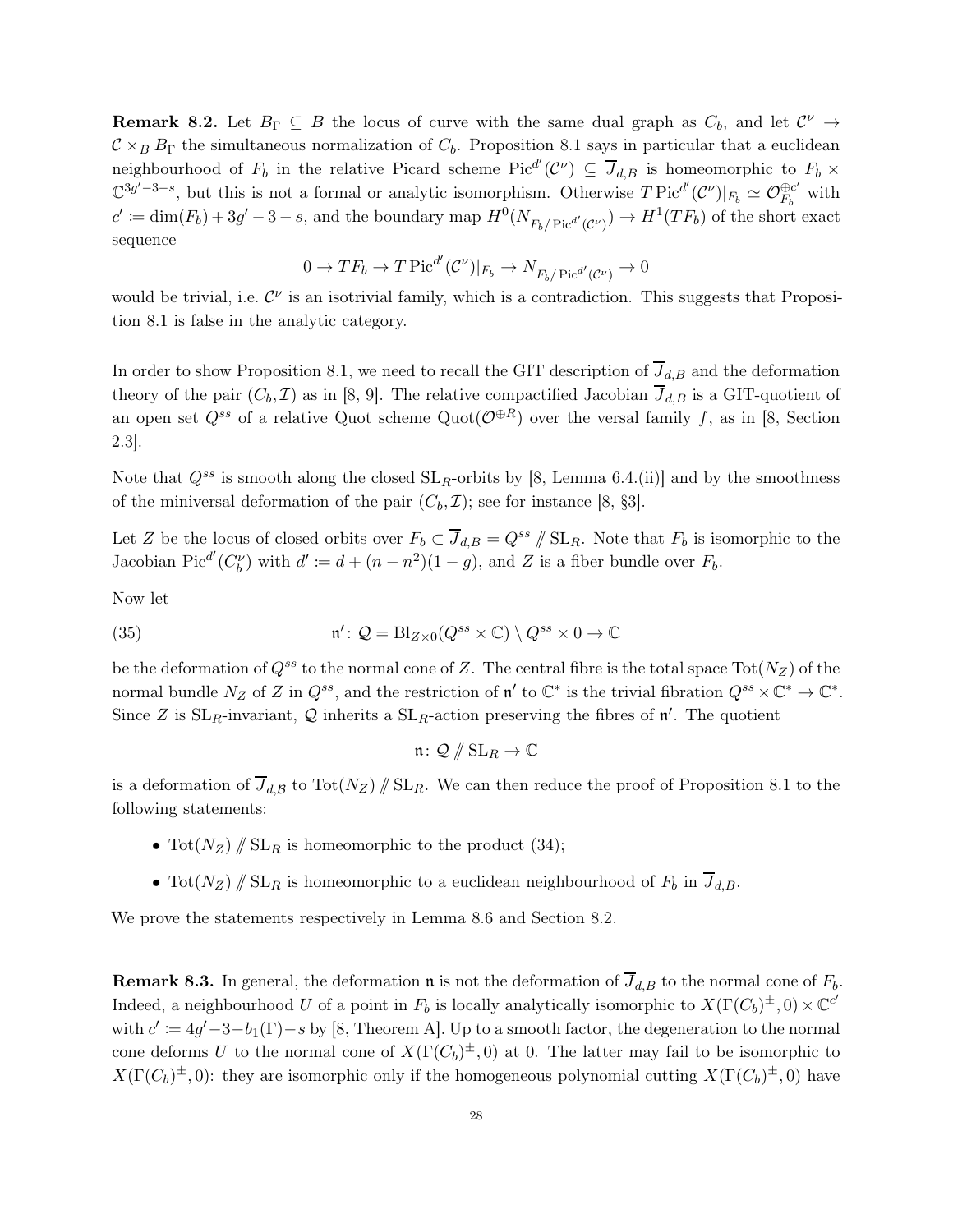the same degree, equivalently if the number of edges between different vertices of  $\Gamma(C_b)^{\pm}$  is constant. On the other hand, **n** is locally trivial, so it deforms U to  $X(\Gamma(C_b)^{\pm},0) \times \mathbb{C}^{c'}$ .

8.1. Deformation theory of rank 1 torsion free sheaves. A slice of  $Q^{ss}$  normal to an  $SL_R$ -orbit of the pair  $(C_b, \mathcal{I})$  is given by a miniversal deformation  $\text{Def}(C_b, \mathcal{I})$  of the pair; see [\[8,](#page-37-7) §6].

The space  $Def(C_b, \mathcal{I})$  is endowed with a natural action of the torus

$$
\mathrm{Aut}(\mathcal{I}) \simeq H^0(C_b^{\nu}, \mathcal{O}_{C_b^{\nu}}^*) \simeq \bigoplus_{i=1}^r H^0(C_{b,i}, \mathcal{O}_{C_{b,i}}^*) \simeq \mathbb{T}^r \ni (\lambda_i)_{i=1}^r,
$$

see [\[8,](#page-37-7) Def. 3.4]. Since Aut $(\mathcal{I})$  is reductive, the tangent space  $TDef(C_b, \mathcal{I})$  splits into the product

$$
T\mathrm{Def}(C_b,\mathcal{I})_{\mathrm{inv}}\oplus T\mathrm{Def}(C_b,\mathcal{I})_{\mathrm{var}},
$$

where the invariant part  $TDef(C_b, \mathcal{I})_{inv}$  is fixed by the action of  $Aut(\mathcal{I})$ , while the variant part  $T\mathrm{Def}(C_b,\mathcal{I})_{\text{var}}$  is the unique  $\mathrm{Aut}(\mathcal{I})$ -invariant complement of  $T\mathrm{Def}(C_b,\mathcal{I})_{\text{inv}}$ . In fact, these subspaces have a modular interpretation:

$$
T\mathrm{Def}(C_b, \mathcal{I})_{\mathrm{inv}} \simeq T\mathrm{Def}^{lt}(C_b, \mathcal{I})
$$
  $T\mathrm{Def}(C_b, \mathcal{I})_{\mathrm{var}} \simeq \prod_{e \in \Sigma} T\mathrm{Def}(C_{b,e}, \mathcal{I}_e),$ 

where  $\mathrm{Def}^{lt}(C_b, \mathcal{I})$  is the miniversal deformation of locally trivial deformations of  $(C_b, \mathcal{I})$ , and Def( $C_{b,e}, \mathcal{I}_e$ ) is a miniversal deformation of the localised pair  $(C_{b,e}, \mathcal{I}_e)$ ; see [\[8,](#page-37-7) §3 and §5]. In particular, it follows from [\[8,](#page-37-7) §5] that  $Aut(\mathcal{I})$  acts on  $TDef(C_{b,e}, \mathcal{I}_e) \simeq \operatorname{Spec} k[z_e, w_e]$  as

(36) 
$$
z_e \mapsto \lambda_{s(e)} z_e \lambda_{t(e)}^{-1} \qquad w_e \mapsto \lambda_{s(e)}^{-1} w_e \lambda_{t(e)}.
$$

<span id="page-28-1"></span>Now let  $q: Q^{ss} \to \overline{J}_{d,B}$  be the quotient map. Choose U a universal rank 1 torsion-free sheaf over  $Q^{ss} \times_B \mathcal{C}$ , and take  $p: Q^{ss} \times_B \mathcal{C} \to Q^{ss}$  the natural projection.

**Lemma 8.4.** Let  $N_Z$  be the normal bundle of Z in  $Q^{ss}$ . There exists a  $\mathbb{T}^r$ -equivariant splitting

<span id="page-28-0"></span> $N_Z \simeq N_Z^{\mathbb{T}^r} \oplus R^0 p_* \mathcal{E}xt^1_{C_b}(\mathcal{U}|_Z,\mathcal{U}|_Z),$ 

where  $N_Z^{\mathbb{T}^r}$  $\mathbb{T}^r$  is the  $\mathbb{T}^r$ -invariant part of  $N_Z$ .

*Proof.* The normal space to Z in  $Q^{ss}$  at  $z \in Z$  with  $q(z) = (C_b, \mathcal{I})$  admits the T<sup>r</sup>-equivariant splitting

(37) 
$$
N_{Z,z} \simeq (T_z \text{Def}^{lt}(C_b, \mathcal{I})/q^* T_{(C_b, \mathcal{I})} F_b) \oplus \bigoplus_{e \in \Sigma} T_z \text{Def}(C_{b,e}, \mathcal{I}_e),
$$

and  $\mathbb{T}^r$  acts trivially on the first summand  $(T_z\text{Def}^{lt}(C_b, \mathcal{I})/q^*T_{(C_b, \mathcal{I})}F_b)$  and as [\(36\)](#page-28-0) on the second summand. By [\[24,](#page-38-23) Lemma 7.13] and the local-to-global Ext spectral sequence,  $\bigoplus_{e \in \Sigma} T_z \mathrm{Def}(C_{b,e}, \mathcal{I}_e)$ can be identified with

<span id="page-28-3"></span>
$$
H^0(C_b, \mathcal{E}xt^1_{C_b}(\mathcal{I}, \mathcal{I})) \simeq \bigoplus_{e \in \Sigma} H^0(C_b, \mathcal{E}xt^1(\mathcal{I}, \mathcal{I})_e) \simeq \mathbb{C}^s,
$$

<span id="page-28-2"></span>i.e. the fibre of the vector bundle  $R^0 p_* \mathcal{E}xt^1_{C_b}(\mathcal{U}|_Z,\mathcal{U}|_Z).$ 

29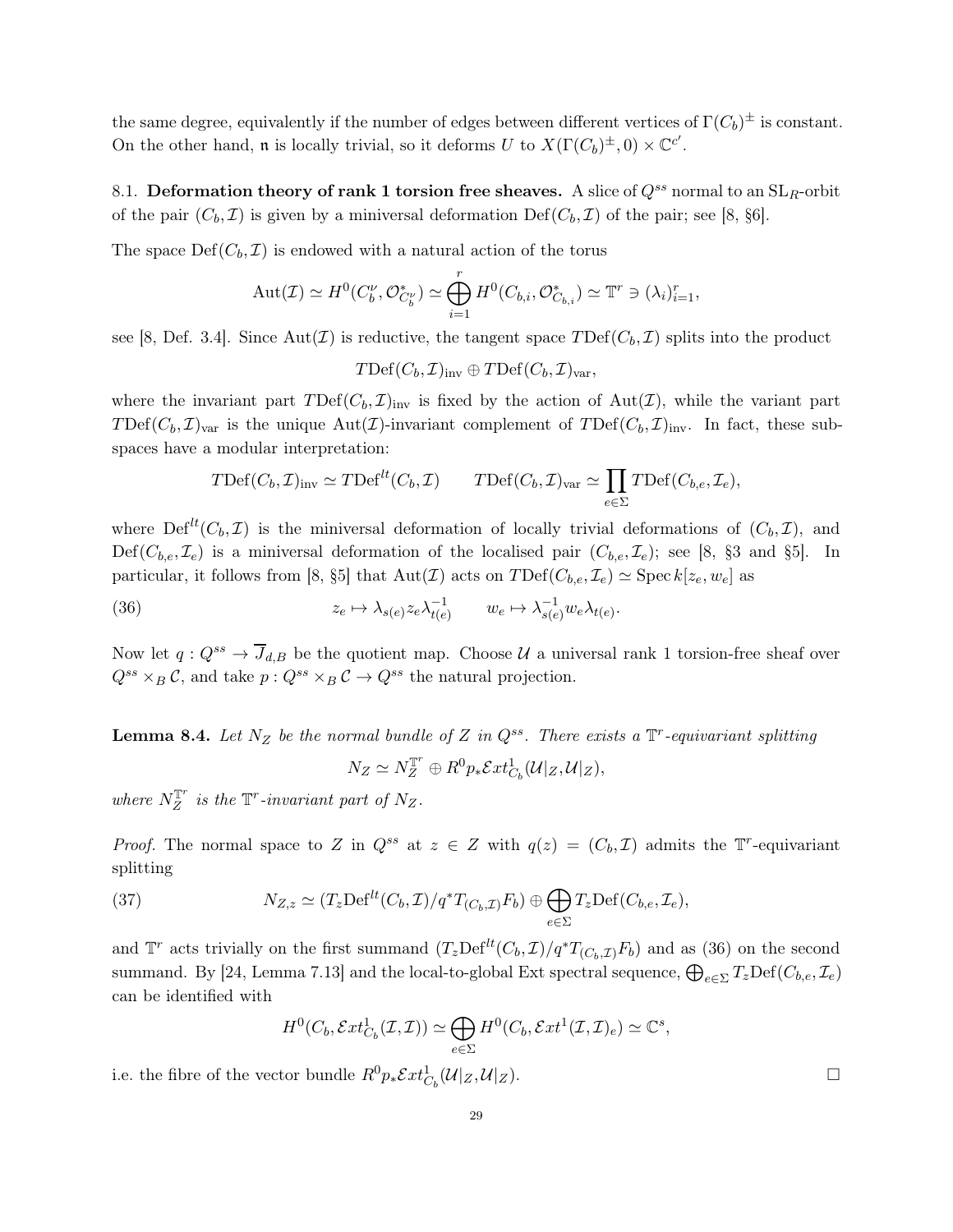**Lemma 8.5.**  $R^0p_*\mathcal{E}xt_{C_b}^1(\mathcal{U}|_Z,\mathcal{U}|_Z)$  is a trivial vector bundle on Z.

*Proof.* The group  $F_b \simeq Pic^{d'}(C_b^{\nu})$  acts on Z. Its action lifts to the vector bundle  $R^0p_*\mathcal{E}xt_{C_b}^1(\mathcal{U}|_Z,\mathcal{U}|_Z)$ parallelising it, as we show below.

A point in Z represents a quotient  $[O_{C_b}^{\otimes R} \to \nu_*M]$ , where M is a line bundle on  $C_b^{\nu}$ . Note that  $\mathcal{E}xt_{C_b}^1(\nu_*M,\nu_*M)$  is independent of the choice of a basis for  $\mathcal{O}_X^{\otimes R}$ , and its rank is independent of M. Hence,  $R^0 p_* \mathcal{E}xt^1_{C_b}(\mathcal{U}|_Z, \mathcal{U}|_Z)$  is the pull-back of a vector bundles A on  $F_b$ .

The transitive action of  $Pic^{d'}(C_b^{\nu})$  by translation induces identification of the fibers of A. Indeed, if  $\mathcal{I} := \nu_* M$  and  $\mathcal{I}' := \nu_*(M \otimes L)$  with  $L \in \text{Pic}^{d'}(C_b^{\nu})$ , then  $\mathcal{I}$  and  $\mathcal{I}'$  are locally isomorphic, and so there exists an invertible sheaf L' on X such that  $\mathcal{I}' = \mathcal{I} \otimes L'$  with  $\nu^* L' = L$ ; see for instance [\[11,](#page-37-12) Lemma  $2.2.2$  or  $3.1.2/3.1.3$ . Hence, we have

$$
\mathcal{E}xt^1_{C_b}(\nu_*(M\otimes L),\nu_*(M\otimes L))=\mathcal{E}xt^1_{C_b}(\nu_*M\otimes L',\nu_*M\otimes L')=\mathcal{E}xt^1_{C_b}(\nu_*M,\nu_*M).
$$

<span id="page-29-0"></span>This gives a global trivialization of A.

**Lemma 8.6.** Let  $N_{F_b/\overline{J}_d^o(\Gamma)}$  be the normal bundle of  $F_b$  in  $Pic^{d'}(\mathcal{C}^{\nu}) \subseteq \overline{J}_{d,B}$  as constructed in Remark [8.2.](#page-26-4) Denote by  $\mathrm{Tot}(N)$  the total space of a vector bundle N. Then

$$
\text{Tot}(N_Z) \# \text{SL}_R \simeq \text{Tot}(N_{F_b/\text{Pic}^{d'}(\mathcal{C}^{\nu})}) \times X(\Gamma(C_b)^{\pm}, 0).
$$

Proof. By Lemma [8.4](#page-28-1) we have

$$
\text{Tot}(N_Z) \# SL_R \simeq (\text{Tot}(N_Z^{\mathbb{T}^r}) \times_Z \text{Tot}(R^0 p_* \mathcal{E}xt^1_{C_b}(\mathcal{U}|_Z, \mathcal{U}|_Z)) \# \mathbb{T}^{r-1})) \# (SL_r / \mathbb{T}^{r-1}),
$$

and Lemma [8.5](#page-28-2) gives

$$
\text{Tot}(R^0p_*\mathcal{E}xt^1_{C_b}(\mathcal{U}|_Z,\mathcal{U}|_Z)) \simeq Z \times \mathbb{C}^s.
$$

The algebraic torus  $\mathbb{T}^{r-1} = \mathbb{T}^r / \mathbb{T}$  acts on  $\mathbb{C}^s$  as prescribed in [\(36\)](#page-28-0), which coincides with the torus action defining  $X(\Gamma(C_b)^{\pm},0)$ . Therefore, we obtain

$$
\operatorname{Tot}(R^0 p_* \mathcal{E}xt^1_{C_b}(\mathcal{U}|_Z,\mathcal{U}|_Z)) \# \operatorname{SL}_r \simeq ((Z \times \mathbb{C}^s) \# \mathbb{T}^{r-1}) \# (\operatorname{SL}_r / \mathbb{T}^{r-1})
$$
  

$$
\simeq Z \# (\operatorname{SL}_r / \mathbb{T}^{r-1}) \times X(\Gamma(C_b)^{\pm},0) \simeq F_b \times X(\Gamma(C_b)^{\pm},0).
$$

<span id="page-29-1"></span>Finally, the vector bundle  $N_Z^{\mathbb{T}^r}$  $Z^{\mathbb{T}^r}$  descends to  $N_{F_b/Pic^{d'}(\mathcal{C}^{\nu})}$ , because  $Pic^{d'}(\mathcal{C}^{\nu})$  parametrises the locally trivial deformations of the pair  $(C_b, \mathcal{I})$ .

<span id="page-29-2"></span>8.2. Stratified Ehresmann's theorem. We use a stratified version of Ehresmann's theorem to prove that  $\mathfrak{n}^{-1}(0)$  is a model of a tubular neighbourhood of  $F_b$  in  $\overline{J}_{d,B}$ .

**Lemma 8.7.** The degeneration  $\mathfrak{n}: \mathcal{Q} \not\parallel SL_R \to \mathbb{C}$  is locally analytically trivial along  $F_b$ , i.e. for any  $x \in F_b \subset \mathfrak{n}^{-1}(0) \subset \mathcal{Q} \# SL_R$  there exists a trivialising neighbourhood  $U \subset \mathcal{Q} \# SL_R$  of x, and a local analytic isomorphism

<span id="page-29-3"></span>(38) 
$$
\psi \colon U \to (\mathbb{C}^{c'} \times X(\Gamma(C_b)^{\pm}, 0)) \times \mathbb{C},
$$

$$
\Box
$$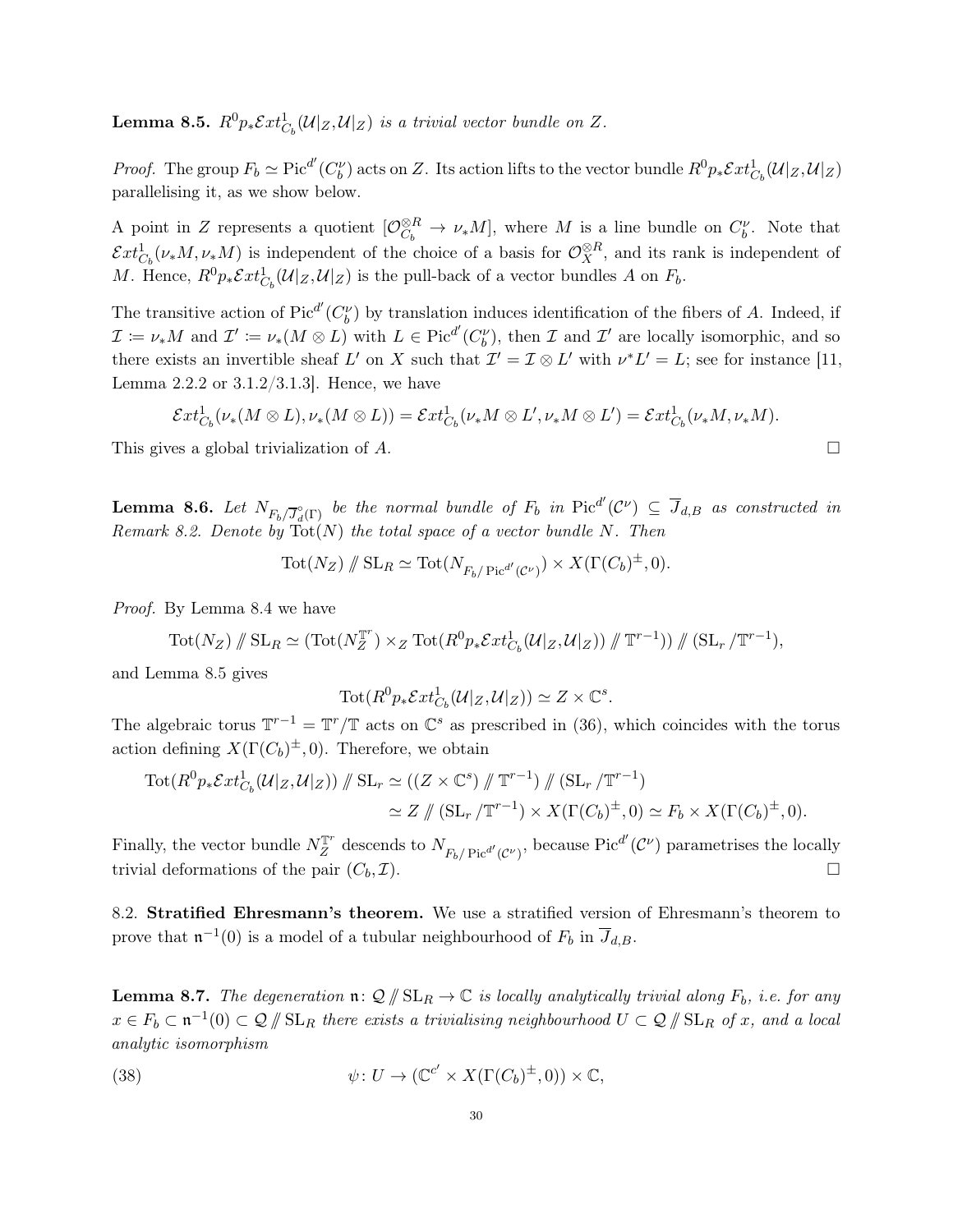with  $c' := 4g' - 3 - b_1(\Gamma) - s$ , such that  $\mathfrak{n}: U \to \mathbb{C}$  corresponds to the third projection  $(X(\Gamma(C_b)^{\pm}, 0) \times$  $\mathbb{C}^{c'}$ )  $\times \mathbb{C} \to \mathbb{C}$ .

*Proof.* For any  $z \in Z$ , the degeneration  $\mathfrak{n}: Z \times \mathbb{C} \subseteq Q \to \mathbb{C}$  admits a section  $\{z\} \times \mathbb{C}$ . By [\(37\)](#page-28-3), an analytic neighbourhood of  $\{z\} \times \mathbb{C}$  is locally isomorphic to

$$
(T_zO_z \times T_z\mathrm{Def}^{lt}(C_b, \mathcal{I}) \times \bigoplus_{e \in \Sigma} T_z\mathrm{Def}(C_{b,e}, \mathcal{I}_e)) \times \mathbb{C},
$$

where  $O_z$  is the SL<sub>R</sub>-orbit of z. By Luna's slice theorem, an analytic neighbourhood of  $\{[z]\}\times\mathbb{C}$  in  $\mathcal{Q}$  //  $SL_R$  is locally isomorphic to

$$
(T_z \text{Def}^{lt}(C_b, \mathcal{I}) \times \bigoplus_{e \in \Sigma} T_z \text{Def}(C_{b,e}, \mathcal{I}_e)) \# \mathbb{T}^{r-1} \times \mathbb{C}
$$
  

$$
\simeq (T_{(C_b, \mathcal{I})} \text{Pic}^{d'}(C^{\nu}) \times X(\Gamma(C_b)^{\pm}, 0)) \times \mathbb{C} \simeq (\mathbb{C}^{c'} \times X(\Gamma(C_b)^{\pm}, 0)) \times \mathbb{C}.
$$

*Proof of Proposition [8.1.](#page-26-2)* Let's first show that a relatively compact euclidean neighbourhood of  $F_b$ in  $\mathfrak{n}^{-1}(0)$  is stratified diffeomorphic to a euclidean neighbourhood of  $F_b$  in  $\mathfrak{n}^{-1}(0)$  in  $\mathfrak{n}^{-1}(t) = \overline{J}_{d,B}$ , with  $t \neq 0$ .

By Lemma [8.7](#page-29-2) the degeneration  $\mathfrak{n}: \mathcal{Q} \times \mathrm{SL}_R \to \mathbb{C}$  is locally trivial. This means that we can cover  $F_b \subset \mathfrak{n}^{-1}(0)$  by trivialising open sets  $U_k$ , with k in the index set K, as in Lemma [8.7.](#page-29-2) Take now the vector field  $v_k := d\psi_k^{-1}(\partial_t)$  on  $U_k$ , where  $\partial_t$  is a non-vanishing vector field on  $\mathbb C$  and  $\psi_k$  is the stratified diffeomorphism [\(38\)](#page-29-3). Consider a partition of unity  $\{\chi_k\}_{k\in K}$  subordinate to the open cover  $\{U_k\}_{k\in K}$ . Then the flow of the vector field  $v := \sum_{k\in K} \chi_k \cdot v_k$  defines the required stratified diffeomorphism.

We conclude now by noticing that the neighbourhood of  $F_b$  in  $\mathfrak{n}^{-1}(0)$  can be chosen homeomorphic to the product

$$
\text{Tot}(N_{F_b/\text{Pic}^{d'}(\mathcal{C}^{\nu})}) \times X(\Gamma(C_b)^{\pm},0) \underset{\text{homeo}}{\simeq} F_b \times \mathbb{C}^{3g'-3-s} \times X(\Gamma(C_b)^{\pm},0)
$$

<span id="page-30-1"></span><span id="page-30-0"></span>by Lemma [8.6.](#page-29-0)  $\Box$ 

# 9. Full support theorem for universal compactified Jacobians

**Lemma 9.1** (Weak abelian fibration). Let  $f: \mathcal{C} \to B$  be a flat projective versal family of semistable curves and arithmetic genus g', and  $\pi^P$ :  $P := Pic^0(\mathcal{C}/B) \to B$  be the relative degree 0 Picard scheme parametrising line bundles on the fibres of f whose restrictions to each irreducible components are of degree 0. Let  $\pi: \overline{J}_{d,B} \to B$  be the relative compactified Jacobian with respect to the canonical polarization. Then the triple  $(\overline{J}_{d,B}, P, B)$  is a weak abelian fibration.

*Proof.* We need to check condition  $(1)$ ,  $(2)$  and  $(3)$  in Definition [3.1.](#page-9-5) The relative Picard scheme  $\pi^P: P \to B$  has fibres of pure dimension g', and dim  $\overline{J}_{d,B} = g' + \dim B$ ; see for instance Theorem [7.4.](#page-24-0) Hence Condition (1) holds. The proof of [\[22,](#page-38-12) Lem. 3.4.5] gives the affineness of the stabilisers, i.e.

 $\Box$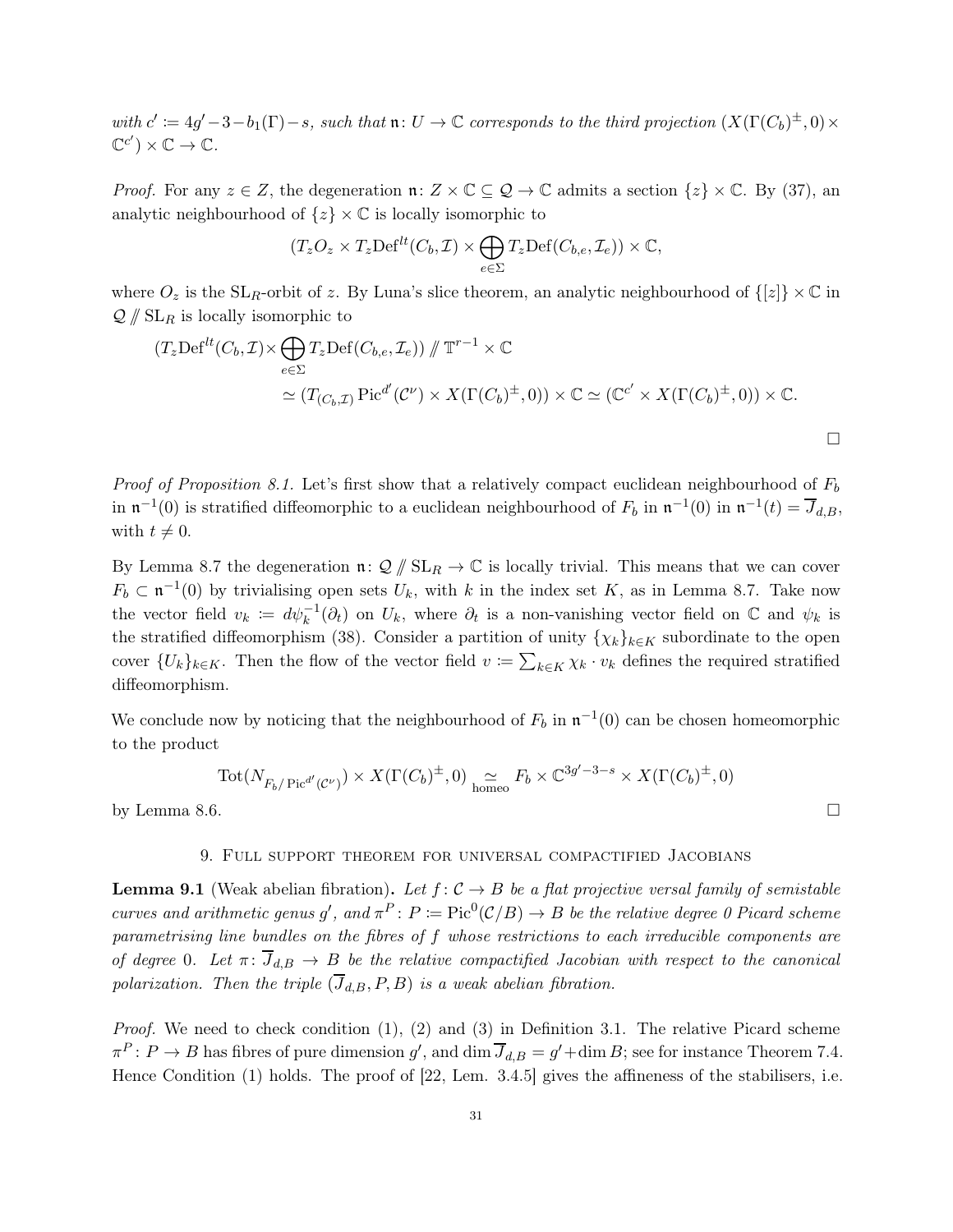<span id="page-31-2"></span>Condition  $(2)$ . The same argument of [\[58,](#page-39-17) §4.12] gives Condition  $(3)$ ; see also [\[15,](#page-38-24) Thm 3.3.1] where one can drop the assumption that  $\mathcal C$  is a family of curves embedded in a surface.

**Proposition 9.2** (Whitney stratification of  $\overline{J}_{d,B}$ ). In the hypothesis of Lemma [9.1,](#page-30-1) let  $\mathcal{I}$  be a rank 1 torsion free sheaf on  $C_b := f^{-1}(b)$  which fails to be locally free at the nodes  $\Sigma$  of  $C_b$ . Set  $\Gamma_{C_b}(\Sigma)$  to be the dual graph of any curve obtained from  $C_b$  by smoothing the nodes not in  $\Sigma$ . Then there exists a complex Whitney stratification

$$
\overline{J}_{d,B} = \bigsqcup_{\Gamma} \overline{J}_d^{\circ}(\Gamma),
$$

where  $\overline{J}_d^{\circ}$  $\Gamma_d(\Gamma)$  is the locus of rank 1 torsion free sheaves in  $J_{d,B}$  whose  $\Gamma_{\mathcal{C}_b}(\Sigma)$  is isomorphic to  $\Gamma$ , and we have

(39) 
$$
\operatorname{codim}_{\overline{J}_{d,B}} \overline{J}_d^{\circ}(\Gamma) \ge 2 \operatorname{codim}_{\pi^{-1}(t)} (\overline{J}_d^{\circ}(\Gamma) \cap \pi^{-1}(t)).
$$

Proof. The first statement is a reformulation of [\[8,](#page-37-7) Thm A]. For the inequality [\(39\)](#page-31-1), observe that if  $\Gamma$  has r vertices and s edges, then [\[8,](#page-37-7) Thm A] gives

<span id="page-31-1"></span>
$$
\operatorname{codim}_{\overline{J}_{d,B}} \overline{J}_d^{\circ}(\Gamma) = \dim X(\Gamma^{\pm}, 0) = 2s - r + 1,
$$
  

$$
\operatorname{codim}_{\pi^{-1}(t)} (\overline{J}_d^{\circ}(\Gamma) \cap \pi^{-1}(t)) = s - r + 1.
$$

<span id="page-31-3"></span>Lemma 9.3. In the hypothesis of Lemma [9.1,](#page-30-1) we have

$$
\tau_{>2R}(R\pi_*\operatorname{IC}(\overline{J}_{d,B},\mathbb{Q}))=0,\qquad R\coloneqq\dim\overline{J}_{d,B}-\dim B=g'.
$$

<span id="page-31-5"></span>*Proof.* It follows from Proposition [3.3](#page-9-3) and Proposition [9.2.](#page-31-2)

**Lemma 9.4.** In the hypothesis of Lemma [9.1,](#page-30-1) any support Z of  $R\pi_*\text{IC}(\overline{J}_{d,B},\mathbb{Q})$  satisfies

$$
\mathrm{codim}\, Z=\delta_Z
$$

*Proof.* The inequality codim  $Z \ge \delta_Z$  appears for instance in [\[56,](#page-39-25) Fact 2.4]. The reverse inequality codim  $Z \leq \delta_Z$  follows from Lemma [9.1,](#page-30-1) Lemma [9.3,](#page-31-3) and [\[48,](#page-39-2) Theorem 1.8] or Theorem [3.2.](#page-9-4)

Let  $\pi: \overline{J}_{d,B} \to B$  be the relative compactified Jacobian with respect to the canonical polarization of a versal deformation of semistable curves of arithmetic genus  $g'$ . We define the invariant

<span id="page-31-4"></span><span id="page-31-0"></span>(40) 
$$
\Psi_{g'} := \dim \overline{J}_{d,B} - 2 \dim B = 4g' - 3 - 2(3g' - 3) = 3 - 2g'.
$$

 $\Box$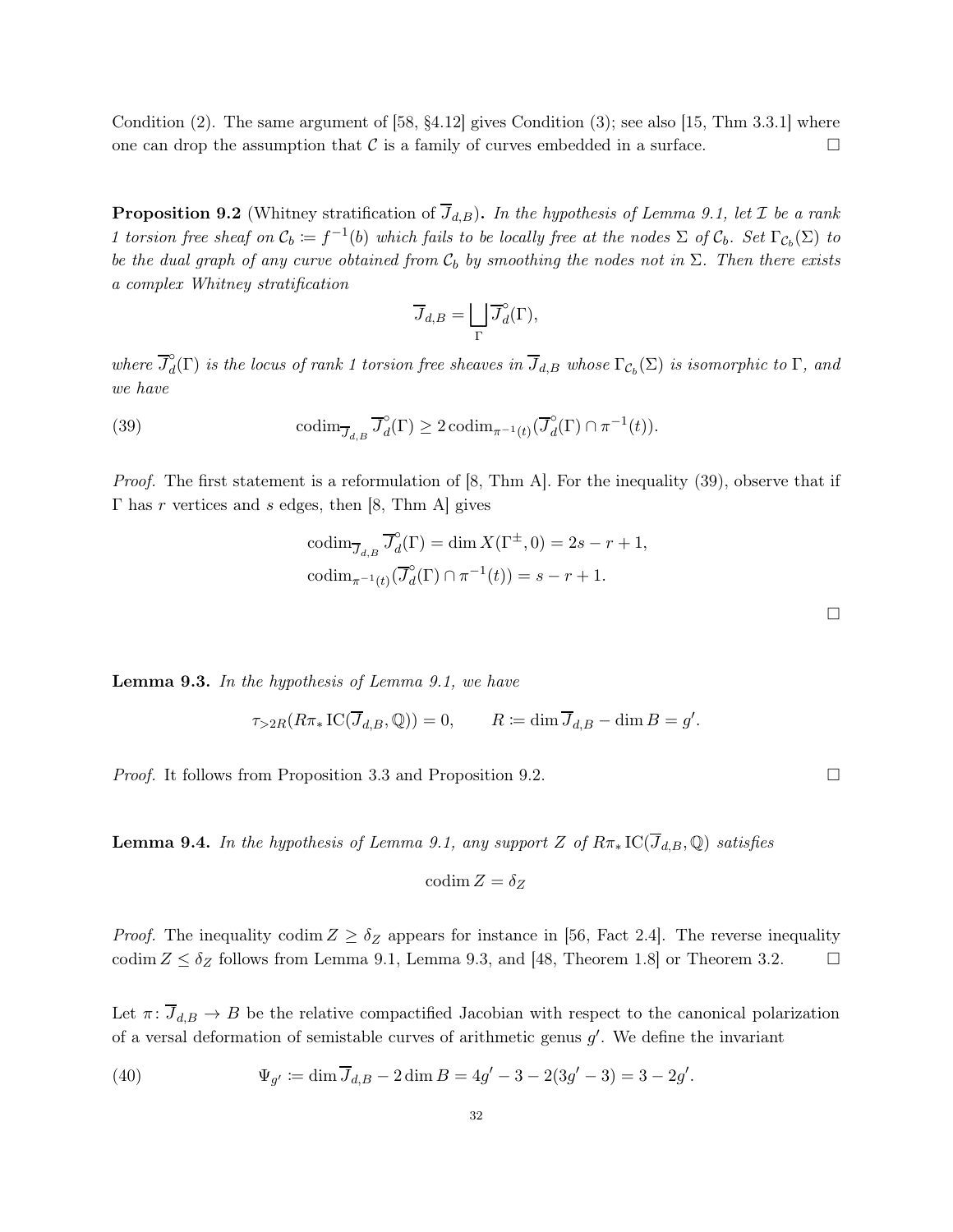**Theorem 9.5** (Full support for Jacobians of versal families). Let  $f: \mathcal{C} \to B$  be a flat projective versal family of semistable curves and arithmetic genus  $g'$ , and  $U \subset B$  the open subscheme over which the morphism f is smooth. Let  $\pi : \overline{J}_{d,B} \to B$  be the relative compactified Jacobian with respect to the canonical polarization. Then the complex  $R\pi_*\mathrm{IC}(\overline{J}_{d,B},\mathbb{Q})$  has full support on B, i.e.

<span id="page-32-3"></span>(41) 
$$
R\pi_*\operatorname{IC}(\overline{J}_{d,B},\mathbb{Q})\simeq \bigoplus_{l=0}^{2g}\operatorname{IC}(B,\Lambda^l(R^1\pi_*\mathbb{Q})|_U)[-l].
$$

In particular, for any  $d, d' \in \mathbb{Z}$  there is an isomorphism of mixed Hodge modules

(42) 
$$
R\pi_*\mathrm{IC}(\overline{J}_{d,B},\mathbb{Q})\simeq R\pi_*\mathrm{IC}(\overline{J}_{d',B},\mathbb{Q}).
$$

*Proof.* The argument of [\[48,](#page-39-2) §3] can be adapted to work in the present setting. The base B admits a stratification by type

<span id="page-32-4"></span>
$$
B=\bigsqcup B_{\underline{g}'}^{\circ},
$$

which extends [\(4\)](#page-2-5). For any  $r \geq 1$ , and for any r-tuples of positive integers  $\underline{g}' = (g'_i)$ , the closed points  $b \in B$  in  $B^{\circ}_{g'}$  corresponds to the fibers of f of the form  $\mathcal{C}_b = \bigcup_i \mathcal{C}_i$ , where  $\mathcal{C}_i$  are irreducible curves of genus  $g'_i = g(\mathcal{C}_i)$ .

Assume that the irreducible subvariety  $Z \subseteq B$  is a support of  $R\pi_*\mathrm{IC}(\overline{J}_{d,B},\mathbb{Q})$ , and that the generic point of Z is contained in  $B_{g'}^{\circ}$ . As in [\[48,](#page-39-2) Prop. 4.4], the inequality codim  $Z \ge \delta_Z$  can be improved to

(43) 
$$
\Psi_{g'} + \operatorname{codim} Z \ge \sum_{i=1}^r \Psi_{g'_i} + \delta_Z.
$$

Combining [\(43\)](#page-32-2), [\(40\)](#page-31-4) and Lemma [9.4,](#page-31-5) we obtain

<span id="page-32-2"></span>
$$
3(r-1) + 2(g - \sum_{i=1}^{r} g_i) = 0.
$$

<span id="page-32-0"></span>The only possibility is that  $r = 1$ . Hence,  $Z = B$ , which implies [\(41\)](#page-32-3) and [\(42\)](#page-32-4).

.

<span id="page-32-1"></span>Remark 9.6. The proof of Theorem [9.5](#page-31-0) does not work for the Hitchin fibration. In this case, the invariant  $\Psi = \dim M(n, d) - 2 \dim A_n$  vanishes, and the inequality [\(43\)](#page-32-2) is inconclusive.

## 10. Proof of the main theorems

Proof of Theorem [1.1](#page-2-0) (Hodge-to-singular correspondence). In view of the decomposition [\(17\)](#page-12-2), it suffices to show that for any partition  $\underline{n}$  of n the isomorphism [\(5\)](#page-2-3) holds on an open euclidean neighbourhood of a general  $a \in S_n^{\times}$  containing a Zariski-dense open set of  $S_n^{\times}$ . By Remark [5.6,](#page-20-1) it is actually enough to show the isomorphism on the subsets  $A_a$  constructed in the proof of Proposition [5.5.](#page-20-0)

By Proposition [5.5,](#page-20-0) proper base change gives

$$
R\chi(n,d)_*(\mathrm{IC}(\overline{J}_{d,\mathcal{B}},\mathbb{Q})|_{\chi(n,d)^{-1}(A_a)})\simeq (R\pi_*\mathrm{IC}(\overline{J}_{d,\mathcal{B}},\mathbb{Q}))|_{A_a}
$$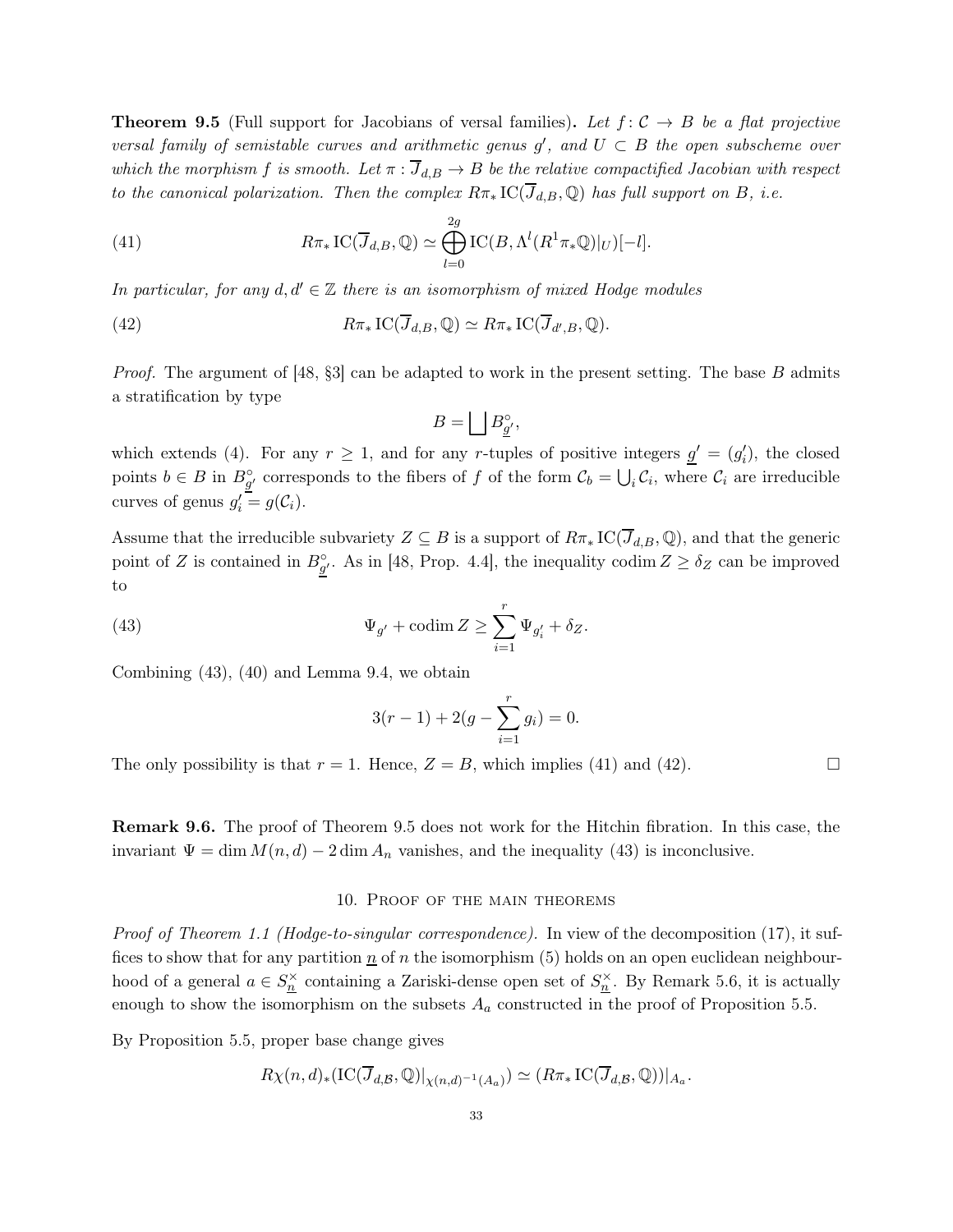For any étale chart  $B \to \mathcal{B}$ , Theorem [9.5](#page-31-0) says that  $R\pi_*\mathrm{IC}(\overline{J}_{e,B},\mathbb{Q})$  and  $R\pi_*\mathrm{IC}(\overline{J}_{d,B},\mathbb{Q})$  have full support, which implies that

$$
(R\pi_*\operatorname{IC}(\overline{J}_{e,\mathcal{B}},\mathbb{Q}))|_{A_a}\simeq (R\pi_*\operatorname{IC}(\overline{J}_{d,\mathcal{B}},\mathbb{Q}))|_{A_a}.
$$

Since  $\chi(n, e)^{-1}(A_a)$  is regularly embedded in  $\overline{J}_{e,\mathcal{B}}$ , we have

$$
IC(\overline{J}_{e,B},\mathbb{Q})|_{\chi(n,e)^{-1}(A_a)} \simeq \mathbb{Q}_{\chi(n,e)^{-1}(A_a)}
$$

Together with Theorem [7.5](#page-25-0) and Proposition [7.6,](#page-26-1) we obtain Theorem [1.1.](#page-2-0)

*Proof of Theorem [1.3.](#page-4-1)* By Theorem [7.5,](#page-25-0) the descent of  $\mathcal{L}'_n$  on  $S_n^{\times}$  in Proposition [7.6](#page-26-1) is a sublocal system of the sheaf  $\mathcal{L}_n(e)$  in the Ngô strings of Theorem [3.11.](#page-12-1) For dimensional reason, they must coincide by [\[17,](#page-38-10) Thm 6.11] and Proposition [4.11.](#page-16-0)[\(8\)](#page-16-5).  $\Box$ 

*Proof of Theorem [1.4.](#page-4-2)* Theorem [1.1](#page-2-0) for  $d = 0$  yields

<span id="page-33-1"></span>(44) 
$$
R\chi(n,e)_*\mathbb{Q}_{M(n,e)}|_{A_n^{\text{red}}} \simeq \bigoplus_{\underline{n}+n} R\chi(n,0)_*\operatorname{IC}(M_{\underline{n}}(0),\chi(n,0)^*\mathcal{L}_{\underline{n}})[2(\dim S_n-c(g,n))]|_{A_n^{\text{red}}}.
$$

On the open set of  $S_n$  over which the Hitchin map  $\chi(n,0)$ :  $M_n(0) \to S_n$  is smooth, there are isomorphisms 2 dim

$$
R\chi(n,0)_*\operatorname{IC}(M_{\underline{n}}(0),\chi(n,0)^*\mathcal{L}_{\underline{n}})\simeq \bigoplus_{l=0}^{2\dim S_{\underline{n}}}\Lambda^l_{\underline{n}}\otimes \mathcal{L}_{\underline{n}}[-l]\simeq \mathscr{S}_{\underline{n}}.
$$

Therefore, by the decomposition theorem [\[3,](#page-37-13) [62\]](#page-39-24), the string  $\mathscr{S}_n$  is a direct summand of

$$
R\chi(n,0)_*\operatorname{IC}(M_{\underline{n}}(0),\chi(n,0)^*\mathcal{L}_{\underline{n}})
$$

on the whole  $S_n$ . Now Theorem [1.3](#page-4-1) gives

$$
\bigoplus_{\underline{n} \vdash n} \mathscr{S}_{\underline{n}}|_{A_n^{\mathrm{red}}} \langle \mathrm{codim} \, S_{\underline{n}} \rangle \simeq R\chi(n,e)_* \mathbb{Q}_{M(n,e)}|_{A_n^{\mathrm{red}}} \simeq \text{ RHS of (44)} \supseteq \bigoplus_{\underline{n} \vdash n} \mathscr{S}_{\underline{n}}|_{A_n^{\mathrm{red}}} \langle \mathrm{codim} \, S_{\underline{n}} \rangle.
$$

This implies that the complexes  $R\chi(n,0)_* \text{IC}(M_{n}(0),\chi(n,0)^*\mathcal{L}_n)$  have full support. For  $n = \{n\},$ this gives that  $R\chi(n,0)_* IC(M(n,0), \mathbb{Q})$  has full support.  $\Box$ 

Proof of Theorem [1.7.](#page-5-0) By Theorem [1.3](#page-4-1) and Theorem [1.4,](#page-4-2) it suffices to check that no summand of  $R\chi(2,1)_{*}\mathbb{Q}_{M(2,1)}$  and  $R\chi(2,0)_{*}$  IC( $M(2,0),\mathbb{Q}$ ) is supported over  $A_2 \setminus A_2^{\text{red}} = \{0\}$ . This is indeed the case by Proposition [1.6](#page-5-1) (Corollary [3.9\)](#page-12-3).

<span id="page-33-0"></span>**Remark 10.1.** Let  $\underline{n} = (n_1, \ldots, n_r) = 1^{\alpha_1} \cdot \ldots \cdot n^{\alpha_n}$  be a partition of *n*, where  $\alpha_i$  is the number of elements in *n* equal to *i*. Denote by  $\mathfrak{S}_n \coloneqq \prod_{i=1}^n \mathfrak{S}_{\alpha_i}$  the subgroup of the symmetric group  $\mathfrak{S}_r$ stabilizing  $n$ . Then the horizontal arrows of the following commutative square

$$
\Pi_{i=1}^{r} M(n_i, d_i) \longrightarrow M_{\underline{n}}(d) \qquad (\mathcal{E}_i, \phi_i)_{i=1}^{r} \longmapsto (\bigoplus_{i=1}^{r} \mathcal{E}_i, \bigoplus_{i=1}^{r} \phi_i)
$$
\n
$$
\Pi_{i=1}^{r} \mathcal{X}(n, d) \qquad \qquad \downarrow \qquad \qquad \downarrow
$$
\n
$$
\Pi_{i=1}^{r} A_{n_i} \xrightarrow{\text{mult}_{\underline{n}}} S_{\underline{n}}, \qquad (\text{char}(\phi_i))_{i=1}^{r} \longmapsto \Pi_{i=1}^{r} \text{char}(\phi_i)
$$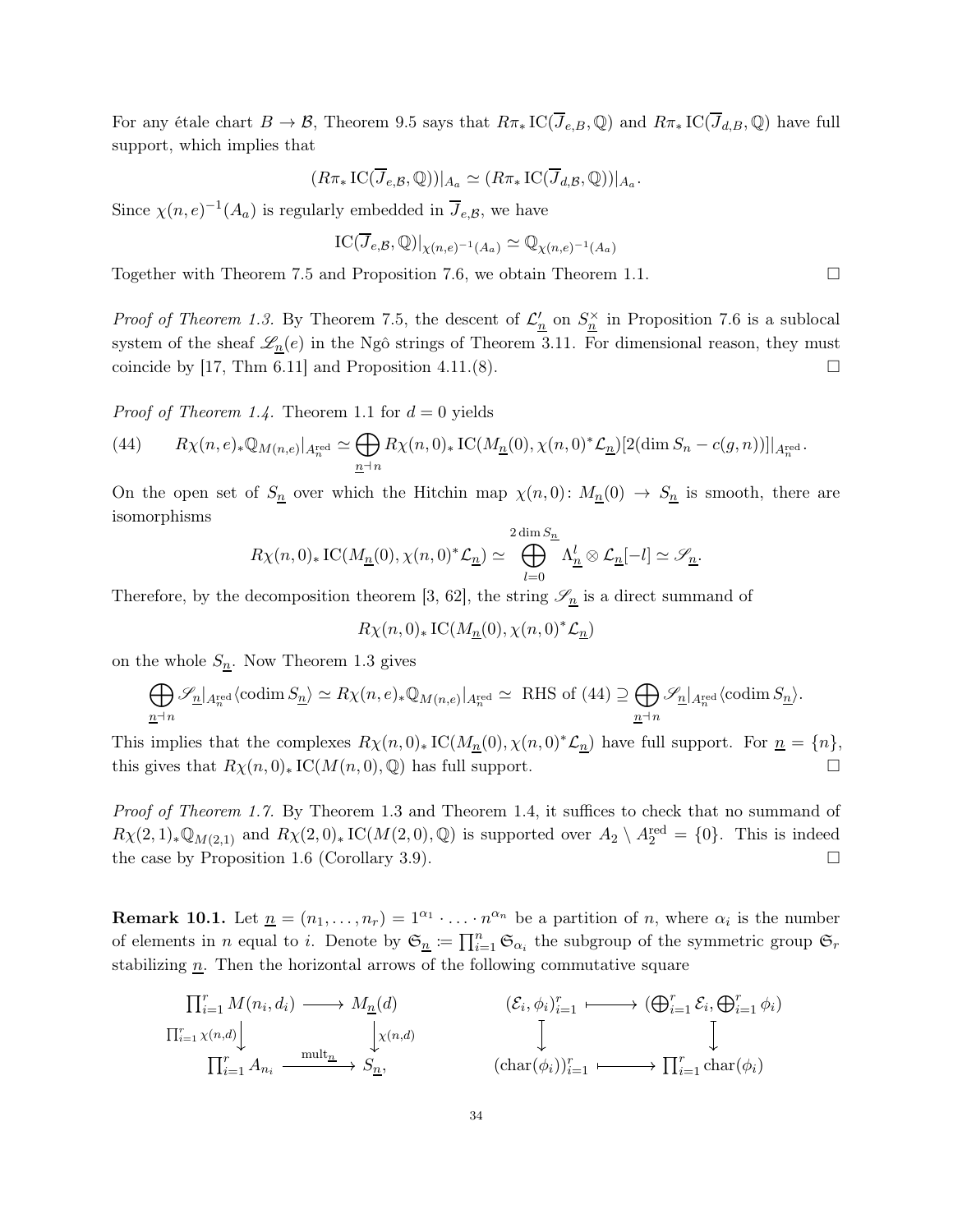are quotient maps by the action of  $\mathfrak{S}_n$ . By [\[17,](#page-38-10) Cor. 6.20], the monodromy of the local systems  $\mathcal{L}_n$ is given by the restriction to the subgroup  $\mathfrak{S}_n$  of the representation of  $\mathfrak{S}_r$  induced by a primitive character of a maximal cyclic subgroup. In particular, mult<sup>\*</sup><sub>n</sub> $\mathcal{L}_n$  is a trivial local system. Hence,  $\mathfrak{S}_n$ acts on the sheaf  $\overline{\bigotimes}_{i=1}^r R\chi(n_i,d_i)_* \operatorname{IC}(M(n_i,d_i),\mathbb{Q}) \otimes \mathbb{Q}^{\operatorname{rank}\mathcal{L}_{\overline{n}}}$  via the  $\mathfrak{S}_{\underline{n}}$ -representation  $\mathcal{L}_{\underline{n}}$ . This means that the summand of the RHS of  $(5)$  are the  $\mathfrak{S}_n$ -invariant part of

(45) 
$$
\sum_{i=1}^r R\chi(n_i, d_i)_* \operatorname{IC}(M(n_i, d_i), \mathbb{Q}) \otimes \mathbb{Q}^{\operatorname{rank} \mathcal{L}_{\underline{n}}} \langle \operatorname{codim} S_{\underline{n}} \rangle.
$$

In particular, the summands of the RHS of [\(6\)](#page-2-4) are  $\mathfrak{S}_n$ -subrepresentations of

$$
\bigotimes_{i=1}^r IH^{k-2\operatorname{codim} S_n}(M(n_i,d_i)^{\operatorname{red}},\mathbb{Q}).
$$

<span id="page-34-0"></span>*Proof of Corollary [1.9.](#page-5-2)* The summation indices and the summands in [\(5\)](#page-2-3) depends only on  $gcd(n, d)$ .  $\Box$ 

10.1. Dependence of  $IH^*(M(n,d),\mathbb{Q})$  on degree. The description of the summands of the decomposition theorem for the Hitchin fibration in the intermediate case,  $gcd(n, d) \neq 0$  or  $\neq 1$ , is more subtle. It is not clear if one can get a close formula for them, but certainly [\(5\)](#page-2-3) offers a recursive method. Combining Theorem [1.1](#page-2-0) and Theorem [1.4,](#page-4-2) one obtain the isomorphism in  $D^bMHM_{\mathop{\mathrm{alg}}\nolimits}(A_n^{\text{red}})$ 

<span id="page-34-2"></span>
$$
(46)\quad R\chi(n,d)_{\ast} \operatorname{IC}(M(n,d),\mathbb{Q})\oplus \bigoplus_{\underline{n}\in \mathcal{P}_d,\, \underline{n}\neq \{n\}}R\chi(n,d)_{\ast}\operatorname{IC}(M_{\underline{n}}(d),\chi(n,d)^{\ast}\mathcal{L}_{\underline{n}})\langle \operatorname{codim} S_{\underline{n}}\rangle\simeq \bigoplus_{\underline{n}=\{n_i\}\dashv n}\mathscr{S}_{\underline{n}}.
$$

Recursively from this identity, one can determine the Ngô strings for  $R_{\chi}(n, d)_*$  IC( $M(n, d), \mathbb{Q}$ ), and the subvarieties  $S_n$  which are actual support of  $R\chi(n, d)_*$  IC( $M(n, d)$ ,  $\mathbb{Q}$ ). We refer to [\[52\]](#page-39-8) for the explicit computation of the ranks of the Ngô strings. Here we limit to illustrate the first non-trivial example  $n = 4$ . More care is needed to determine explicitly the monodromy of the associated local systems.

**Example 10.2** ( $n = 4$ ). We determine the rank of the local systems  $\mathscr{L}_n(d)$  in Theorem [3.11](#page-12-1) for  $n = 4$ . To this end, observe that the Hodge-to-singular correspondence gives

<span id="page-34-1"></span>
$$
(47) \qquad R\chi(2,4)_{*}\operatorname{IC}(M(2,4),\mathbb{Q})\oplus R\chi(2,4)_{*}\operatorname{IC}(M_{\{2,2\}}(2),\chi(4,2)^{*}\mathcal{L}_{\{2,2\}})\langle 8g-9 \rangle \simeq \bigoplus_{\underline{n}=\{n_{i}\}\dashv 4}\mathscr{S}_{\underline{n}}.
$$

Consider the commutative square

$$
M(2,1)^2 \longrightarrow M_{\{2,2\}}(2)
$$
  

$$
\chi(2,1)^2 \downarrow \qquad \qquad \downarrow \chi(4,2)
$$
  

$$
A_2^2 \xrightarrow{\text{mult}_{\{2,2\}}} S_{\{2,2\}}.
$$

Set  $n = \{2, 2\}, \{2, 1, 1\}$  or  $\{1, 1, 1, 1\}$ . The map mult $_{\{2, 2\}}$  is étale at the general points of  $S_n$ , so  $R\chi(2,4)_{\ast}~\mathrm{IC}(M_{\{2,2\}}(2),\chi(4,2)^{\ast}\mathcal{L}_{\{2,2\}})$  is locally isomorphic to  $R\chi(2,1)_{\ast}^{2}~\mathrm{IC}(M(2,1)^{2},\mathbb{Q})\otimes\mathbb{Q}^{\mathrm{rank}\,\mathcal{L}_{\{2,2\}}}$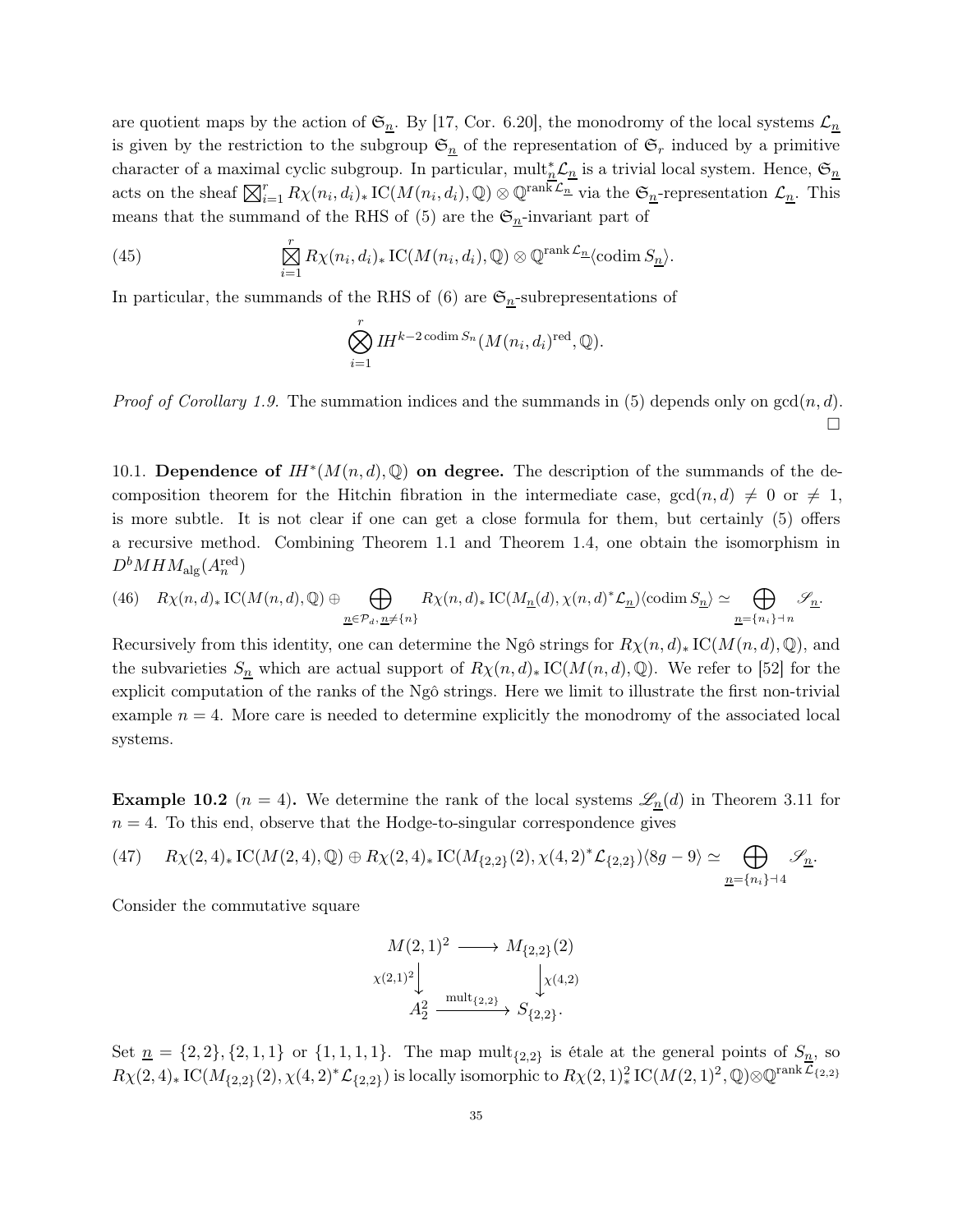at those points. We omit the last tensorisation since rank  $\mathcal{L}_{\{2,2\}} = 1$ . Indeed, recall that rank  $\mathcal{L}_n =$  $(|n-1)!$ ; see [\[17,](#page-38-10) cor. 6.20.]. By the Künneth formula and Theorem [1.7,](#page-5-0) we have

$$
R\chi(2,1)_*^2\operatorname{IC}(M(2,1)^2,\mathbb{Q})\simeq (\mathscr{S}_{\{2\}}\oplus \mathscr{S}_{\{1,1\}})\boxtimes (\mathscr{S}_{\{2\}}\oplus \mathscr{S}_{\{1,1\}}),
$$

so all the Ngô strings of  $R\chi(2,1)^2$ ,  $\mathbb{C}(M(2,1)^2,\mathbb{Q})$  start with a local system of rank one. By [\(47\)](#page-34-1), this implies that rank  $\mathcal{L}_n(2) = \text{rank } \mathcal{L}_n(1) - 1$ . In particular,  $S_{\{2,2\}}$  is not a support of  $R_{\chi}(2,4)_{*}$  IC( $M(2,4),$ Q). We summarise the results in the following table.

| $gcd(n, d) \mid \{4\} \{3,1\} \{2,2\} \{2,1,1\} \{1,1,1,1\}$ |  |  |  |
|--------------------------------------------------------------|--|--|--|
|                                                              |  |  |  |
|                                                              |  |  |  |
|                                                              |  |  |  |

TABLE 1. The entries of the table are the rank of the local systems  $\mathcal{L}_n(d)$  for  $n = 4$ . Theorem [3.11](#page-12-1) says that the complex  $R_{\chi}(n, d)$  IC( $M(n, d)$ , Q) is a direct sum of Ngô strings

$$
\mathscr{S}(\mathscr{L}_{\underline{n}}(d))\coloneqq\bigoplus_{l=0}^{2\operatorname{codim} S_{\underline{n}}}\operatorname{IC}(S_{\underline{n}},\Lambda^{l}_{\underline{n}}\otimes\mathscr{L}_{\underline{n}}(d))[-l]\langle \operatorname{codim} S_{\underline{n}}\rangle.
$$

By Remark [10.1,](#page-33-0) the summands  $R\chi(n, d)_* IC(M_n(d), \chi(n, d)^* \mathcal{L}_n)$  of the LHS of [\(46\)](#page-34-2) are the  $\mathfrak{S}_n$ invariant part of

$$
\bigotimes_{i=1}^r R\chi(n_i,d_i)_* \operatorname{IC}(M(n_i,d_i),\mathbb{Q}) \otimes \mathbb{Q}^{\operatorname{rank}\mathcal{L}_{\underline{n}}},
$$

where  $n_i < n$  and  $d_i < d$ . Therefore, using [\(46\)](#page-34-2), one could rewrite the local system  $\mathscr{L}_n(d)$  as a combinations of direct sums, linear quotients and  $\mathfrak{S}_{n'}$ -quotients of  $\mathscr{L}_{n'}(d')$ ,  $\mathcal{L}_n$  and  $\mathcal{L}_{n'}$ , with  $n' < n$ and  $d' < d$ . Recursively, we could remove the dependence of  $\mathscr{L}_{n}(d)$  on  $\mathscr{L}_{n'}(d')$ , and write  $\mathscr{L}_{n}(d)$  as depending only on  $\mathcal{L}_k$  with  $k \leq n$ . For any partition  $\underline{n} = (n_1, \ldots, n_r)$ , Remark [10.1](#page-33-0) says that the Ngô string associated to  $\mathcal{L}_n$ , namely

$$
\mathscr{S}_{\underline{n}} := \bigoplus_{l=0}^{2\dim S_{\underline{n}}}\operatorname{IC}(S_{\underline{n}},\Lambda^l_{\underline{n}}\otimes \mathcal{L}_{\underline{n}})[-l]\langle \operatorname{codim} S_{\underline{n}}\rangle,
$$

is the  $\mathfrak{S}_n$ -invariant part of  $(\mathbb{X}_{i=1}^r \mathscr{S}_{n_i})^{\text{rank }\mathcal{L}_n}$ . This means that  $R\chi(n,d)_*\text{IC}(M(n,d),\mathbb{Q})$  can be expressed in terms of the Ngô strings  $\mathscr{S}_k \simeq R\chi(k,0)_* \text{IC}(M(k,0),\mathbb{Q})$  with  $k \leq n$ . In other words, one obtain a recursive (though highly nontrivial) formula for  $IH^*(M^{\text{red}}(n,d),\mathbb{Q})$  in terms of  $IH^*(M^{\text{red}}(k,0),\mathbb{Q}) = H^*(\mathscr{S}_k)$  with  $k \leq n$ .

# 10.2. Some applications of the Hodge-to-singular correspondence.

Proof of Proposition [1.10.](#page-6-1) Taking global cohomology in [\(17\)](#page-12-2), we have

$$
I H^{\leq k}(M(n,d)) \simeq I H^{\leq k}(M(n,0))
$$

with  $k = \min\{2(\dim \mathcal{A}_n - \dim \mathcal{A}_n^{\text{red}}), \dim M_{\underline{n}} \colon \underline{n} \neq \{n\}\}\.$  By [\[4,](#page-37-14) Lem. 2.2], we have

<span id="page-35-0"></span>(48) 
$$
k = 2(n^2(g-1)+1) - 2 \max \left\{ r + (g-1) \sum_{i=1}^r n_i^2 \middle| m_i, n_i, \sum_{i=1}^r m_i r_i = n \right\}
$$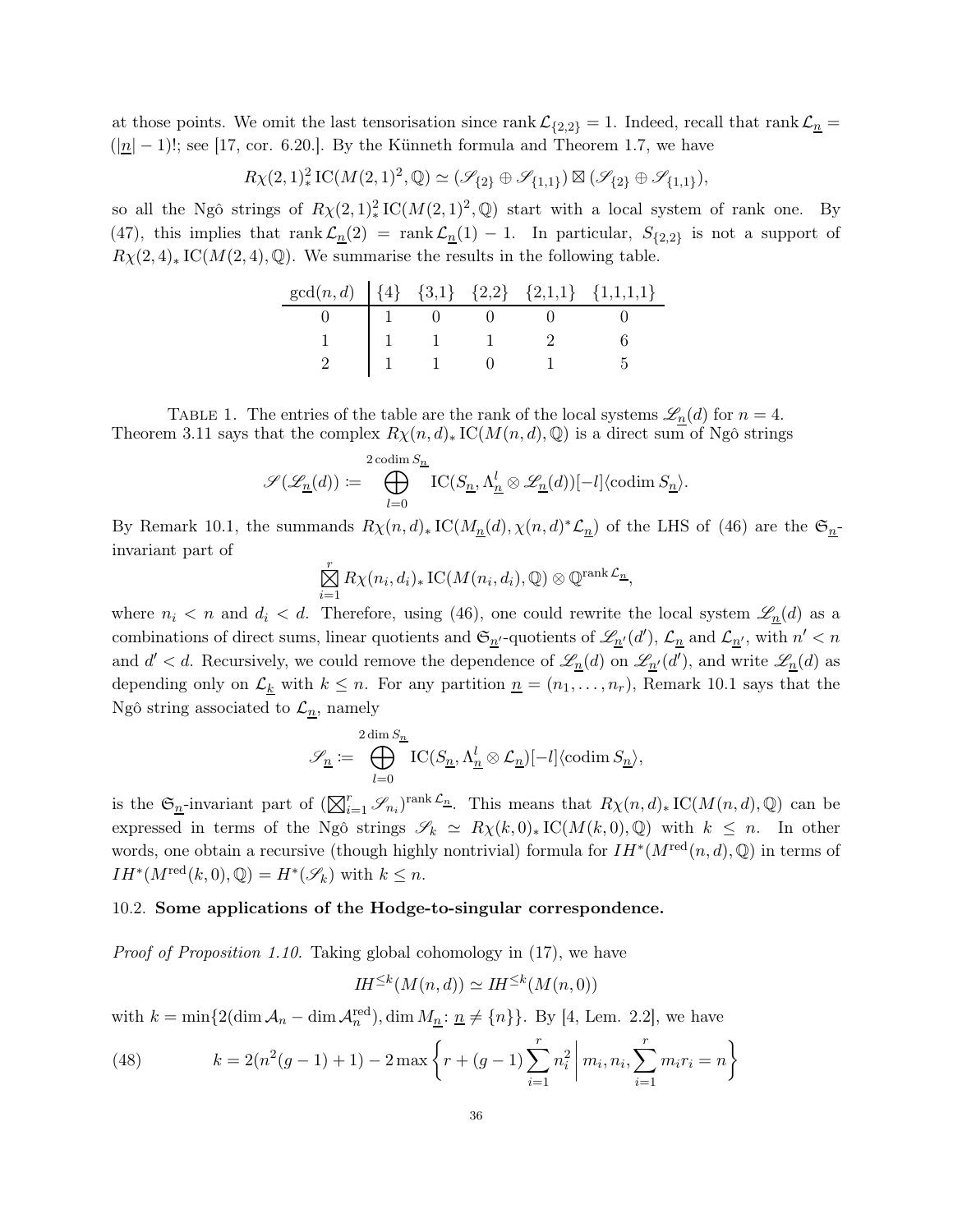$$
= 4(g-1)(n-1) - 2 = O(n).
$$

This gives the independence of the limits [\(9\)](#page-6-2) by the degree. The finiteness follows from the generation of the cohomology of  $M(n, e)$  with  $gcd(e, n) = 1$  by finitely many tautological classes in [\[46,](#page-39-26) Thm 7].

Recall that the perverse filtration on  $I\!H^*(M(n,d))$  associated to the Hitchin map  $\chi(n,d)$  is given by

<span id="page-36-0"></span>(49) 
$$
P_j H^k(M(n,d), \mathbb{Q}) = \ker\{H^k(M(n,d), \mathbb{Q}) \to H^k(\chi(n,d)^{-1}(\Lambda^{k-j-1}), \mathbb{Q})\},
$$

<span id="page-36-1"></span>where  $\Lambda^s$  is a general s-dimensional affine hyperplane of  $A_n$ ; see [\[21,](#page-38-25) Thm 4.1.1]. By [\(48\)](#page-35-0),  $\Lambda^s$  does not intersect the supports of the RHS of  $(5)$  which are properly contained in  $A_n$ , provided that  $s < 2(g-1)(n-1) - 1$ . As a result, we obtain the following proposition.

Proposition 10.3. The graded piece of the perverse filtration

$$
\operatorname{Gr}_j^P IH^k(M(n,d),\mathbb{Q})\coloneqq P_jIH^k(M(n,d),\mathbb{Q})/P_{j-1}IH^k(M(n,d),\mathbb{Q})
$$

are independent of the degree d for  $j > k - 2(g - 1)(n - 1) + 1$ .

Proof of Proposition [1.11.](#page-6-3) By [\(49\)](#page-36-0) we have

$$
\operatorname{Gr}_{k}^{P} \operatorname{IH}^{k}(M(n,d), \mathbb{Q}) \simeq \operatorname{Im} \{ \operatorname{IH}^{k}(M(n,d), \mathbb{Q}) \to \operatorname{H}^{k}(M_{a}, \mathbb{Q}) \}.
$$

Let  $e$  be an integer coprime with  $n$ . Since

$$
\operatorname{Gr}_{k}^{P} HH^{k}(M(n,d), \mathbb{Q}) \simeq \operatorname{Gr}_{k}^{P} H^{k}(M(n,e), \mathbb{Q})
$$

by Proposition [10.3,](#page-36-1) it suffice to determine the latter. Let  $(\mathbb{E}, \Phi)$  be the universal family of Higgs bundles on  $C \times M(n, e)$  normalised such that

$$
\operatorname{ch}_1(\mathbb{E})|_{p \times M(n,e)} = 0 \in H^2(M(n,e), \mathbb{Q}), \qquad \operatorname{ch}_1(\mathbb{E})|_{C \times q} = 0 \in H^2(C, \mathbb{Q}).
$$

For any  $\gamma \in H^{j}(C, \mathbb{Q})$ , the tautological class  $c(\gamma, k)$  is the integral

$$
\int_{\gamma} \mathrm{ch}^k(\mathbb{E}) \in H^{j+2k-2}(M(n,d),\mathbb{Q}).
$$

By [\[46,](#page-39-26) Thm 7], the cohomology  $H^k(M(n, e), \mathbb{Q})$  is generated by tautological classes as Q-algebra. The proof of [\[16,](#page-38-6) Cor. 5.1.3] works in arbitrary rank, and shows that the only tautological classes that do not vanish along  $M_a$  are  $c(\gamma, 1)$  with  $\gamma \in H^1(C, \mathbb{Q})$  and the  $\chi(n, e)$ -relative ample class  $\alpha \coloneqq c([c], 2)$ , where  $[c]$  generates  $H^2(C, \mathbb{Q})$ . We conclude that

<span id="page-36-2"></span>(50) 
$$
\operatorname{Gr}_*^P H^*(M(n,e), \mathbb{Q}) = \langle c(\gamma, 1)|_{M_a}, \alpha|_{M_a} \rangle = H^{\bullet}(C, \mathbb{Q}) \otimes \mathbb{Q}[\alpha|_{M_a}]/(\alpha|_{M_a}^{\dim M(n,d)+1}).
$$

The result for  $\dot{M}(n, d)$  is an immediate corollary of [\(50\)](#page-36-2) since

$$
\operatorname{Gr}_{*}^{P} H^{*}(M(n,d),\mathbb{Q}) \simeq \operatorname{Gr}_{*}^{P} H^{*}(\check{M}(n,d),\mathbb{Q}) \otimes H^{\bullet}(C,\mathbb{Q});
$$

see for instance [\[16,](#page-38-6) §4.4].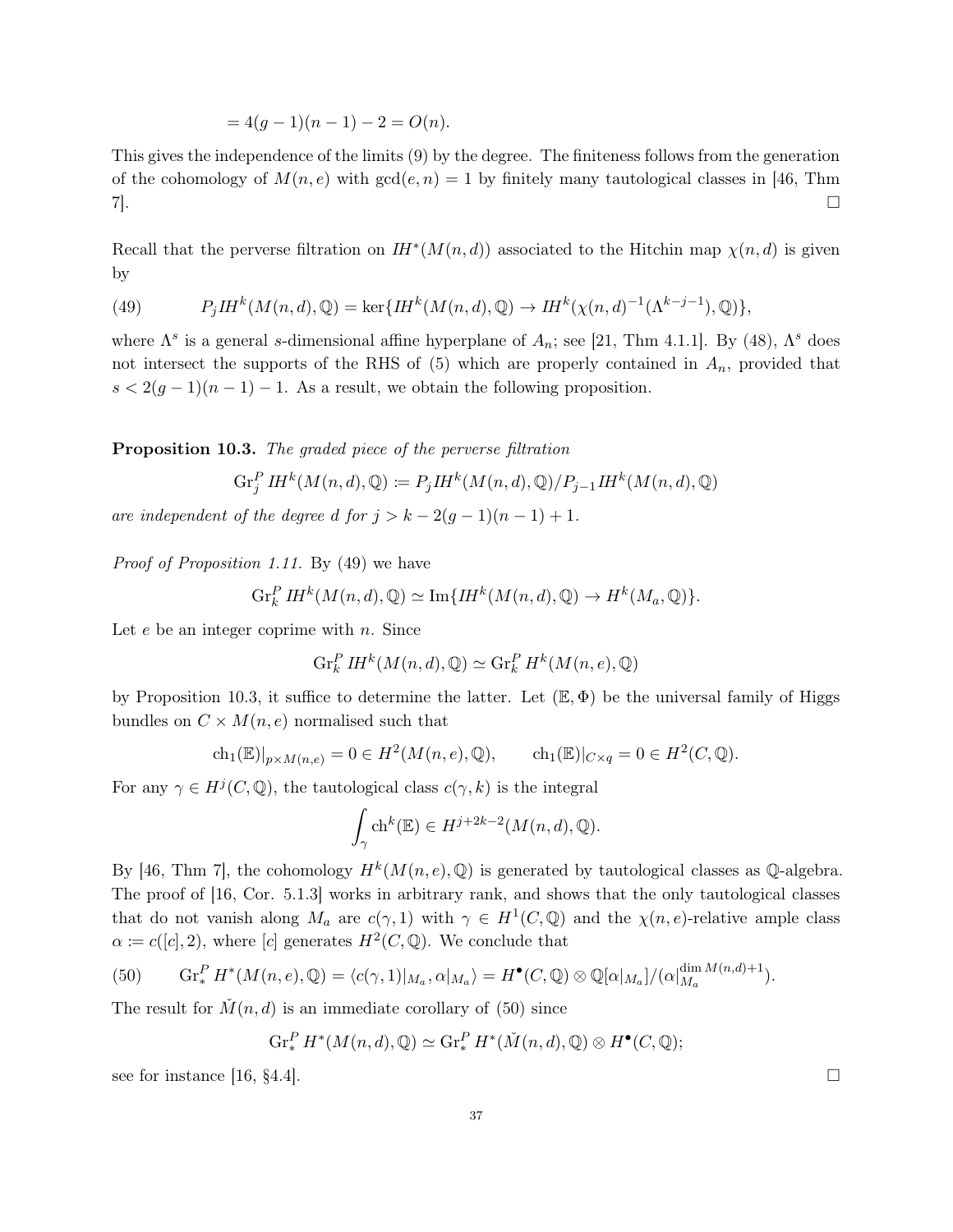<span id="page-37-2"></span>10.3. Mukai moduli spaces. Let S be a K3 surface. Given an effective Mukai vector<sup>[8](#page-37-15)</sup>  $v \in$  $H^*_{\text{alg}}(S, \mathbb{Z})$ , we denote by  $M(S, v)$  the moduli space of Gieseker semistable sheaves on S with Mukai vector v with respect to a polarization; see [\[66,](#page-39-20)  $\S1$ ]. Up to deformation, we can suppose that S contains an ample curve C, and  $v = (0, nC, -nC^2/2)$ ; see [\[60,](#page-39-27) Thm 1.17]. Taking (Fitting) supports defines a Lagrangian fibration

 $M(S, v) \to |nC|, \qquad \mathcal{F} \mapsto \text{Supp}(\mathcal{F}),$ 

whose fibers are compactified Jacobians. The Hodge-to-singular correspondence extends to this context with no change, so does Proposition [1.10.](#page-6-1) Note that the stabilization of the cohomology of  $M(S, v)$  ([\[12,](#page-37-4) Conjecture 1.1]) is known in the literature if v is primitive; see [\[12,](#page-37-4) p. 4] and references therein. We can now drop the primitivity assumption or the genericity of the polarization.

**Corollary 10.4.** Let  $v^2 = mw^2$  and  $w^2 = 2k$ , with  $v, w \in H^*_{\text{alg}}(S, \mathbb{Z})$  and  $m, k \in \mathbb{Z}$ . The intersection Betti and Hodge numbers of  $M(S, v)$  stabilize to the stable Betti and Hodge numbers of the Hilbert scheme of  $(k+1)$ -points as k tends to infinity, i.e. the limits  $\lim_{k\to\infty}$  dim  $IH^*(M(S,v))^{p,q}$  are finite and independent of m.

## **REFERENCES**

- <span id="page-37-6"></span><span id="page-37-5"></span>[1] D. Baraglia. Monodromy of the  $SL(n)$  and  $GL(n)$  Hitchin fibrations. Math. Ann., 370(3-4):1681–1716, 2018.
- <span id="page-37-13"></span>[2] A. Beauville, M.S. Narasimhan, and S. Ramanan. Spectral curves and the generalised theta divisor. J. Reine Angew. Math., 398:169–179, 1989.
- <span id="page-37-14"></span>[3] A.A. Beilinson, J.N. Bernstein, and P. Deligne. Faisceaux pervers. In Analysis and topology on singular spaces, I (Luminy,1981), volume 100 of Astérisque, pages 5–171. Soc. Math. France, Paris, 1982.
- <span id="page-37-8"></span>[4] G. Bellamy and T. Schedler. Symplectic resolutions of character varieties. arXiv:1909.12545, 2019.
- <span id="page-37-9"></span>[5] R. Bielawski and A.S. Dancer. The geometry and topology of toric hyperkähler manifolds. Comm. Anal. Geom., 8(4):727–760, 2000.
- <span id="page-37-10"></span>[6] A. Björner. The homology and shellability of matroids and geometric lattices. In Matroid applications, volume 40 of Encyclopedia Math. Appl., pages 226–283. Cambridge Univ. Press, Cambridge, 1992.
- <span id="page-37-7"></span>[7] L. Caporaso. A compactification of the universal Picard variety over the moduli space of stable curves. J. Amer. Math. Soc., 7(3):589–660, 1994.
- <span id="page-37-11"></span>[8] S. Casalaina-Martin, J.L. Kass, and F. Viviani. The local structure of compactified Jacobians. Proc. Lond. Math. Soc. (3), 110(2):510-542, 2015.
- <span id="page-37-3"></span>[9] S. Casalaina-Martin, J.L. Kass, and F. Viviani. The singularities and birational geometry of the compactified universal Jacobian. Algebr. Geom., 4(3):353–393, 2017.
- [10] P.H. Chaudouard and G. Laumon. Un théorème du support pour la fibration de Hitchin. Ann. Inst. Fourier (Grenoble), 66(2):711–727, 2016.
- <span id="page-37-12"></span><span id="page-37-4"></span>[11] P. Cook. Local and Global Aspects of the Module Theory of Singular Curves. PhD thesis, University of Liverpool, 1993.
- <span id="page-37-1"></span>[12] J. Coskun and M. Woolf. The stable cohomology of moduli spaces of sheaves on surfaces. to appear in J. Differential Geom.
- <span id="page-37-0"></span>[13] B. Davison. Nonabelian Hodge theory for stacks and a stacky P=W conjecture.  $arXiv:2112.10830$ , 2021.
- [14] B. Davison. Purity and 2-Calabi-Yau categories. arXiv:2106.07692, 2021.

<span id="page-37-15"></span><sup>&</sup>lt;sup>8</sup>i.e. there exists a coherent sheaf F on S such that  $v = (rk(\mathcal{F}), c_1(\mathcal{F}), \chi(\mathcal{F}) - rk(\mathcal{F})).$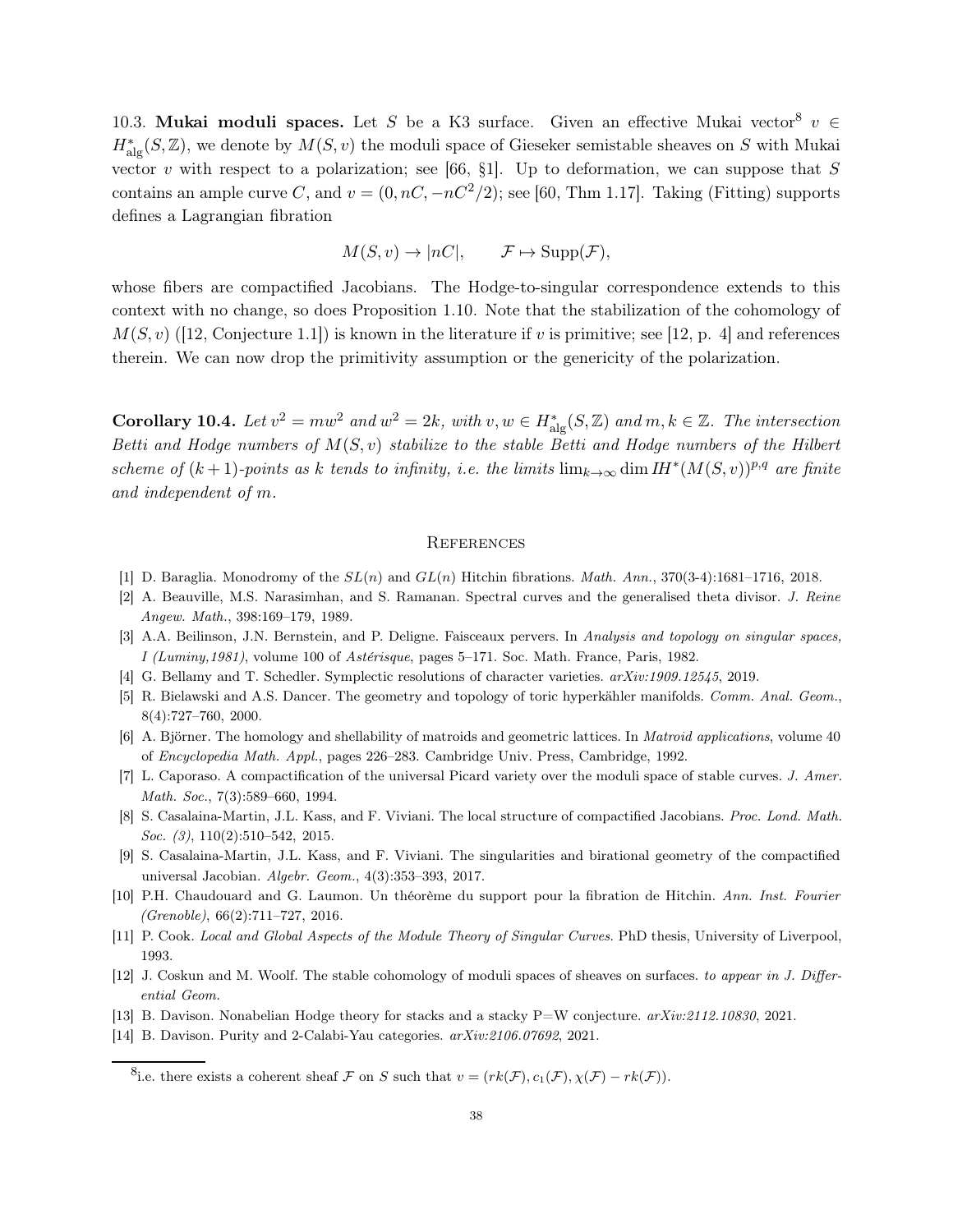- <span id="page-38-24"></span><span id="page-38-6"></span>[15] M.A. de Cataldo. A support theorem for the Hitchin fibration: the case of  $SL_n$ . Compos. Math., 153(6):1316–1347, 2017.
- <span id="page-38-10"></span>[16] M.A. de Cataldo, T. Hausel, and L. Migliorini. Topology of Hitchin systems and Hodge theory of character varieties: the case A1. Ann. of Math. (2), 175(3):1329–1407, 2012.
- <span id="page-38-11"></span>[17] M.A. de Cataldo, J. Heinloth, and L. Migliorini. A support theorem for the Hitchin fibration: the case of  $GL_n$ and  $K_C$ . J. Reine Angew. Math., 780:41-77, 2021.
- <span id="page-38-7"></span>[18] M.A. de Cataldo and D. Maulik. The perverse filtration for the Hitchin fibration is locally constant. Pure Appl. Math. Q., 16(5):1441–1464, 2020.
- <span id="page-38-17"></span>[19] M.A. de Cataldo, D. Maulik, and J. Shen. Hitchin fibrations, abelian surfaces, and the P=W conjecture. J. Amer. Math. Soc., 2021.
- <span id="page-38-25"></span>[20] M.A. de Cataldo and L. Migliorini. The Hodge theory of algebraic maps. Ann. Sci. École Norm. Sup. (4), 38(5):693–750, 2005.
- <span id="page-38-12"></span>[21] M.A. de Cataldo and L. Migliorini. The perverse filtration and the Lefschetz hyperplane theorem. Ann. of Math. (2), 171(3):2089–2113, 2010.
- <span id="page-38-13"></span>[22] M.A. de Cataldo, A. Rapagnetta, and G. Saccà. The Hodge numbers of O'Grady 10 via Ngô strings. J. Math. Pures Appl. (9), 156:125–178, 2021.
- <span id="page-38-23"></span>[23] M.A. de Cataldo and S. Zhang. A Cohomological Non Abelian Hodge Theorem in Positive Characteristic. arXiv:2104.12970, 2021.
- <span id="page-38-21"></span>[24] J.M. Drézet. Luna's slice theorem and applications. In Algebraic group actions and quotients, pages 39–89. Hindawi Publ. Corp., Cairo, 2004.
- <span id="page-38-8"></span>[25] E. Esteves. Compactifying the relative Jacobian over families of reduced curves. Trans. Amer. Math. Soc., 353(8):3045–3095, 2001.
- <span id="page-38-9"></span>[26] C. Felisetti. Intersection cohomology of the moduli space of Higgs bundles on a genus 2 curve. J. Inst. Math. Jussieu, pages 1–50, 2021.
- <span id="page-38-14"></span>[27] C. Felisetti and M. Mauri. P=W conjectures for character varieties with symplectic resolution. to appear in J. Éc. polytech. Math., arXiv:2006.08752, 2020.
- <span id="page-38-22"></span>[28] C. Felisetti, J. Shen, and Q. Yin. On intersection cohomology and Lagrangian fibrations of irreducible symplectic varieties. Trans. Amer. Math. Soc., 375(4):2987–3001, 2022.
- <span id="page-38-16"></span>[29] M. Gagné. Compactified jacobians of integral curves with double points. Ph.D. Thesis, 1997.
- <span id="page-38-5"></span>[30] M. Goresky and R. MacPherson. Stratified Morse theory, volume 14 of Ergebnisse der Mathematik und ihrer Grenzgebiete (3). Springer-Verlag, Berlin, 1988.
- <span id="page-38-20"></span>[31] M. Groechenig, D. Wyss, and P. Ziegler. Mirror symmetry for moduli spaces of Higgs bundles via p-adic integration. Invent. Math., 221(2):505–596, 2020.
- <span id="page-38-1"></span>[32] M. Harada and N. Proudfoot. Properties of the residual circle action on a hypertoric variety. Pacific J. Math., 214(2):263–284, 2004.
- <span id="page-38-19"></span>[33] T. Hausel and F. Rodriguez-Villegas. Mixed Hodge polynomials of character varieties. Invent. Math., 174(3):555– 624, 2008. With an appendix by Nicholas M. Katz.
- <span id="page-38-3"></span>[34] T. Hausel and B. Sturmfels. Toric hyperKähler varieties. Doc. Math., 7:495–534, 2002.
- <span id="page-38-2"></span>[35] T. Hausel and M. Thaddeus. Mirror symmetry, Langlands duality, and the Hitchin system. Invent. Math., 153(1):197–229, 2003.
- <span id="page-38-18"></span>[36] T. Hausel and M. Thaddeus. Generators for the cohomology ring of the moduli space of rank 2 Higgs bundles. Proc. London Math. Soc. (3), 88(3):632–658, 2004.
- <span id="page-38-4"></span>[37] J. Heinloth. A conjecture of Hausel on the moduli space of Higgs bundles on a curve. Astérisque, (370):157–175, 2015.
- [38] J. Heinloth. The intersection form on moduli spaces of twisted  $PGL_n$ -Higgs bundles vanishes. Math. Ann., 365(3-4):1499–1526, 2016.
- <span id="page-38-15"></span><span id="page-38-0"></span>[39] N. Hitchin. Stable bundles and integrable systems. Duke Math. J., 54(1):91–114, 1987.
- [40] N.J. Hitchin. The self-duality equations on a Riemann surface. Proc. London Math. Soc. (3), 55(1):59–126, 1987.